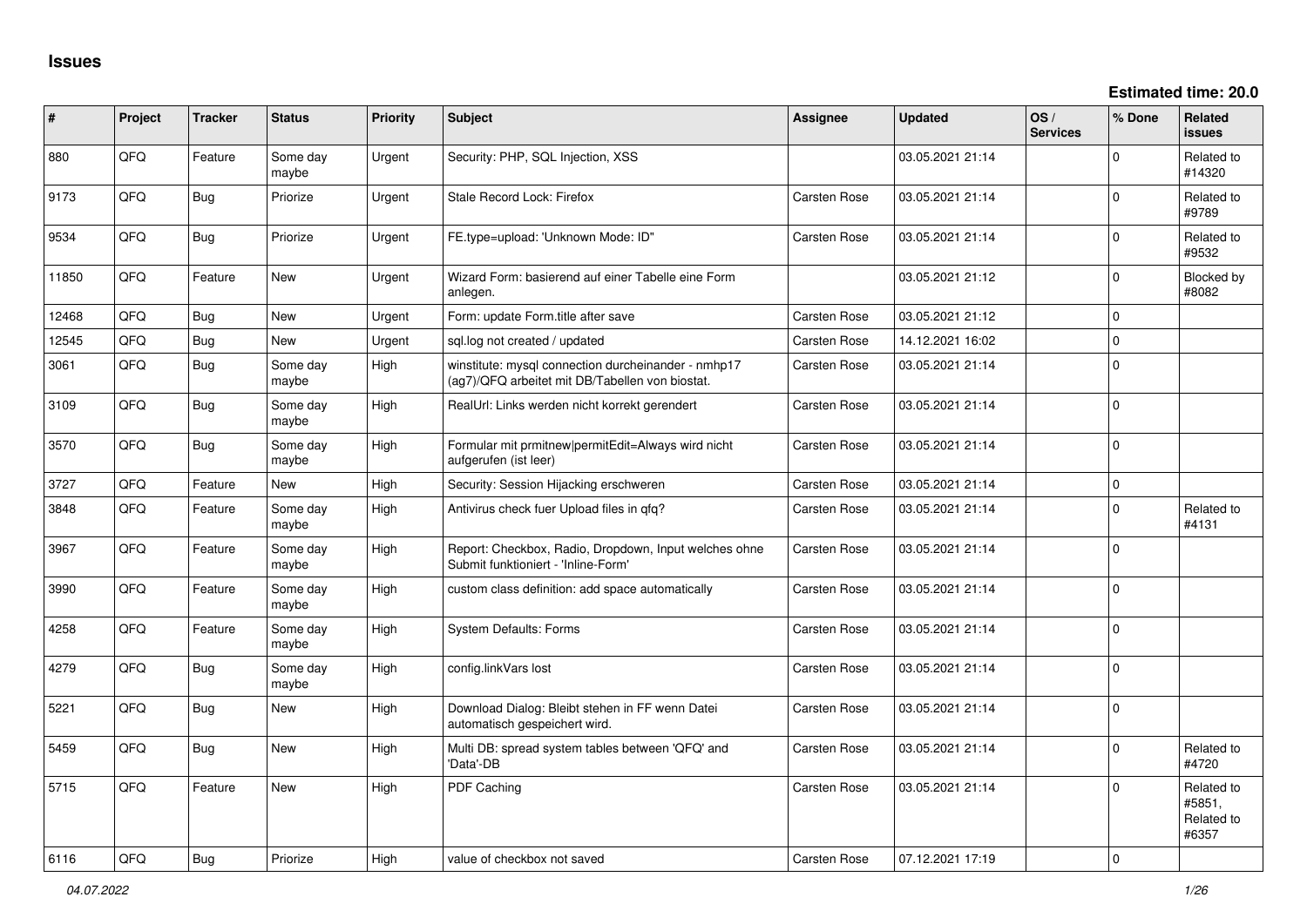| #     | Project | <b>Tracker</b> | <b>Status</b> | <b>Priority</b> | <b>Subject</b>                                                               | Assignee            | <b>Updated</b>   | OS/<br><b>Services</b> | % Done      | Related<br><b>issues</b>                                             |
|-------|---------|----------------|---------------|-----------------|------------------------------------------------------------------------------|---------------------|------------------|------------------------|-------------|----------------------------------------------------------------------|
| 7602  | QFQ     | Feature        | ToDo          | High            | Multi Select: with checkboxes                                                | Benjamin Baer       | 22.03.2022 09:07 |                        | $\Omega$    |                                                                      |
| 7650  | QFQ     | <b>Bug</b>     | New           | High            | Optional do not show 'required' sign on FormElement                          | Carsten Rose        | 03.05.2021 21:14 |                        | $\Omega$    |                                                                      |
| 7850  | QFQ     | Feature        | New           | High            | Upload records: non 'pathFileName' column                                    | Carsten Rose        | 03.05.2021 21:14 |                        | $\Omega$    |                                                                      |
| 7899  | QFQ     | Bug            | New           | High            | Fe.type=password / retype / required: always complain about<br>missing value | Carsten Rose        | 03.05.2021 21:14 |                        | $\Omega$    |                                                                      |
| 8082  | QFQ     | Feature        | Priorize      | High            | Contact form without saving record                                           | Carsten Rose        | 07.12.2021 15:20 |                        | $\Omega$    | Related to<br>#8587,<br><b>Blocks</b><br>#11850                      |
| 8083  | QFQ     | Bug            | New           | High            | FormEditor: primary table list does not respect<br>'indexDb={{indexData:Y}}' | Carsten Rose        | 03.05.2021 21:14 |                        | $\Omega$    | Has<br>duplicate<br>#6678                                            |
| 8204  | QFQ     | Feature        | Priorize      | High            | Position 'required mark'                                                     | Carsten Rose        | 16.06.2021 13:44 |                        | $\mathbf 0$ |                                                                      |
| 8431  | QFQ     | <b>Bug</b>     | New           | High            | autocron.php with wrong path                                                 | Carsten Rose        | 03.05.2021 21:14 |                        | $\Omega$    |                                                                      |
| 8668  | QFQ     | Bug            | New           | High            | Pill disabled: dyamic mode 'hidden' not respected - FE is still<br>required  | Carsten Rose        | 03.05.2021 21:14 |                        | $\Omega$    |                                                                      |
| 8891  | QFQ     | <b>Bug</b>     | New           | High            | formSubmitLog: do not log passwords                                          | Enis Nuredini       | 25.03.2022 09:06 |                        | $\Omega$    |                                                                      |
| 8962  | QFQ     | Feature        | New           | High            | allow for form fields with identical names                                   | Carsten Rose        | 03.05.2021 21:14 |                        | $\Omega$    |                                                                      |
| 9052  | QFQ     | Feature        | Feedback      | High            | Report: CodeMirror with SQL Syntax Highlight in FE                           | Enis Nuredini       | 08.06.2022 10:25 |                        | $\Omega$    |                                                                      |
| 9121  | QFQ     | <b>Bug</b>     | Priorize      | High            | sip links have r and __dbIndexData set                                       | Carsten Rose        | 12.06.2021 10:41 |                        | $\Omega$    |                                                                      |
| 9347  | QFQ     | Bug            | New           | High            | FE.type=upload with dynamic show/hidden: required not<br>detected            | Carsten Rose        | 12.06.2021 10:40 |                        | $\Omega$    | Related to<br>#5305,<br>Related to<br>#12398                         |
| 9517  | QFQ     | Feature        | In Progress   | High            | Input multiple tags with typeahead                                           | Carsten Rose        | 03.05.2021 21:14 |                        | 40          | Related to<br>#10150                                                 |
| 9531  | QFQ     | Bug            | New           | High            | FE File: Dynamic Update / modeSql / required detected even<br>it not set     | <b>Carsten Rose</b> | 11.06.2021 20:32 |                        | $\Omega$    | Related to<br>#12398                                                 |
| 9548  | QFQ     | Feature        | Feedback      | High            | FormElement: Pattern mismatch - optional report only on<br>focus lost        | Benjamin Baer       | 03.05.2021 21:14 |                        | $\Omega$    |                                                                      |
| 9789  | QFQ     | Bug            | In Progress   | High            | Record Lock: release to early on 'leave page'                                | Carsten Rose        | 10.01.2022 09:25 |                        | 100         | Related to<br>#10081,<br>Related to<br>#9173,<br>Related to<br>#8702 |
| 10081 | QFQ     | <b>Bug</b>     | New           | High            | Stale record lock after 'forbidden' character                                | Carsten Rose        | 03.05.2021 21:12 |                        | $\Omega$    | Related to<br>#10082.<br>Related to<br>#9789                         |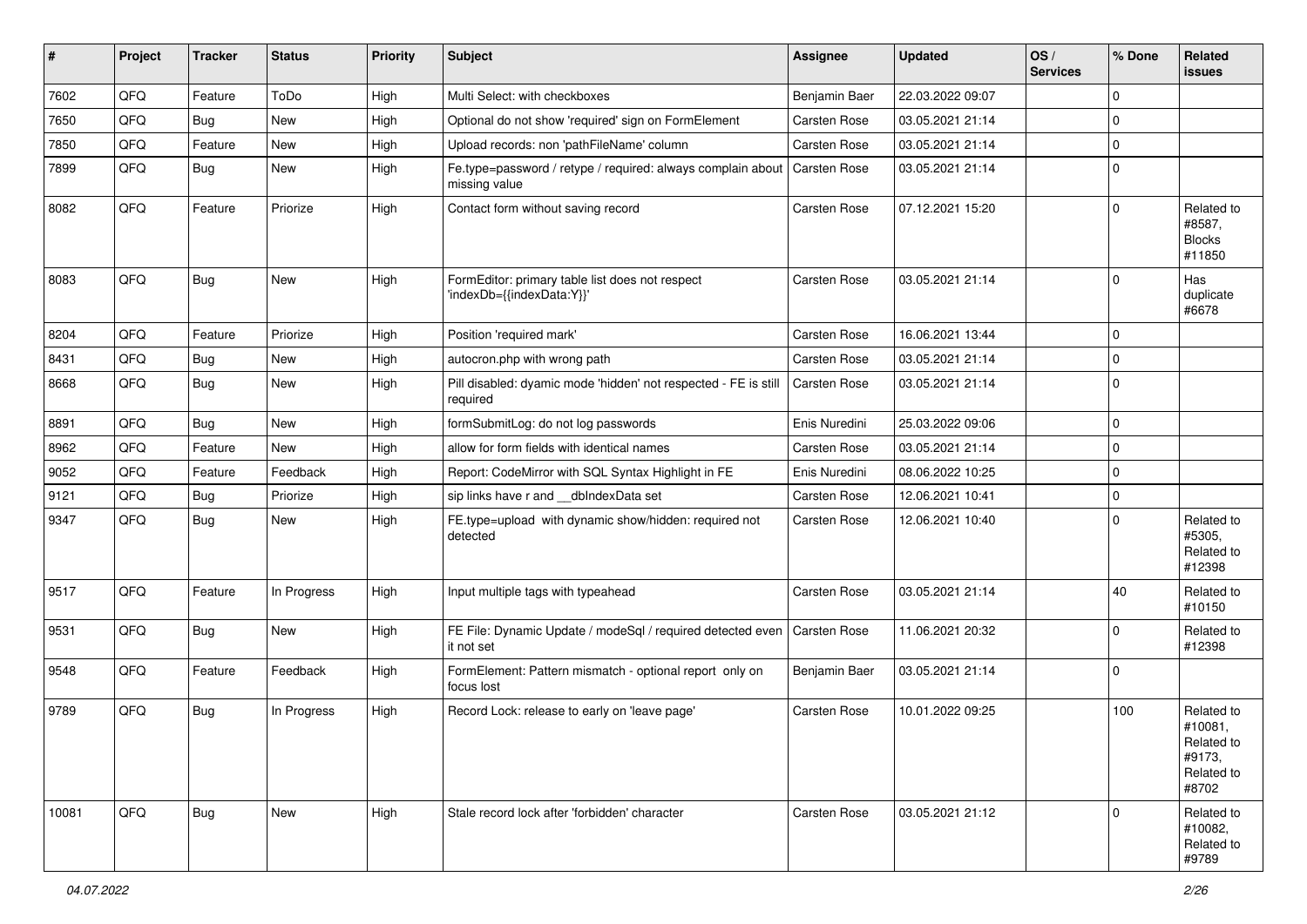| #     | Project | <b>Tracker</b> | <b>Status</b> | <b>Priority</b> | <b>Subject</b>                                                                                                                        | Assignee            | <b>Updated</b>   | OS/<br><b>Services</b> | % Done      | Related<br><b>issues</b>                      |
|-------|---------|----------------|---------------|-----------------|---------------------------------------------------------------------------------------------------------------------------------------|---------------------|------------------|------------------------|-------------|-----------------------------------------------|
| 10114 | QFQ     | Feature        | New           | High            | Symbol (Link): 'G:' (Glyphicon) replaced by 'i:' (icon)                                                                               |                     | 07.12.2021 17:19 |                        | $\Omega$    | Related to<br>#3797,<br>Related to<br>#4194   |
| 10506 | QFQ     | Bug            | <b>New</b>    | High            | Template Group broken on MultiDB instance                                                                                             | Carsten Rose        | 03.05.2021 21:12 |                        | $\Omega$    | Related to<br>#10505                          |
| 10508 | QFQ     | Bug            | New           | High            | Multi Form broken on Multi DB Instance                                                                                                | Carsten Rose        | 03.05.2021 21:12 |                        | $\Omega$    |                                               |
| 10640 | QFQ     | Bug            | <b>New</b>    | High            | TypeAhead Tag: FE editierbar trotz readOnly                                                                                           | Carsten Rose        | 03.05.2021 21:12 |                        | $\Omega$    | Related to<br>#7795                           |
| 10766 | QFQ     | Bug            | New           | High            | Radiobutton / parameter.buttonClass=btn-default: dynamic<br>update                                                                    |                     | 03.05.2021 21:12 |                        | $\Omega$    | Related to<br>#11237                          |
| 11057 | QFQ     | Bug            | New           | High            | Checkboxes ohne span.checkmark im Report werden<br>ausgeblendet                                                                       | Benjamin Baer       | 03.05.2021 21:12 |                        | $\Omega$    | Related to<br>#11039                          |
| 11237 | QFQ     | Bug            | <b>New</b>    | High            | Radiobutton / parameter.buttonClass= btn-default - kein dirty<br>Trigger                                                              | Benjamin Baer       | 03.05.2021 21:12 |                        | $\Omega$    | Related to<br>#10766                          |
| 11630 | QFQ     | Bug            | Feedback      | High            | Bitte check ob CALL() in 20.11.0 noch so funktioniert wie in<br>20.4.1                                                                | Enis Nuredini       | 28.05.2022 13:45 |                        | $\Omega$    | Related to<br>#11325                          |
| 11893 | QFQ     | Feature        | New           | High            | Broken SIP: a) only report one time, b) only report in main<br>column                                                                 | <b>Carsten Rose</b> | 12.05.2021 12:13 |                        | $\Omega$    | Related to<br>#12532.<br>Related to<br>#14187 |
| 12066 | QFQ     | Bug            | New           | High            | enterAsSubmit: Forward wird nicht ausgeführt                                                                                          | Enis Nuredini       | 29.05.2022 09:23 |                        | $\Omega$    |                                               |
| 12186 | QFQ     | Feature        | New           | High            | TinyMCE Config für Objekte                                                                                                            | <b>Carsten Rose</b> | 07.12.2021 17:19 |                        | $\Omega$    | <b>Blocks</b><br>#12632                       |
| 12395 | QFQ     | Bug            | ToDo          | High            | QFQ Function: Result two times shown                                                                                                  | Carsten Rose        | 18.02.2022 08:59 |                        | $\Omega$    |                                               |
| 12463 | QFQ     | Bug            | ToDo          | High            | QFQ Function: 'function' and 'sql' on same level - output of<br>sal is shown two times.                                               | Carsten Rose        | 15.12.2021 16:31 |                        | $\Omega$    |                                               |
| 12508 | QFQ     | Bug            | In Progress   | High            | qfq Form: sendMail                                                                                                                    | Karin Niffeler      | 19.03.2022 17:48 |                        | $\mathbf 0$ |                                               |
| 12513 | QFQ     | <b>Bug</b>     | <b>New</b>    | High            | Implement server side check of maxlength                                                                                              | Carsten Rose        | 07.12.2021 17:19 |                        | $\Omega$    |                                               |
| 12532 | QFQ     | Feature        | New           | High            | SIP-Parameter bei Seitenaufruf in Browser-Console<br>anzeigen                                                                         | <b>Carsten Rose</b> | 07.12.2021 17:19 |                        | $\Omega$    | Related to<br>#11893,<br>Related to<br>#14187 |
| 12544 | QFQ     | Feature        | <b>New</b>    | High            | a) ' AS _link' new also as ' AS _format', b) sortierung via<br>'display: none;', c) ' format' benoeitgt nicht zwingend<br>u/U/p/m/z/d | Carsten Rose        | 14.12.2021 16:03 |                        | $\Omega$    |                                               |
| 12670 | QFQ     | <b>Bug</b>     | New           | High            | Dropdown-Menu classes können nicht mehr angegeben<br>werden                                                                           | Carsten Rose        | 07.12.2021 17:19 |                        | $\Omega$    |                                               |
| 12702 | QFQ     | Bug            | <b>New</b>    | High            | templateGroup: broken in multiDb Setup                                                                                                | Carsten Rose        | 14.12.2021 16:02 |                        | $\Omega$    |                                               |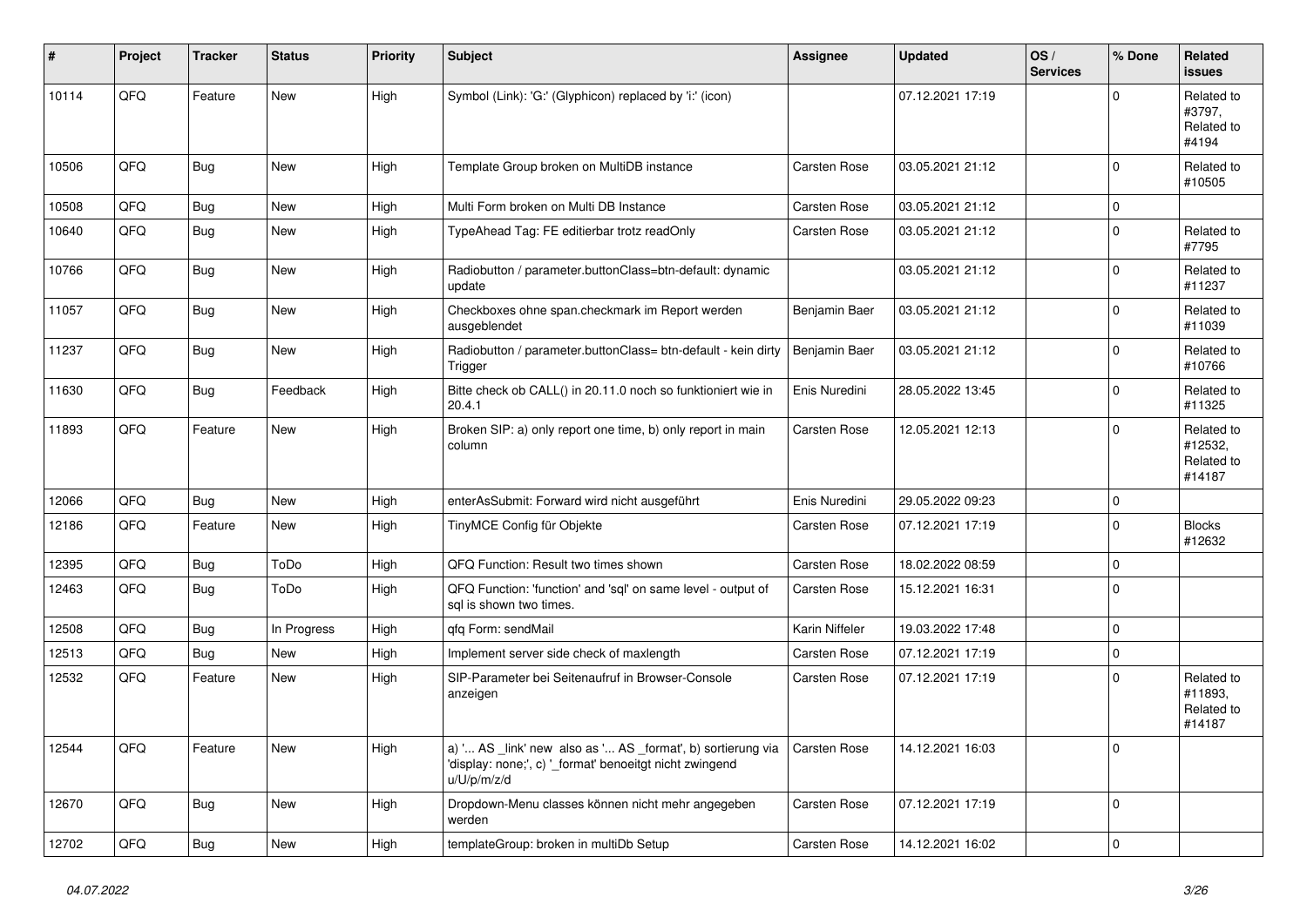| #     | Project | <b>Tracker</b> | <b>Status</b>     | <b>Priority</b> | <b>Subject</b>                                                                                               | <b>Assignee</b>     | <b>Updated</b>   | OS/<br><b>Services</b> | % Done      | Related<br><b>issues</b>                                               |
|-------|---------|----------------|-------------------|-----------------|--------------------------------------------------------------------------------------------------------------|---------------------|------------------|------------------------|-------------|------------------------------------------------------------------------|
| 12974 | QFQ     | <b>Bug</b>     | New               | High            | Sanitize Queries in Action-Elements                                                                          | Carsten Rose        | 07.12.2021 17:19 |                        | $\mathbf 0$ |                                                                        |
| 13716 | QFQ     | <b>Bug</b>     | New               | High            | Firefox ask to store username/password                                                                       | Enis Nuredini       | 30.05.2022 09:31 |                        | $\mathbf 0$ | Related to<br>#13827                                                   |
| 13757 | QFQ     | Feature        | <b>New</b>        | High            | QR / Bar-Code Plugin                                                                                         | Enis Nuredini       | 19.03.2022 17:43 |                        | $\mathbf 0$ |                                                                        |
| 14187 | QFQ     | Feature        | New               | High            | gfg.log: show current URL                                                                                    | Carsten Rose        | 28.05.2022 11:02 |                        | $\mathbf 0$ | Related to<br>#13933,<br>Related to<br>#12532,<br>Related to<br>#11893 |
| 955   | QFQ     | Feature        | Some day<br>maybe | Normal          | QF: Notizen vor/nach dem Form                                                                                |                     | 01.02.2020 23:20 |                        | $\mathbf 0$ |                                                                        |
| 1234  | QFQ     | Feature        | Some day<br>maybe | Normal          | QF: Record numbering: Im Grid soll in Spalte 1 optional die<br>laufende Nummer der Records angezeigt werden. |                     | 01.02.2020 23:20 |                        | $\mathbf 0$ |                                                                        |
| 1251  | QFQ     | Feature        | Some day<br>maybe | Normal          | QF: Combo                                                                                                    |                     | 11.12.2019 16:03 |                        | $\mathbf 0$ |                                                                        |
| 1253  | QFQ     | Feature        | Some day<br>maybe | Normal          | QF: Colorpicker                                                                                              |                     | 11.12.2019 16:03 |                        | $\mathbf 0$ |                                                                        |
| 1510  | QFQ     | Feature        | Some day<br>maybe | Normal          | jquery von google laden, falls das nicht geht lokal                                                          |                     | 11.12.2019 16:03 |                        | $\mathbf 0$ |                                                                        |
| 1623  | QFQ     | Feature        | Some day<br>maybe | Normal          | RealURL                                                                                                      |                     | 11.12.2019 16:03 |                        | 30          |                                                                        |
| 1635  | QFQ     | Feature        | Some day<br>maybe | Normal          | QFQ Extension content record: weitere Optionen einblenden.                                                   | Carsten Rose        | 11.12.2019 16:03 |                        | $\mathsf 0$ |                                                                        |
| 1946  | QFQ     | Feature        | Some day<br>maybe | Normal          | Kontrolle ob der ReadOnly Modus bei den<br>Formularelementen korrekt implementiert ist                       | Carsten Rose        | 11.12.2019 16:03 |                        | $\mathbf 0$ |                                                                        |
| 2063  | QFQ     | <b>Bug</b>     | Some day<br>maybe | Normal          | Pills auf 'inaktiv' setzen falls keine Element auf dem Pill<br>sichtbar sind.                                | Benjamin Baer       | 11.12.2019 16:03 |                        | $\mathbf 0$ | Related to<br>#3752                                                    |
| 2084  | QFQ     | Feature        | Some day<br>maybe | Normal          | Mailto mit encryption: Subrecord                                                                             | Carsten Rose        | 11.12.2019 16:03 |                        | $\mathbf 0$ | Related to<br>#2082                                                    |
| 2361  | QFQ     | Feature        | New               | Normal          | Logging wer/wann/wo welches Formular aufgerufen hat                                                          | <b>Carsten Rose</b> | 11.12.2019 16:15 |                        | $\mathbf 0$ | Related to<br>#4432,<br>Related to<br>#7480                            |
| 2643  | QFO     | <b>Bug</b>     | Some day<br>maybe | Normal          | Zend / PHP Webinars anschauen                                                                                | Carsten Rose        | 01.02.2020 15:56 |                        | $\pmb{0}$   |                                                                        |
| 2665  | QFO     | <b>Bug</b>     | Priorize          | Normal          | Dynamic Update funktioniert nicht, wenn beim<br>entsprechenden FormElement eine size angegeben ist.          | Benjamin Baer       | 03.01.2022 08:12 |                        | $30\,$      |                                                                        |
| 2950  | QFO     | Feature        | Some day<br>maybe | Normal          | Inhalt QFQ Records als File                                                                                  |                     | 11.12.2019 16:03 |                        | $\mathbf 0$ |                                                                        |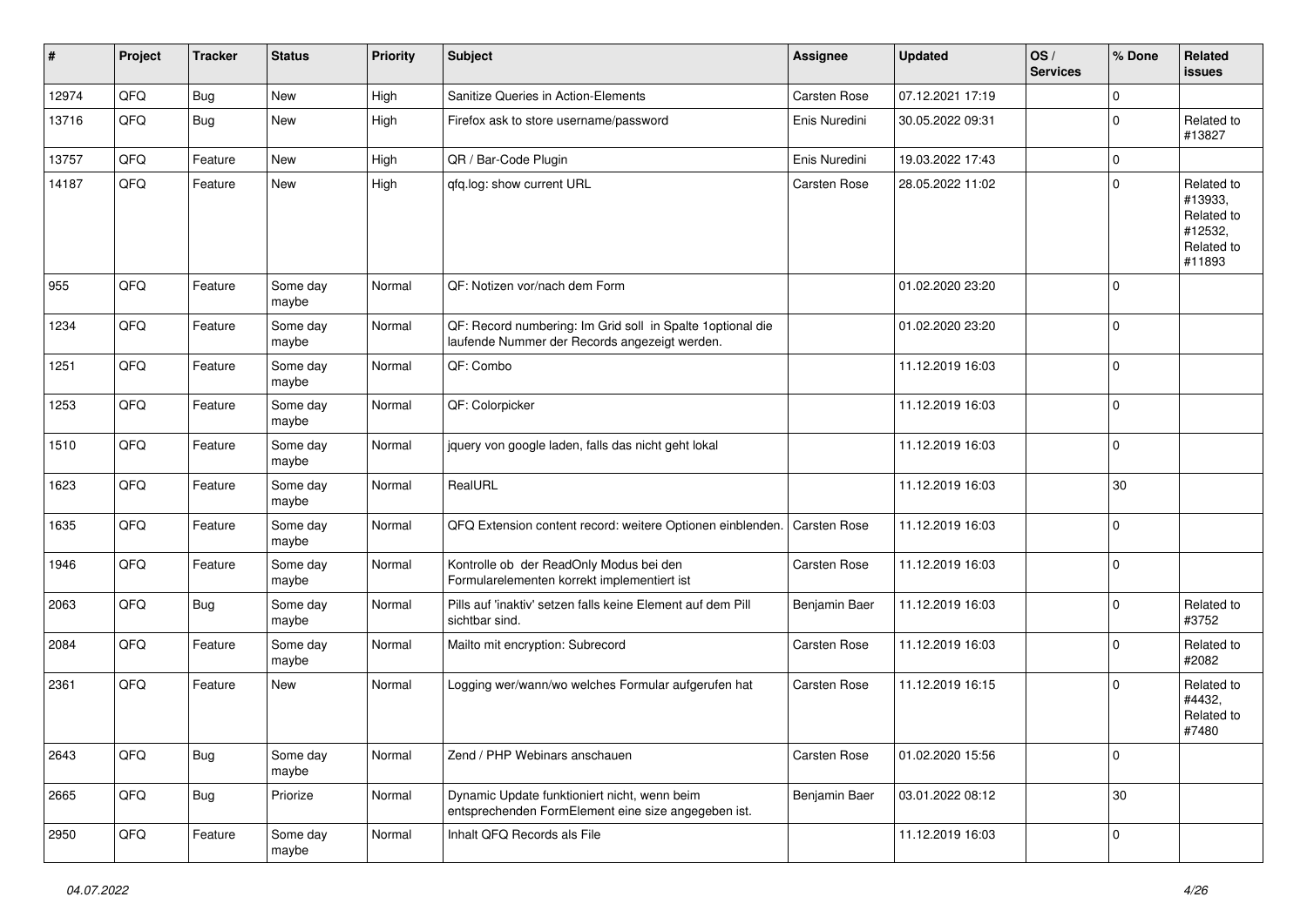| #    | Project | <b>Tracker</b> | <b>Status</b>     | <b>Priority</b> | <b>Subject</b>                                                                                                                | <b>Assignee</b> | <b>Updated</b>   | OS/<br><b>Services</b> | % Done      | Related<br><b>issues</b>                    |
|------|---------|----------------|-------------------|-----------------|-------------------------------------------------------------------------------------------------------------------------------|-----------------|------------------|------------------------|-------------|---------------------------------------------|
| 2995 | QFQ     | Feature        | Some day<br>maybe | Normal          | Dropdown JQuery Plugin: 'chosen' - Moeglichkeit um Select<br>Listen mehr Funktion zu geben. Kein Bootstrap noetig.            | Carsten Rose    | 11.12.2019 16:03 |                        | $\Omega$    |                                             |
| 3130 | QFQ     | <b>Bug</b>     | Some day<br>maybe | Normal          | Debug Info's nicht korrekt nach 'New > Save'.                                                                                 | Carsten Rose    | 11.12.2019 16:03 |                        | $\mathbf 0$ | Related to<br>#3253                         |
| 3216 | QFQ     | Feature        | Some day<br>maybe | Normal          | dynamic update für checkbox label2                                                                                            | Carsten Rose    | 11.12.2019 16:03 |                        | $\mathbf 0$ | Related to<br>#2081                         |
| 3267 | QFQ     | Feature        | Some day<br>maybe | Normal          | 2 Forms auf einer Seite: real + Read only                                                                                     | Carsten Rose    | 11.12.2019 16:03 |                        | $\mathbf 0$ |                                             |
| 3285 | QFQ     | Feature        | Some day<br>maybe | Normal          | Zeichenlimit pro Feld: textarea / editor                                                                                      | Carsten Rose    | 11.12.2019 16:02 |                        | $\mathbf 0$ |                                             |
| 3291 | QFQ     | Feature        | Some day<br>maybe | Normal          | AutoCron websiteToken                                                                                                         | Carsten Rose    | 11.12.2019 16:02 |                        | $\mathbf 0$ | Related to<br>#4250                         |
| 3331 | QFQ     | Feature        | Some day<br>maybe | Normal          | Default Tooltip fuer _page? Links: mit Form und Record ID                                                                     | Carsten Rose    | 11.12.2019 16:02 |                        | $\mathbf 0$ |                                             |
| 3332 | QFQ     | Feature        | Some day<br>maybe | Normal          | Uploads: Thumbnails, Details zum hochgeladenen File                                                                           | Carsten Rose    | 11.12.2019 16:02 |                        | $\mathbf 0$ | Related to<br>#3264,<br>Related to<br>#5333 |
| 3349 | QFQ     | <b>Bug</b>     | Some day<br>maybe | Normal          | config.qfq.ini: a) vertraegt keine '=' im Value (z.B. Passwort),<br>b) Values sollten in ticks einschliessbar sein (spaces, ) | Carsten Rose    | 11.12.2019 16:02 |                        | $\Omega$    |                                             |
| 3350 | QFQ     | Feature        | Some day<br>maybe | Normal          | FormEditor: Hilfetext hinter 'checktype'                                                                                      | Carsten Rose    | 11.12.2019 16:02 |                        | $\mathbf 0$ |                                             |
| 3385 | QFQ     | Feature        | Some day<br>maybe | Normal          | templateGroup: insert/update/delete non primary records                                                                       | Carsten Rose    | 11.12.2019 16:02 |                        | $\mathbf 0$ |                                             |
| 3402 | QFQ     | Feature        | Some day<br>maybe | Normal          | Syntax Highlighting via CodeMirror                                                                                            | Carsten Rose    | 11.12.2019 16:02 |                        | 100         | Related to<br>#3207                         |
| 3415 | QFQ     | Feature        | Some day<br>maybe | Normal          | FE Login Box Templatefile                                                                                                     | Benjamin Baer   | 11.12.2019 16:02 |                        | $\mathbf 0$ |                                             |
| 3432 | QFQ     | Feature        | New               | Normal          | subrecord: dynamicUpdate                                                                                                      | Carsten Rose    | 11.06.2020 21:10 |                        | $\mathbf 0$ | Related to<br>#5691                         |
| 3457 | QFQ     | Feature        | Some day<br>maybe | Normal          | LDAP: concat multi values to one single entry                                                                                 | Carsten Rose    | 11.12.2019 16:02 |                        | $\mathbf 0$ |                                             |
| 3458 | QFQ     | Feature        | Some day<br>maybe | Normal          | Display 'Edit Form Element'-Checkbox on form: should<br>depend on FE Group                                                    | Carsten Rose    | 11.12.2019 16:02 |                        | $\mathbf 0$ | Related to<br>#3447                         |
| 3495 | QFQ     | Feature        | Some day<br>maybe | Normal          | Predifined Parameter werden nicht in '+' (add new record)<br>SIP gerendert.                                                   |                 | 11.12.2019 16:02 |                        | $\mathbf 0$ |                                             |
| 3504 | QFQ     | Feature        | New               | Normal          | Logging: welche Action FEs werden wann wie ausgefuehrt                                                                        | Carsten Rose    | 01.02.2020 23:21 |                        | $\mathbf 0$ | Related to<br>#5458,<br>Related to<br>#4092 |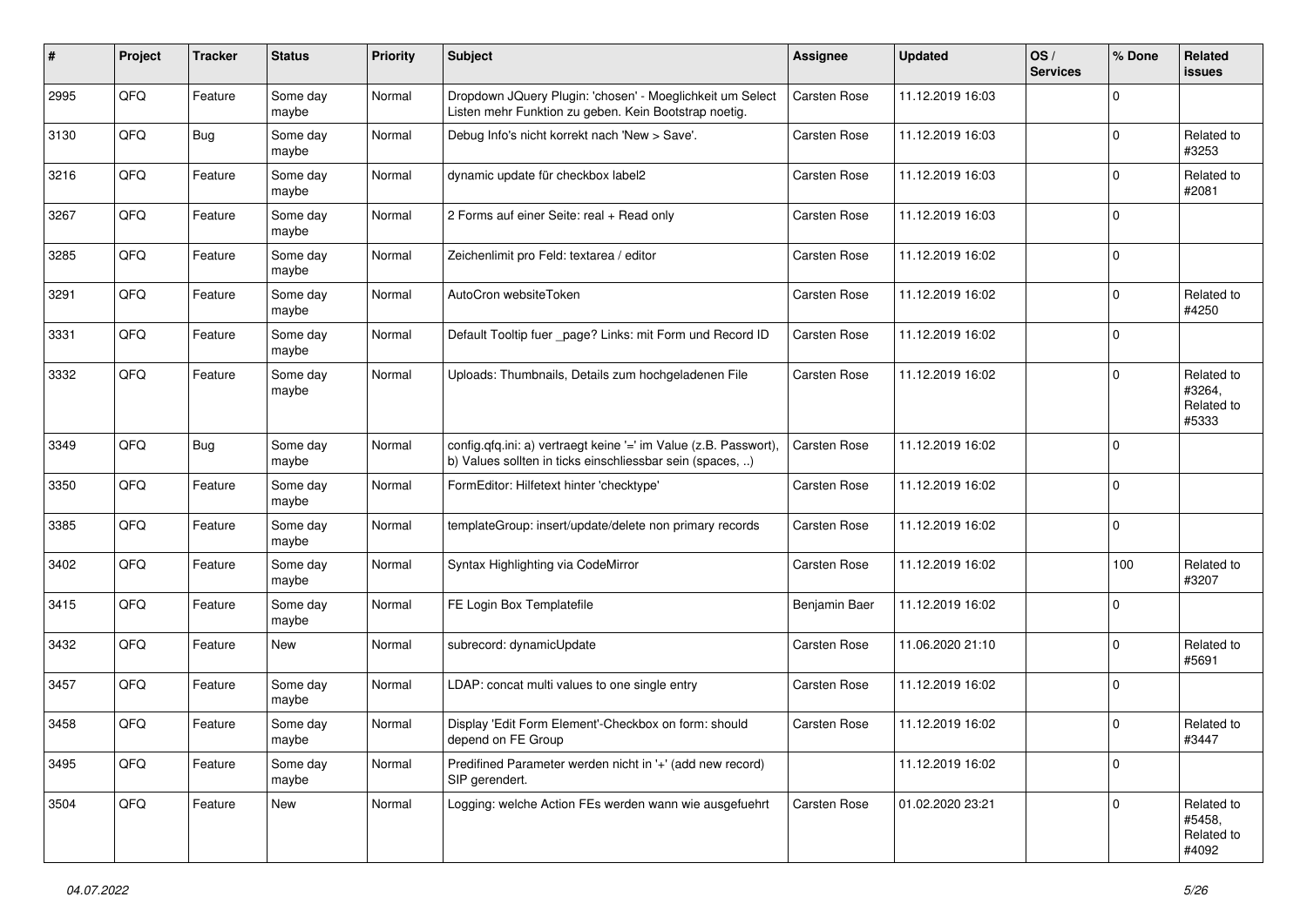| $\vert$ # | Project | <b>Tracker</b> | <b>Status</b>     | <b>Priority</b> | <b>Subject</b>                                                                                                                                           | <b>Assignee</b>     | <b>Updated</b>   | OS/<br><b>Services</b> | % Done         | Related<br><b>issues</b> |
|-----------|---------|----------------|-------------------|-----------------|----------------------------------------------------------------------------------------------------------------------------------------------------------|---------------------|------------------|------------------------|----------------|--------------------------|
| 3547      | QFQ     | <b>Bug</b>     | New               | Normal          | FE of type 'note' causes writing of empty fields.                                                                                                        | <b>Carsten Rose</b> | 01.02.2020 23:21 |                        | $\Omega$       |                          |
| 3588      | QFQ     | <b>Bug</b>     | Some day<br>maybe | Normal          | templateGroup: versteckte Elemente werden weiterhin<br>gespeichert.                                                                                      | <b>Carsten Rose</b> | 11.12.2019 16:02 |                        | $\Omega$       |                          |
| 3613      | QFQ     | <b>Bug</b>     | Some day<br>maybe | Normal          | note /note unchecked -> note div (col-md) wird weiterhin<br>gerendert                                                                                    | Elias Villiger      | 01.02.2020 23:19 |                        | 100            |                          |
| 3617      | QFQ     | Feature        | Some day<br>maybe | Normal          | Load javascripts at bottom                                                                                                                               |                     | 11.12.2019 16:02 |                        | $\Omega$       |                          |
| 3646      | QFQ     | Feature        | Some day<br>maybe | Normal          | Moeglichkeit HTML Tags in Reports auszugeben (zu<br>enkodieren: htmlspecialchars)                                                                        |                     | 11.12.2019 16:02 |                        | $\Omega$       | Related to<br>#14320     |
| 3666      | QFQ     | Feature        | Some day<br>maybe | Normal          | a) Performance Messung: mysql_real_escape_string() im<br>Vergleich zu str_replace(), b) doppeltes Aufrufen von<br>mysql_real_escape_string()             | <b>Carsten Rose</b> | 11.12.2019 16:02 |                        | $\mathbf 0$    |                          |
| 3677      | QFQ     | Feature        | Some day<br>maybe | Normal          | wkhtmltopdf: FE User access prohibited, if client IP changes<br>\$TYPO3_CONF_VARS[FE][lockIP]                                                            | <b>Carsten Rose</b> | 11.12.2019 16:02 |                        | $\Omega$       |                          |
| 3682      | QFQ     | Bug            | Some day<br>maybe | Normal          | Dynamic update: Radio buttons                                                                                                                            | <b>Carsten Rose</b> | 11.12.2019 16:02 |                        | $\overline{0}$ |                          |
| 3692      | QFQ     | Feature        | Some day<br>maybe | Normal          | QFQ Webseite                                                                                                                                             | Benjamin Baer       | 11.12.2019 16:02 |                        | $\Omega$       | Related to<br>#5033      |
| 3708      | QFQ     | Feature        | Some day<br>maybe | Normal          | Form: input - 'specialchars', 'none'  gewisse tags erlauben,<br>andere verbieten                                                                         | <b>Carsten Rose</b> | 11.12.2019 16:02 |                        | $\Omega$       | Related to<br>#14320     |
| 3750      | QFQ     | <b>Bug</b>     | Some day<br>maybe | Normal          | FE in a row: if one violates check, all are red                                                                                                          | <b>Carsten Rose</b> | 11.12.2019 16:03 |                        | $\mathbf 0$    |                          |
| 3782      | QFQ     | <b>Bug</b>     | Priorize          | Normal          | Bei fehlerhafter Eingabe (z.B. Datum) sollte das erwartete<br>Format angezeigt werden                                                                    | <b>Carsten Rose</b> | 01.02.2020 10:13 |                        | $\Omega$       |                          |
| 3811      | QFQ     | Bug            | Some day<br>maybe | Normal          | Dynamic Update: extraButtonInfo - Text aktualisieren                                                                                                     | <b>Carsten Rose</b> | 11.12.2019 16:03 |                        | $\Omega$       | Related to<br>#11517     |
| 3864      | QFQ     | Feature        | <b>New</b>        | Normal          | Encrypt / decrypt field                                                                                                                                  | Enis Nuredini       | 30.06.2022 16:29 |                        | $\pmb{0}$      |                          |
| 3867      | QFQ     | Feature        | Priorize          | Normal          | Readonly Formular: Template Groups add/delete<br>ausbeldnen                                                                                              | <b>Carsten Rose</b> | 05.05.2021 22:12 |                        | $\Omega$       |                          |
| 3877      | QFQ     | Feature        | Some day<br>maybe | Normal          | FormEditor: die Felder die aktuell nicht gebraucht werden<br>nur auf readonly/disabled setzen (nicht ausblenden > das<br>irritiert.                      | Carsten Rose        | 11.12.2019 16:03 |                        | $\overline{0}$ |                          |
| 3878      | QFQ     | Feature        | Some day<br>maybe | Normal          | Form 'FormElement': Spalte 'name' typeAhead mit<br>Spaltennamen der Primarytable.                                                                        |                     | 11.12.2019 16:03 |                        | $\mathbf 0$    |                          |
| 3879      | QFQ     | Feature        | Some day<br>maybe | Normal          | Form 'FormElement': Beim Feld 'name' rechts in der Notiz<br>einen Link einblenden - a) aktuelle Definition anzeigen, b)<br>Spalte in der Tabelle anlegen |                     | 11.12.2019 16:03 |                        | $\mathbf 0$    |                          |
| 3880      | QFQ     | Feature        | Some day<br>maybe | Normal          | Form 'Form': anlegen einer Tabelle                                                                                                                       |                     | 14.01.2021 10:12 |                        | $\Omega$       |                          |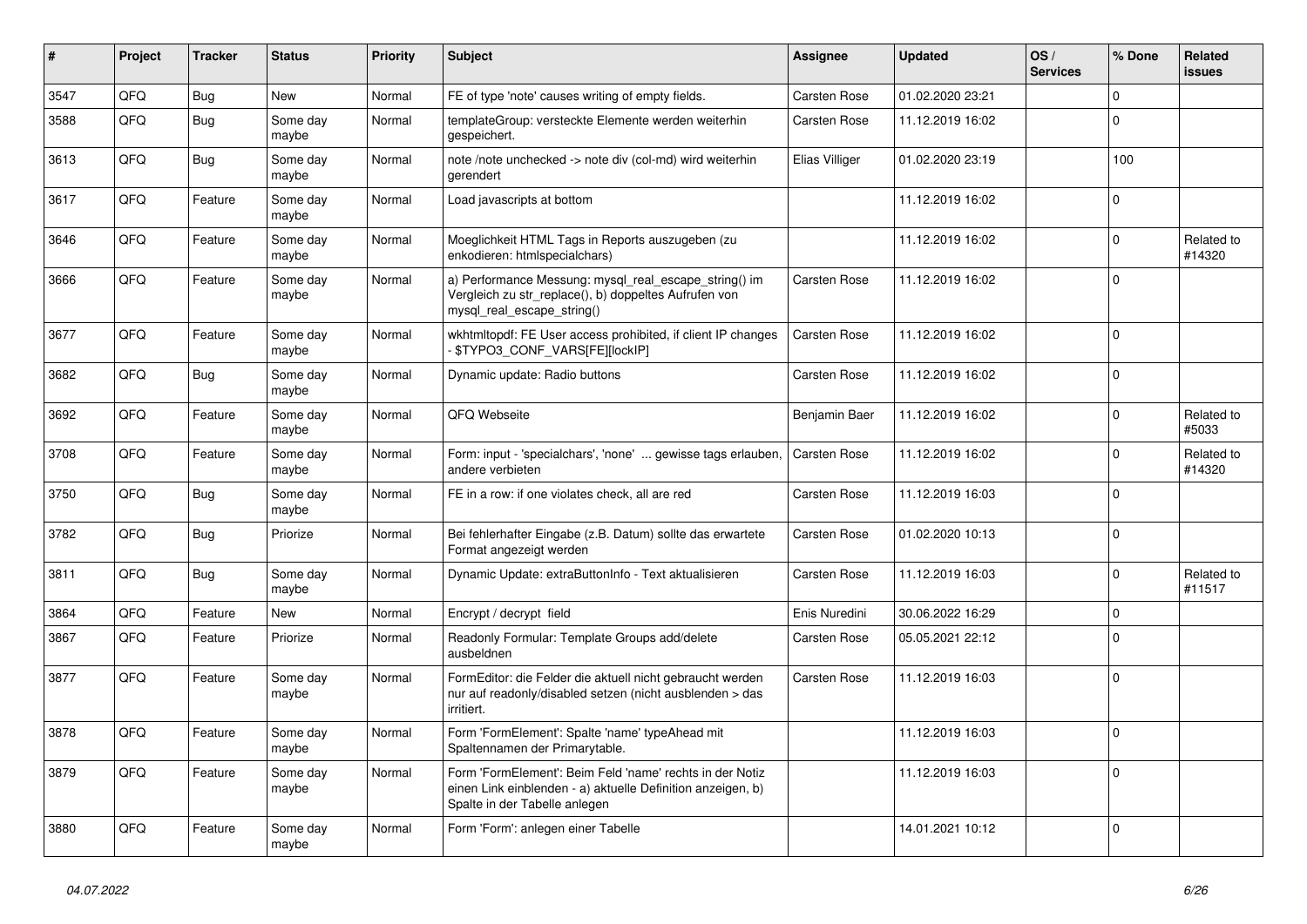| $\vert$ # | Project    | <b>Tracker</b> | <b>Status</b>     | <b>Priority</b> | <b>Subject</b>                                                                                                       | Assignee            | <b>Updated</b>   | OS/<br><b>Services</b> | % Done      | Related<br><b>issues</b>                    |
|-----------|------------|----------------|-------------------|-----------------|----------------------------------------------------------------------------------------------------------------------|---------------------|------------------|------------------------|-------------|---------------------------------------------|
| 3882      | QFQ        | Bug            | Some day<br>maybe | Normal          | templateGroup: disable 'add' if limit is reached - funktioniert<br>nicht wenn bereits records existierten            | <b>Carsten Rose</b> | 11.12.2019 16:03 |                        | $\Omega$    |                                             |
| 3895      | QFQ        | Bug            | Some day<br>maybe | Normal          | typeahead pedantic: on lehrkredit Idap webpass - if only one<br>person is in dropdown, such person can't be selected | <b>Carsten Rose</b> | 11.12.2019 16:03 |                        | $\Omega$    |                                             |
| 3900      | QFQ        | Feature        | Some day<br>maybe | Normal          | Extend documentation of 'Copy / Paste'                                                                               | <b>Carsten Rose</b> | 11.12.2019 16:03 |                        | $\Omega$    | Related to<br>#3899                         |
| 3905      | QFQ        | Feature        | Some day<br>maybe | Normal          | Documentation: Best Practice anhand eines Online<br>Bewerbungstools                                                  | <b>Carsten Rose</b> | 11.12.2019 16:03 |                        | $\Omega$    |                                             |
| 3941      | QFQ        | Feature        | Some day<br>maybe | Normal          | sqlAfter: es sollten mehrere moeglich sein                                                                           | <b>Carsten Rose</b> | 11.12.2019 16:03 |                        | $\Omega$    | Related to<br>#3942                         |
| 3942      | QFQ        | Feature        | Some day<br>maybe | Normal          | Action Elemente: neu generierte IDs via FE weitergeben                                                               | <b>Carsten Rose</b> | 11.12.2019 16:03 |                        | $\Omega$    | Related to<br>#3941                         |
| 3947      | QFQ        | Feature        | Some day<br>maybe | Normal          | Attack detectect: logout current user                                                                                | <b>Carsten Rose</b> | 11.12.2019 16:03 |                        | $\Omega$    | Related to<br>#5458,<br>Related to<br>#6299 |
| 3991      | QFQ        | Feature        | Some day<br>maybe | Normal          | report: Columnname ' skipWrap' skips 'fbeg', 'fend'                                                                  | <b>Carsten Rose</b> | 11.12.2019 16:03 |                        | $\Omega$    |                                             |
| 4008      | QFQ        | Bug            | Some day<br>maybe | Normal          | FormElemen.type=sendmail: wrong 'TO' if 'real<br>name <rea@mail.to>' is used</rea@mail.to>                           | <b>Carsten Rose</b> | 11.12.2019 16:03 |                        | $\Omega$    |                                             |
| 4018      | QFQ        | Feature        | <b>New</b>        | Normal          | typeahead: long query parameter / answer triggers 'Attack<br>detected' and purges current SIP storage.               | <b>Carsten Rose</b> | 29.06.2022 22:46 |                        | $\Omega$    | Related to<br>#9077                         |
| 4023      | QFQ        | Feature        | <b>New</b>        | Normal          | prepared statements - FE action: salveld, sqllnsert,<br>sqlUpdate, sqlDelete, sqlBefore, sqlAfter                    | <b>Carsten Rose</b> | 11.12.2019 16:15 |                        | $\Omega$    |                                             |
| 4026      | QFQ        | Feature        | Some day<br>maybe | Normal          | sqlLog.sql: log number of FE.id                                                                                      | Carsten Rose        | 11.12.2019 16:03 |                        | $\Omega$    | Related to<br>#5458                         |
| 4027      | QFQ        | Feature        | Some day<br>maybe | Normal          | Missing: orange 'check' / 'bullet'                                                                                   |                     | 11.12.2019 16:03 |                        | $\Omega$    |                                             |
| 4050      | <b>OFO</b> | Feature        | <b>New</b>        | Normal          | sql.log: 1) FormElement ID which causes a specific action,<br>2) Result in the same row.                             | Carsten Rose        | 15.04.2020 11:35 |                        | $\Omega$    | Related to<br>#5458                         |
| 4082      | QFQ        | Feature        | New               | Normal          | Dynamic Update: modeSql - useful default                                                                             | <b>Carsten Rose</b> | 01.02.2020 23:22 |                        | $\mathbf 0$ |                                             |
| 4092      | QFQ        | Bug            | Some day<br>maybe | Normal          | 1) Logging verbessern wann welches FE warum ausgefuehrt<br>wird, 2) Documentation: Best Practice Template Group      | <b>Carsten Rose</b> | 01.02.2020 23:19 |                        | 0           | Related to<br>#3504                         |
| 4122      | QFQ        | <b>Bug</b>     | Some day<br>maybe | Normal          | file: Render Mode hat keinen Effekt                                                                                  |                     | 11.12.2019 16:03 |                        | $\Omega$    |                                             |
| 4138      | QFQ        | <b>Bug</b>     | Some day<br>maybe | Normal          | style fehlt                                                                                                          |                     | 11.12.2019 16:03 |                        | $\Omega$    |                                             |
| 4194      | QFQ        | Feature        | In Progress       | Normal          | Bootstrap 4 ist jetzt offiziel                                                                                       |                     | 03.05.2021 20:47 |                        | $\Omega$    | Related to<br>#10114                        |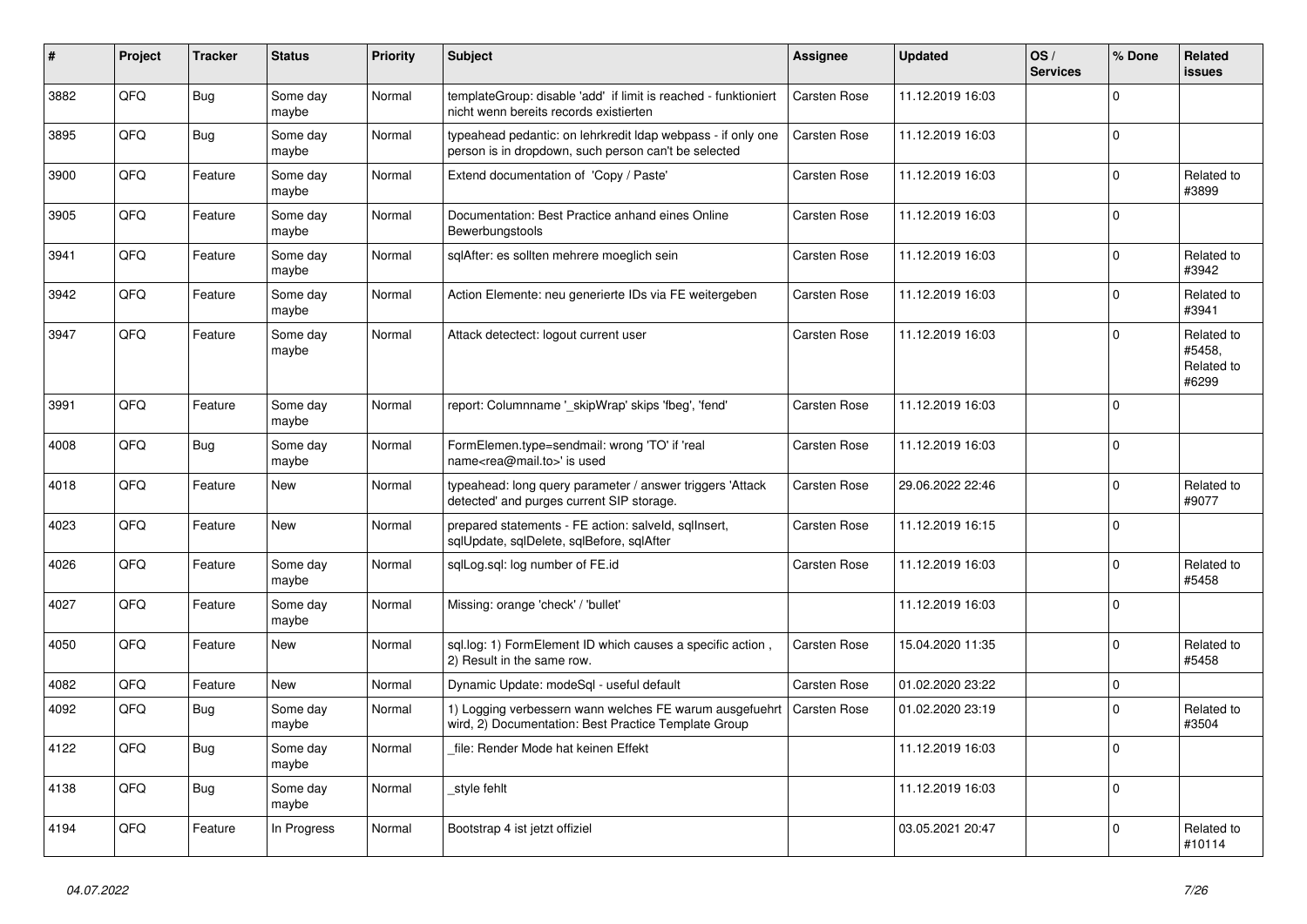| #    | Project | <b>Tracker</b> | <b>Status</b>     | <b>Priority</b> | <b>Subject</b>                                                                                                                                           | <b>Assignee</b>     | <b>Updated</b>   | OS/<br><b>Services</b> | % Done       | Related<br>issues                           |
|------|---------|----------------|-------------------|-----------------|----------------------------------------------------------------------------------------------------------------------------------------------------------|---------------------|------------------|------------------------|--------------|---------------------------------------------|
| 4197 | QFQ     | Feature        | Some day<br>maybe | Normal          | Unit Test fuer JSON Stream von QuickFormQuery.php ><br>doForm()                                                                                          | <b>Carsten Rose</b> | 11.12.2019 16:03 |                        | $\Omega$     |                                             |
| 4250 | QFQ     | Feature        | New               | Normal          | AutoCron in QFQ via PHP                                                                                                                                  | <b>Carsten Rose</b> | 01.02.2020 23:21 |                        | $\mathbf 0$  | Related to<br>#3292,<br>Related to<br>#3291 |
| 4259 | QFQ     | Feature        | Some day<br>maybe | Normal          | Instant trigger a cron job                                                                                                                               | Carsten Rose        | 11.12.2019 16:03 |                        | $\mathbf{0}$ |                                             |
| 4293 | QFQ     | <b>Bug</b>     | Some day<br>maybe | Normal          | Download broken if token 'd:' is missing - but no error<br>message                                                                                       | Carsten Rose        | 11.12.2019 16:03 |                        | $\mathsf 0$  | Related to<br>#7514                         |
| 4328 | QFQ     | <b>Bug</b>     | Some day<br>maybe | Normal          | Error Message: Show FE name/number on problems in FE                                                                                                     | <b>Carsten Rose</b> | 01.02.2020 23:20 |                        | $\mathbf 0$  |                                             |
| 4330 | QFQ     | Feature        | Some day<br>maybe | Normal          | Error Message: report missing {{ / }} in sqlUpdate, sqlInsert,<br>sqlDelete, sqlAfter, sqlBefore in FE action elements.                                  | Carsten Rose        | 01.02.2020 23:20 |                        | $\mathsf 0$  |                                             |
| 4343 | QFQ     | Feature        | Some day<br>maybe | Normal          | Link: Classifier to add 'attributes'                                                                                                                     | <b>Carsten Rose</b> | 01.02.2020 23:20 |                        | $\mathbf 0$  | Related to<br>#14077                        |
| 4349 | QFQ     | Feature        | Some day<br>maybe | Normal          | link download: downloaded external URL to<br>deliver/concatenate - check mimetipe and handle it correctly                                                | Carsten Rose        | 11.12.2019 16:02 |                        | $\mathbf 0$  |                                             |
| 4365 | QFQ     | Feature        | Some day<br>maybe | Normal          | Multi Language: new way of config                                                                                                                        | <b>Carsten Rose</b> | 01.02.2020 23:20 |                        | $\Omega$     |                                             |
| 4398 | QFQ     | Bug            | Some day<br>maybe | Normal          | Typeahead: mouse click in a prefilled input opens a single<br>item dropdown with the current value - click on it seems to<br>set the value, not the key. | Benjamin Baer       | 01.02.2020 23:20 |                        | $\mathbf 0$  | Related to<br>#4457                         |
| 4413 | QFQ     | Feature        | <b>New</b>        | Normal          | fieldset: show/hidden, modeSql, dynamicUpdate                                                                                                            | <b>Carsten Rose</b> | 09.02.2022 15:19 |                        | $\mathbf 0$  |                                             |
| 4420 | QFQ     | Feature        | Some day<br>maybe | Normal          | Client: Local Storage - store the changes of a form, local in<br>the browser.                                                                            | Benjamin Baer       | 11.12.2019 16:02 |                        | $\mathbf 0$  |                                             |
| 4433 | QFQ     | Feature        | Some day<br>maybe | Normal          | Log when SIP will be destroyed by QFQ for any (security)<br>reason                                                                                       |                     | 01.02.2020 23:20 |                        | $\mathbf 0$  | Related to<br>#4432,<br>Related to<br>#5458 |
| 4435 | QFQ     | Feature        | Some day<br>maybe | Normal          | Report: striptags - specify allowed tags                                                                                                                 |                     | 01.02.2020 23:20 |                        | $\mathbf 0$  |                                             |
| 4439 | QFQ     | Feature        | Some day<br>maybe | Normal          | Log: report all actions fired by an FE Element, incl. the<br>original directive (slaveld, sgllnsert, )                                                   |                     | 01.02.2020 23:20 |                        | $\Omega$     | Related to<br>#4432.<br>Related to<br>#5458 |
| 4440 | QFQ     | Feature        | Some day<br>maybe | Normal          | Manual.rst: explain how to. expand PHP Session to 4h                                                                                                     |                     | 11.12.2019 16:02 |                        | $\Omega$     |                                             |
| 4441 | QFQ     | <b>Bug</b>     | Some day<br>maybe | Normal          | \$ SERVER Vars sollten nur aus dem Store genommen<br>werden - Code entsprechend anpassen.                                                                |                     | 11.12.2019 16:02 |                        | $\mathbf 0$  |                                             |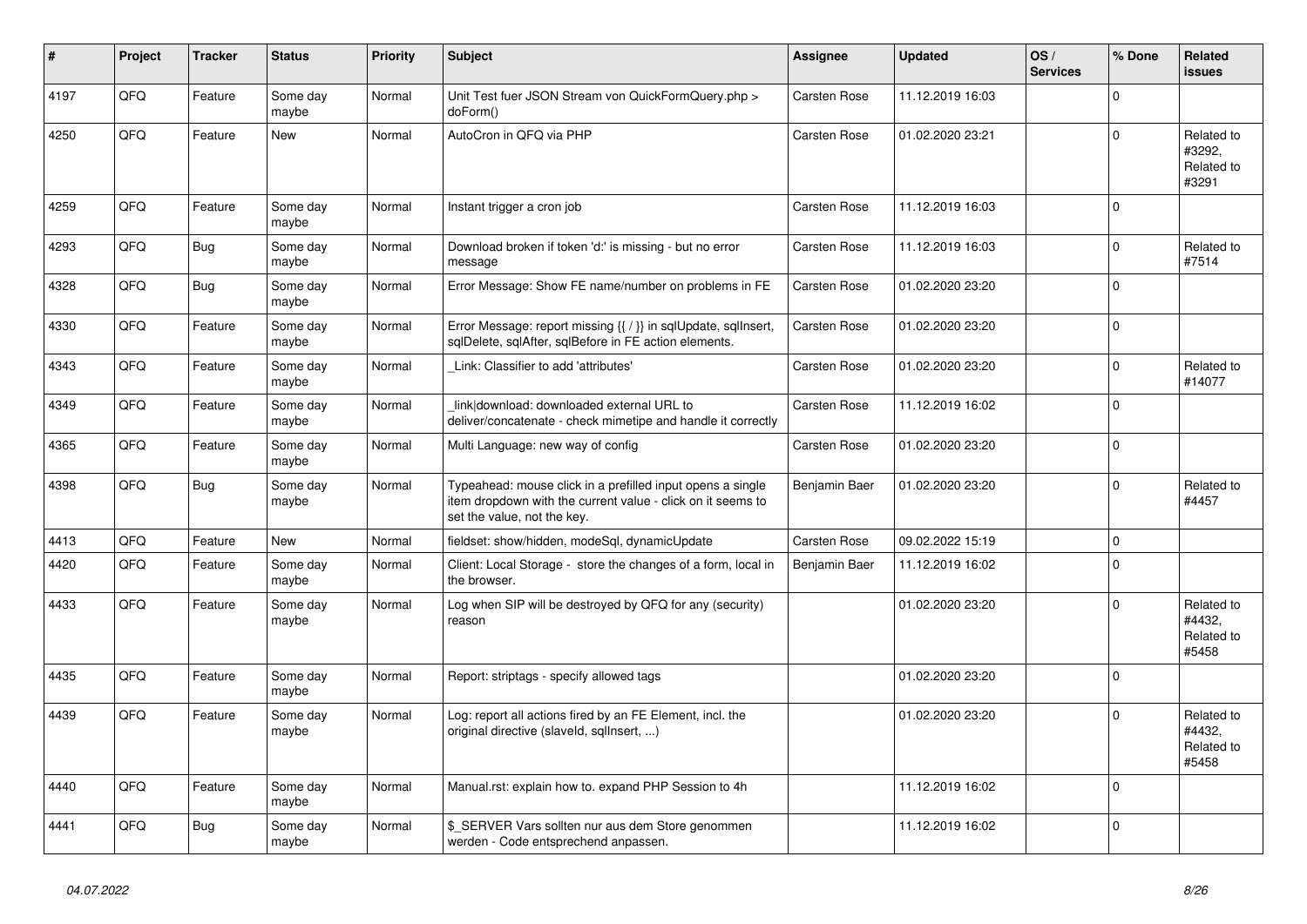| $\vert$ # | <b>Project</b> | <b>Tracker</b> | <b>Status</b>     | <b>Priority</b> | <b>Subject</b>                                                                                                                                                | Assignee            | <b>Updated</b>   | OS/<br><b>Services</b> | % Done      | Related<br><b>issues</b>                    |
|-----------|----------------|----------------|-------------------|-----------------|---------------------------------------------------------------------------------------------------------------------------------------------------------------|---------------------|------------------|------------------------|-------------|---------------------------------------------|
| 4442      | QFQ            | Feature        | Some day<br>maybe | Normal          | Special Column Name: link - new symbol G (Glyph) to<br>choose any available symbol                                                                            |                     | 11.12.2019 16:02 |                        | $\Omega$    |                                             |
| 4443      | QFQ            | Feature        | Some day<br>maybe | Normal          | Form: multiple secondary tables                                                                                                                               |                     | 01.02.2020 23:20 |                        | $\Omega$    |                                             |
| 4444      | QFQ            | Feature        | Some day<br>maybe | Normal          | FE.type=upload: detect mime type                                                                                                                              |                     | 11.12.2019 16:02 |                        | $\Omega$    | Related to<br>#4303                         |
| 4445      | QFQ            | Feature        | Some day<br>maybe | Normal          | template group: Option to simulate fieldset                                                                                                                   |                     | 28.06.2021 14:11 |                        | $\mathbf 0$ |                                             |
| 4446      | QFQ            | Feature        | Some day<br>maybe | Normal          | New FE get same feldContainerId as last modifed FE                                                                                                            |                     | 01.02.2020 23:20 |                        | $\mathbf 0$ |                                             |
| 4454      | QFQ            | <b>Bug</b>     | Some day<br>maybe | Normal          | Required Elements: multiple elements in a row - whole row<br>marked if only one input is empty.                                                               | Benjamin Baer       | 01.02.2020 23:20 |                        | $\mathbf 0$ |                                             |
| 4457      | QFQ            | <b>Bug</b>     | Priorize          | Normal          | typeahead: pressing return to select an item, saves the form<br>and closes the form.                                                                          | Benjamin Baer       | 03.01.2022 08:01 |                        | $\Omega$    | Related to<br>#4398                         |
| 4528      | QFQ            | <b>Bug</b>     | Some day<br>maybe | Normal          | extraButtonLock mit SQLAhead Bug                                                                                                                              | <b>Carsten Rose</b> | 01.02.2020 23:19 |                        | $\Omega$    |                                             |
| 4536      | QFQ            | Feature        | Some day<br>maybe | Normal          | FE upload: problem with delete if mutliple uploads an<br>FE.name="                                                                                            |                     | 01.02.2020 23:20 |                        | $\Omega$    |                                             |
| 4546      | QFQ            | Bug            | Some day<br>maybe | Normal          | NH: SIP storage is destroyed                                                                                                                                  |                     | 01.02.2020 23:20 |                        | $\mathbf 0$ |                                             |
| 4549      | QFQ            | Bug            | Some day<br>maybe | Normal          | TemplateGroups: FE.type SELECT loose selected value<br>after save                                                                                             | <b>Carsten Rose</b> | 01.02.2020 23:20 |                        | $\Omega$    | Related to<br>#4548,<br>Related to<br>#4771 |
| 4551      | QFQ            | Feature        | Some day<br>maybe | Normal          | Set 'pills' via dynamicUpdate to show/hide/disabled                                                                                                           |                     | 01.02.2020 23:20 |                        | $\Omega$    | Related to<br>#3752                         |
| 4583      | QFQ            | Bug            | Some day<br>maybe | Normal          | Dynamic Update bei TypeAhead Feldern                                                                                                                          | Carsten Rose        | 01.02.2020 23:19 |                        | $\Omega$    |                                             |
| 4606      | QFQ            | Feature        | Some day<br>maybe | Normal          | link: qualifier to render bootstrap button                                                                                                                    | <b>Carsten Rose</b> | 01.02.2020 23:19 |                        | $\mathbf 0$ |                                             |
| 4626      | QFQ            | Feature        | Some day<br>maybe | Normal          | Mobile View: 'classBody=qfq-form-right' makes no sense                                                                                                        |                     | 01.02.2020 23:20 |                        | $\mathbf 0$ |                                             |
| 4627      | QFQ            | Feature        | Some day<br>maybe | Normal          | dbupdate: all tables - check 'create', 'modified' if it is possible<br>to change to default 'CURRENT_TIMESTAMP' and modified<br>'ON UPDATE CURRENT TIMESTAMP' |                     | 01.02.2020 23:20 |                        | $\mathbf 0$ |                                             |
| 4640      | QFQ            | Feature        | Some day<br>maybe | Normal          | Rename System Forms                                                                                                                                           |                     | 01.02.2020 23:20 |                        | $\mathbf 0$ |                                             |
| 4650      | QFQ            | Feature        | Some day<br>maybe | Normal          | Convert html to doc/rtf                                                                                                                                       | Carsten Rose        | 01.02.2020 23:20 |                        | $\Omega$    | Related to<br>#10704                        |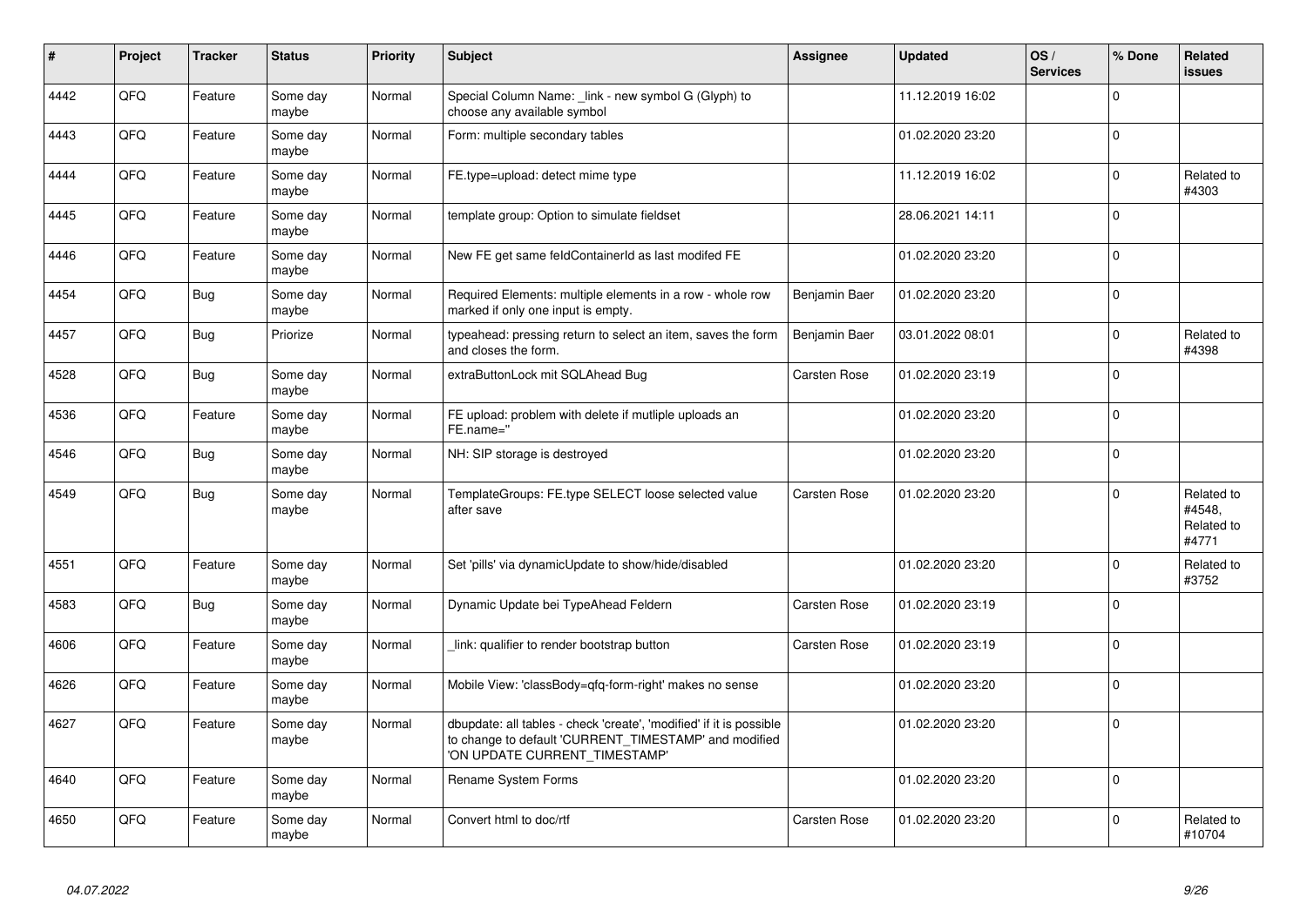| #    | Project | <b>Tracker</b> | <b>Status</b>     | <b>Priority</b> | <b>Subject</b>                                                                                                       | <b>Assignee</b>     | <b>Updated</b>   | OS/<br><b>Services</b> | % Done      | Related<br><b>issues</b>                       |
|------|---------|----------------|-------------------|-----------------|----------------------------------------------------------------------------------------------------------------------|---------------------|------------------|------------------------|-------------|------------------------------------------------|
| 4651 | QFQ     | <b>Bug</b>     | Some day<br>maybe | Normal          | "Loading document" Modal wird angezeigt bei uzhcd type=2<br>Ansicht                                                  | <b>Carsten Rose</b> | 01.02.2020 23:20 |                        | $\Omega$    |                                                |
| 4652 | QFQ     | Feature        | Some day<br>maybe | Normal          | UZH CD: Weiterleitung auf benutzerdefinierte 403/404 Seite                                                           | Carsten Rose        | 01.02.2020 23:20 |                        | $\Omega$    |                                                |
| 4659 | QFQ     | <b>Bug</b>     | Some day<br>maybe | Normal          | infoButtonExtra                                                                                                      | Carsten Rose        | 01.02.2020 23:20 |                        | $\mathbf 0$ |                                                |
| 4719 | QFQ     | Feature        | Some day<br>maybe | Normal          | Custom Message in Client in case of 'Browser tab close,<br>modification will be lost'                                |                     | 01.02.2020 23:20 |                        | $\Omega$    |                                                |
| 4756 | QFQ     | <b>Bug</b>     | <b>New</b>        | Normal          | Form dirty even nothing changes                                                                                      | Carsten Rose        | 11.12.2019 16:16 |                        | $\Omega$    |                                                |
| 4757 | QFQ     | Feature        | Some day<br>maybe | Normal          | Test subrecord: download links ok? Links ok?                                                                         | Carsten Rose        | 01.02.2020 23:20 |                        | $\Omega$    |                                                |
| 4771 | QFQ     | <b>Bug</b>     | Some day<br>maybe | Normal          | qfq: select-down-values empty after save (edit-form for<br>program administrators)                                   | Carsten Rose        | 01.02.2020 23:20 |                        | $\Omega$    | Related to<br>#4549, Has<br>duplicate<br>#4282 |
| 4816 | QFQ     | Feature        | Some day<br>maybe | Normal          | Templates for QFQ Reports (Tables, Radios, )                                                                         |                     | 01.02.2020 23:20 |                        | $\mathbf 0$ |                                                |
| 4839 | QFQ     | Feature        | Some day<br>maybe | Normal          | qfq-handle in <head> Abschnitt</head>                                                                                | <b>Carsten Rose</b> | 11.12.2019 16:02 |                        | $\Omega$    |                                                |
| 4869 | QFQ     | Feature        | Some day<br>maybe | Normal          | Dynamic Update (show, hide, readonly?, required?) for<br><b>Template Group Elements</b>                              | Carsten Rose        | 01.02.2020 23:19 |                        | $\Omega$    | Related to<br>#4865                            |
| 4872 | QFQ     | Feature        | Some day<br>maybe | Normal          | Fields of Typo3 page available in STORE TYPO3                                                                        | Carsten Rose        | 01.02.2020 23:19 |                        | $\mathbf 0$ |                                                |
| 4956 | QFQ     | Feature        | Some day<br>maybe | Normal          | Sendmail: Benutzerdefinierte Headers                                                                                 | Carsten Rose        | 11.12.2019 16:02 |                        | $\mathbf 0$ |                                                |
| 4974 | QFQ     | Feature        | Some day<br>maybe | Normal          | Long polling - inform all listening clients of changes                                                               |                     | 11.12.2019 16:02 |                        | $\Omega$    |                                                |
| 5021 | QFQ     | Bug            | Some day<br>maybe | Normal          | FE.typ=extra - during save displays error 'datum2' already<br>filled in STORE_SIP - the value is stored nevertheless | Carsten Rose        | 01.02.2020 23:19 |                        | $\Omega$    | Related to<br>#3875                            |
| 5024 | QFQ     | Feature        | Some day<br>maybe | Normal          | Fabric: Generate PDF with edits                                                                                      | Benjamin Baer       | 01.02.2020 23:20 |                        | $\Omega$    | Related to<br>#10704                           |
| 5129 | QFQ     | Feature        | Some day<br>maybe | Normal          | Reports: SQL fuer x Achse und y Achse                                                                                |                     | 11.12.2019 16:02 |                        | $\Omega$    |                                                |
| 5131 | QFQ     | Feature        | New               | Normal          | Activate Spin Gear ('wait/busy' indicator) via LINK attribute                                                        | Carsten Rose        | 01.02.2020 23:21 |                        | $\mathbf 0$ |                                                |
| 5132 | QFQ     | Feature        | Some day<br>maybe | Normal          | Error Message sendmail missing attachment: more details                                                              | Carsten Rose        | 01.02.2020 23:19 |                        | $\Omega$    |                                                |
| 5160 | QFQ     | Feature        | Some day<br>maybe | Normal          | QFQ collaborative / together.js, ShareJS, y-js, collaborative,                                                       |                     | 11.12.2019 16:02 |                        | $\Omega$    |                                                |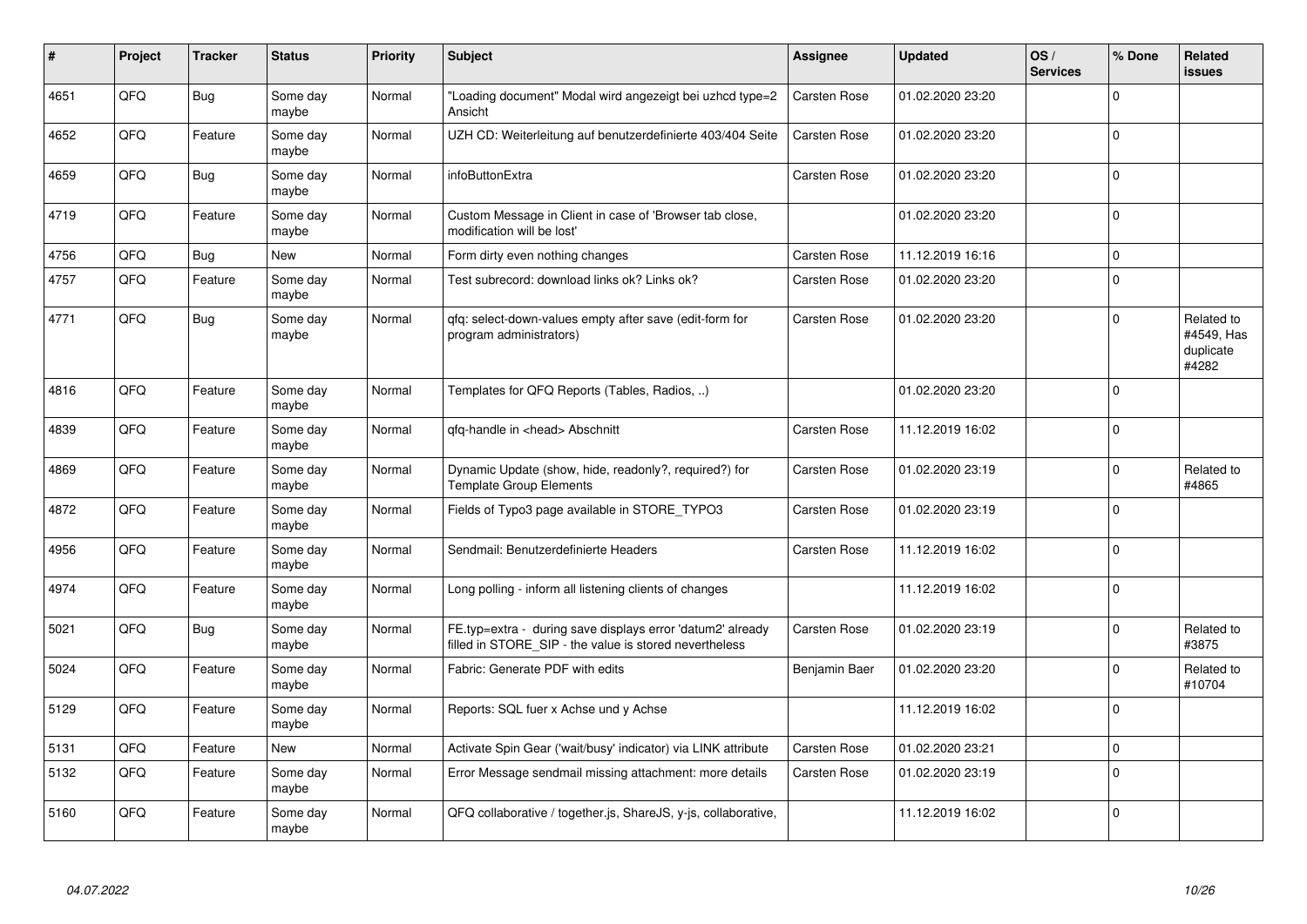| #    | Project | <b>Tracker</b> | <b>Status</b>     | <b>Priority</b> | <b>Subject</b>                                                                                     | <b>Assignee</b>     | <b>Updated</b>   | OS/<br><b>Services</b> | % Done      | Related<br><b>issues</b>                    |
|------|---------|----------------|-------------------|-----------------|----------------------------------------------------------------------------------------------------|---------------------|------------------|------------------------|-------------|---------------------------------------------|
| 5305 | QFQ     | <b>Bug</b>     | New               | Normal          | Upload FormElement: nicht disabled by readonly Form                                                | <b>Carsten Rose</b> | 16.06.2021 13:43 |                        | $\Omega$    | Related to<br>#9347,<br>Related to<br>#9834 |
| 5342 | QFQ     | Feature        | Some day<br>maybe | Normal          | link - with HTML Attributes                                                                        |                     | 01.02.2020 23:20 |                        | 0           | Related to<br>#14077                        |
| 5345 | QFQ     | Feature        | <b>New</b>        | Normal          | Report: UPDATE / INSERT / DELETE statements should<br>trigger subqueries, depending on the result. | <b>Carsten Rose</b> | 27.05.2020 16:11 |                        | $\Omega$    |                                             |
| 5366 | QFQ     | Feature        | Priorize          | Normal          | Saving with keyboard shortcuts                                                                     | Benjamin Baer       | 21.03.2022 09:47 |                        | $\pmb{0}$   |                                             |
| 5389 | QFQ     | Feature        | Some day<br>maybe | Normal          | QFQ Design: Multline label / note                                                                  | Benjamin Baer       | 01.02.2020 23:19 |                        | $\mathbf 0$ |                                             |
| 5428 | QFQ     | Feature        | Some day<br>maybe | Normal          | secure thumbnail: late render on access.                                                           | Carsten Rose        | 01.02.2020 23:20 |                        | $\Omega$    |                                             |
| 5452 | QFQ     | Feature        | Some day<br>maybe | Normal          | Thumbnails from PDF: bad quality                                                                   |                     | 01.02.2020 23:20 |                        | $\mathbf 0$ |                                             |
| 5455 | QFQ     | Feature        | Some day<br>maybe | Normal          | Mail Redirects grld abhaengig                                                                      |                     | 01.02.2020 23:20 |                        | $\Omega$    |                                             |
| 5480 | QFQ     | Feature        | Some day<br>maybe | Normal          | QFQ: Dokumentation mit Screenshots versehen                                                        | Carsten Rose        | 01.02.2020 23:20 |                        | $\mathbf 0$ | Related to<br>#9879                         |
| 5548 | QFQ     | Feature        | Some day<br>maybe | Normal          | 801 Textfiles/Scriptfiles als Thumbnail                                                            | <b>Carsten Rose</b> | 07.03.2022 16:26 |                        | $\mathbf 0$ |                                             |
| 5557 | QFQ     | <b>Bug</b>     | Some day<br>maybe | Normal          | Form load: STORE_RECORD filled, but should be empty                                                | <b>Carsten Rose</b> | 01.02.2020 23:19 |                        | $\Omega$    |                                             |
| 5559 | QFQ     | <b>Bug</b>     | New               | Normal          | FE.type = Upload: 'accept' might contain variables                                                 | Carsten Rose        | 11.05.2020 21:23 |                        | $\pmb{0}$   |                                             |
| 5562 | QFQ     | Feature        | Priorize          | Normal          | Drag'n'Drop fuer Uploads                                                                           | Benjamin Baer       | 21.03.2022 09:52 |                        | $\Omega$    | Related to<br>#9706                         |
| 5576 | QFQ     | <b>Bug</b>     | New               | Normal          | Using MySQL 'DROP' requires privilege - wich is not really<br>necessary.                           | Carsten Rose        | 01.02.2020 23:21 |                        | $\Omega$    |                                             |
| 5579 | QFQ     | Feature        | Some day<br>maybe | Normal          | Enhance Doc / Presentation: variable type 'link column type'                                       | Carsten Rose        | 01.02.2020 23:19 |                        | $\Omega$    |                                             |
| 5665 | QFQ     | Feature        | Some day<br>maybe | Normal          | Versuch das '{{!' nicht mehr noetig ist.                                                           | <b>Carsten Rose</b> | 01.02.2020 23:20 |                        | $\mathbf 0$ | Related to<br>#7432,<br>Related to<br>#7434 |
| 5695 | QFQ     | Feature        | In Progress       | Normal          | Multiform                                                                                          | Carsten Rose        | 02.01.2021 18:38 |                        | $\mathbf 0$ |                                             |
| 5706 | QFQ     | <b>Bug</b>     | Some day<br>maybe | Normal          | upload: fileDestination needs to be sanatized                                                      | Carsten Rose        | 01.02.2020 23:19 |                        | $\Omega$    |                                             |
| 5768 | QFQ     | Bug            | Some day<br>maybe | Normal          | {{pageLanguage:T}}' missing if QFQ is called via api                                               | Carsten Rose        | 01.02.2020 23:19 |                        | $\Omega$    |                                             |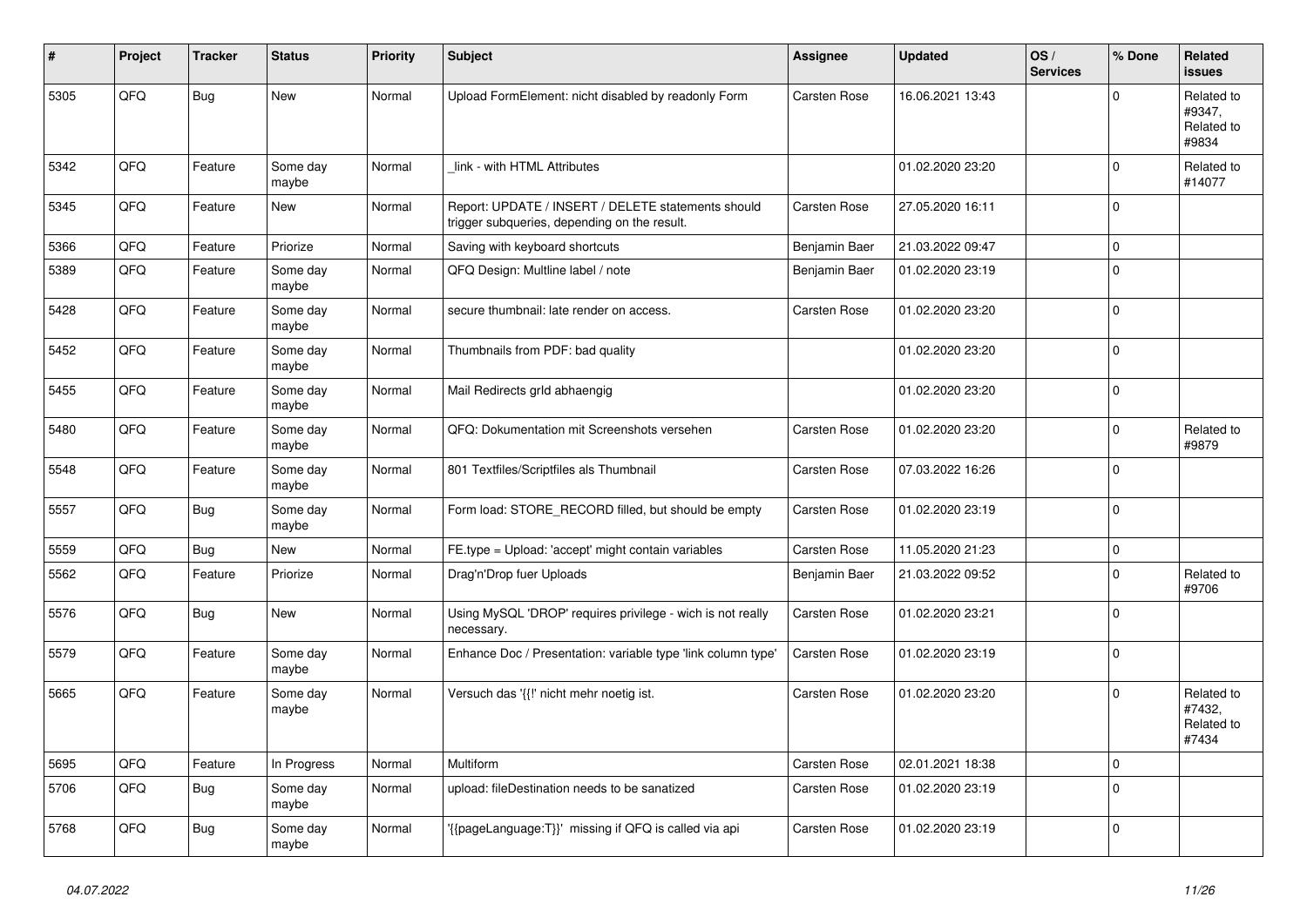| #    | Project | <b>Tracker</b> | <b>Status</b>     | <b>Priority</b> | <b>Subject</b>                                                                    | <b>Assignee</b>     | <b>Updated</b>   | OS/<br><b>Services</b> | % Done      | <b>Related</b><br>issues                    |
|------|---------|----------------|-------------------|-----------------|-----------------------------------------------------------------------------------|---------------------|------------------|------------------------|-------------|---------------------------------------------|
| 5782 | QFQ     | Feature        | <b>New</b>        | Normal          | NextCloud API                                                                     | Carsten Rose        | 01.02.2020 10:02 |                        | $\mathbf 0$ |                                             |
| 5783 | QFQ     | Feature        | Some day<br>maybe | Normal          | <b>BPMN View/Edit</b>                                                             |                     | 11.12.2019 16:02 |                        | $\mathbf 0$ |                                             |
| 5805 | QFQ     | Feature        | Some day<br>maybe | Normal          | TypeAHead SQL value instead of key stored                                         |                     | 01.02.2020 23:19 |                        | $\mathbf 0$ | Related to<br>#5444                         |
| 5850 | QFQ     | Feature        | Some day<br>maybe | Normal          | Deployment: In QFQ Doc best practice fuer zeitgemaesses<br>Deployment beschreiben |                     | 01.02.2020 23:20 |                        | $\mathbf 0$ |                                             |
| 5851 | QFQ     | Feature        | Some day<br>maybe | Normal          | Queue System implementieren: MQTT, RabbitMQ                                       |                     | 01.02.2020 23:20 |                        | $\Omega$    | Related to<br>#5715                         |
| 5852 | QFQ     | Feature        | Some day<br>maybe | Normal          | Logging: mail.log / sql.log - im FE anzeigen und via AJAX<br>aktualisieren        | Carsten Rose        | 01.02.2020 23:19 |                        | $\mathbf 0$ | Related to<br>#5885                         |
| 5877 | QFQ     | <b>Bug</b>     | Some day<br>maybe | Normal          | FE.type=note:bsColumn strange behaviour                                           |                     | 01.02.2020 23:19 |                        | $\mathbf 0$ |                                             |
| 5892 | QFQ     | Feature        | Some day<br>maybe | Normal          | QFQ should use T3 API to manipulate FE GROUP<br>membership                        |                     | 01.02.2020 23:20 |                        | $\mathbf 0$ |                                             |
| 5893 | QFQ     | Feature        | Some day<br>maybe | Normal          | Edit on double-click                                                              |                     | 01.02.2020 23:19 |                        | 0           | Related to<br>#5894                         |
| 5894 | QFQ     | Feature        | Feedback          | Normal          | Typeahead in Report: show/hide rows dynamically                                   | Carsten Rose        | 18.02.2022 08:50 |                        | $\mathbf 0$ | Related to<br>#5893,<br>Related to<br>#5885 |
| 5895 | QFQ     | Feature        | Some day<br>maybe | Normal          | Tutorial: List of all QFQ Features                                                |                     | 01.02.2020 23:19 |                        | $\mathbf 0$ |                                             |
| 5923 | QFQ     | Feature        | Some day<br>maybe | Normal          | fillStoreSystemBySqlLate                                                          |                     | 01.02.2020 23:19 |                        | $\mathbf 0$ |                                             |
| 5942 | QFQ     | Feature        | Priorize          | Normal          | 'L' and 'type': append to links, generate via '_link' by using 'u:'               | <b>Carsten Rose</b> | 01.02.2020 10:13 |                        | $\mathbf 0$ |                                             |
| 5983 | QFQ     | Feature        | Some day<br>maybe | Normal          | Form Submit (save & update): normalize date/-time FE                              | Carsten Rose        | 01.02.2020 23:19 |                        | $\mathbf 0$ |                                             |
| 5991 | QFQ     | <b>Bug</b>     | Some day<br>maybe | Normal          | URLs with ' ' or long parameter are problematic                                   | Carsten Rose        | 01.02.2020 23:19 |                        | $\mathbf 0$ |                                             |
| 6083 | QFQ     | Feature        | Some day<br>maybe | Normal          | Dynamic Update: Value Check via SQL                                               |                     | 11.12.2019 16:02 |                        | $\mathbf 0$ |                                             |
| 6084 | QFQ     | Feature        | Some day<br>maybe | Normal          | New escape type: 'D' - convert date                                               |                     | 01.02.2020 23:19 |                        | 0           |                                             |
| 6140 | QFQ     | <b>Bug</b>     | Priorize          | Normal          | QFQ DnD Sort: Locked fields                                                       | Benjamin Baer       | 21.03.2022 09:56 |                        | $\mathbf 0$ |                                             |
| 6224 | QFQ     | Feature        | Priorize          | Normal          | Dynamic update: fade in/out fields                                                | Benjamin Baer       | 21.03.2022 09:50 |                        | $\mathbf 0$ |                                             |
| 6250 | QFQ     | Feature        | In Progress       | Normal          | Enhance layout: a) Subrecord, b) Subrecord-Title                                  | Carsten Rose        | 01.02.2020 23:22 |                        | 0           | Related to<br>#5391                         |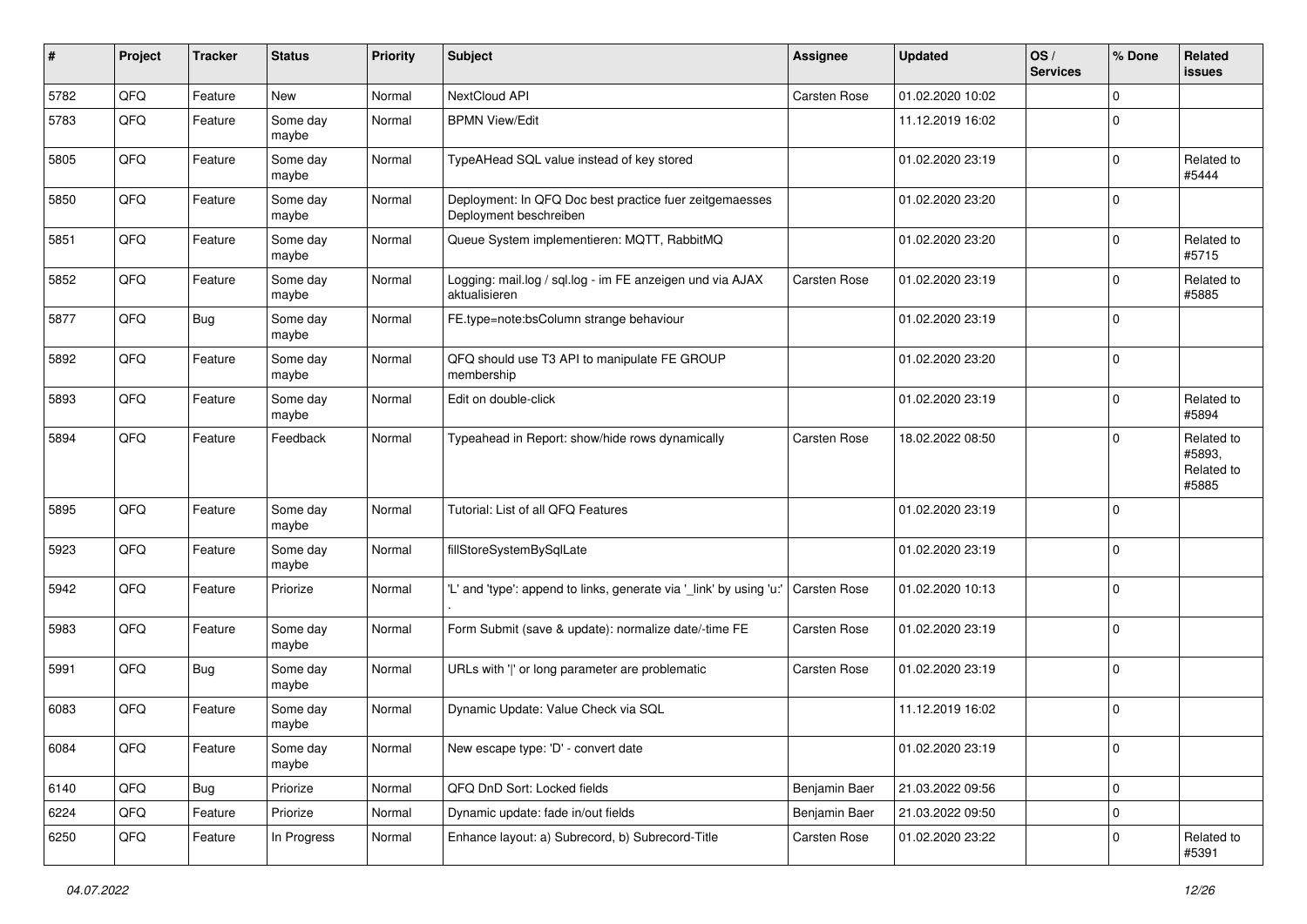| #    | Project | <b>Tracker</b> | <b>Status</b>     | <b>Priority</b> | <b>Subject</b>                                                                                                             | Assignee            | <b>Updated</b>   | OS/<br><b>Services</b> | % Done      | Related<br><b>issues</b>                    |
|------|---------|----------------|-------------------|-----------------|----------------------------------------------------------------------------------------------------------------------------|---------------------|------------------|------------------------|-------------|---------------------------------------------|
| 6261 | QFQ     | Feature        | <b>New</b>        | Normal          | Persistent SIP                                                                                                             | Carsten Rose        | 12.06.2021 09:07 |                        | $\Omega$    | Related to<br>#10819                        |
| 6288 | QFQ     | Feature        | Some day<br>maybe | Normal          | Best Practice: Erklaeren wie man ein Formular ganz in<br>'weiss' erstellen kann                                            |                     | 11.12.2019 16:02 |                        | $\mathbf 0$ |                                             |
| 6289 | QFQ     | Feature        | New               | Normal          | Form: Log                                                                                                                  | Carsten Rose        | 01.02.2020 23:21 |                        | $\Omega$    |                                             |
| 6292 | QFQ     | Feature        | <b>New</b>        | Normal          | Download: File speichern mit Hash aber original Filename in<br>der Datenbank vermerken fuer Downloads                      | <b>Carsten Rose</b> | 01.02.2020 23:21 |                        | $\Omega$    |                                             |
| 6299 | QFQ     | Feature        | Some day<br>maybe | Normal          | Attack detection: log table with invalid SIP access                                                                        |                     | 11.12.2019 16:02 |                        | $\Omega$    | Related to<br>#3947                         |
| 6437 | QFQ     | Feature        | New               | Normal          | Neuer Mode Button bei FormElementen                                                                                        | Carsten Rose        | 01.02.2020 23:21 |                        | $\mathbf 0$ | Related to<br>#9668,<br>Blocked by<br>#9678 |
| 6462 | QFQ     | <b>Bug</b>     | New               | Normal          | File Upload: Nutzlose Fehlermeldung wenn Datei zu gross                                                                    | Carsten Rose        | 01.02.2020 23:21 |                        | $\mathbf 0$ | Related to<br>#6139                         |
| 6483 | QFQ     | Bug            | New               | Normal          | R Store funktioniert nicht bei 'Report Notation' im FE                                                                     | <b>Carsten Rose</b> | 01.02.2020 23:21 |                        | $\mathbf 0$ |                                             |
| 6515 | QFQ     | Feature        | Some day<br>maybe | Normal          | Formular: Felder dynamisch ein/ausblenden                                                                                  |                     | 11.12.2019 16:02 |                        | $\mathbf 0$ |                                             |
| 6566 | QFQ     | <b>Bug</b>     | Priorize          | Normal          | Link Function 'delete': provided parameter missing on page<br>reload                                                       | Benjamin Baer       | 03.01.2022 08:08 |                        | $\Omega$    |                                             |
| 6574 | QFQ     | <b>Bug</b>     | Priorize          | Normal          | qfq.log: Fehlermeldung wurde angezeigt, aber nicht geloggt                                                                 | Carsten Rose        | 01.02.2020 10:13 |                        | $\mathbf 0$ |                                             |
| 6594 | QFQ     | Feature        | New               | Normal          | Excel: on download, check if there is a valid sip                                                                          | Carsten Rose        | 01.02.2020 23:21 |                        | $\Omega$    |                                             |
| 6602 | QFQ     | Feature        | <b>New</b>        | Normal          | Formlet: in Report auf Mausklick ein mini-form oeffnen                                                                     | Carsten Rose        | 11.12.2019 16:16 |                        | $\mathbf 0$ |                                             |
| 6609 | QFQ     | Feature        | New               | Normal          | Formlet: JSON API erweitern                                                                                                | <b>Carsten Rose</b> | 01.02.2020 23:21 |                        | 50          |                                             |
| 6677 | QFQ     | Bug            | New               | Normal          | Error message FE Action Element: no/wrong FE reference<br>who cause the problem.                                           | <b>Carsten Rose</b> | 01.02.2020 23:21 |                        | $\Omega$    |                                             |
| 6704 | QFQ     | Feature        | Some day<br>maybe | Normal          | Upload Mode: Bilder in Notizen rechts sollen aktuellen<br>Upload repräsentieren.                                           |                     | 01.02.2020 23:19 |                        | $\Omega$    | Related to<br>#3264                         |
| 6715 | QFQ     | Feature        | Some day<br>maybe | Normal          | Code-Refactoring: dbArray vereinheitlichen                                                                                 | Carsten Rose        | 11.12.2019 16:02 |                        | $\mathbf 0$ |                                             |
| 6723 | QFQ     | Feature        | New               | Normal          | Report QFQ Installation and Version                                                                                        | Carsten Rose        | 12.06.2021 09:07 |                        | $\mathbf 0$ |                                             |
| 6765 | QFQ     | Feature        | New               | Normal          | Moeglichkeit via QFQ eigene Logs zu schreiben                                                                              | Carsten Rose        | 01.02.2020 23:21 |                        | $\Omega$    |                                             |
| 6801 | QFQ     | Feature        | Priorize          | Normal          | Fabric: Maximize / FullIscreen                                                                                             | Benjamin Baer       | 21.03.2022 09:56 |                        | $\mathbf 0$ |                                             |
| 6855 | QFQ     | Feature        | New               | Normal          | With {{feUser:U}}!={{feUser:T}}: Save / Delete: only possible<br>with {{feUserSave:U}}='yes' and '{{feUserDelete:U}}='yes' | <b>Carsten Rose</b> | 01.02.2020 23:21 |                        | $\mathbf 0$ |                                             |
| 6870 | QFQ     | Feature        | Priorize          | Normal          | Click on '_link' triggers an API call                                                                                      | Benjamin Baer       | 03.01.2022 08:25 |                        | $\mathbf 0$ |                                             |
| 6912 | QFQ     | <b>Bug</b>     | New               | Normal          | error Message Var 'deadline' already set in SIP - in Form<br>with FE.value={{deadline:R:::{{deadlinePeriod:Y}}}}           | Carsten Rose        | 01.02.2020 23:21 |                        | $\mathbf 0$ |                                             |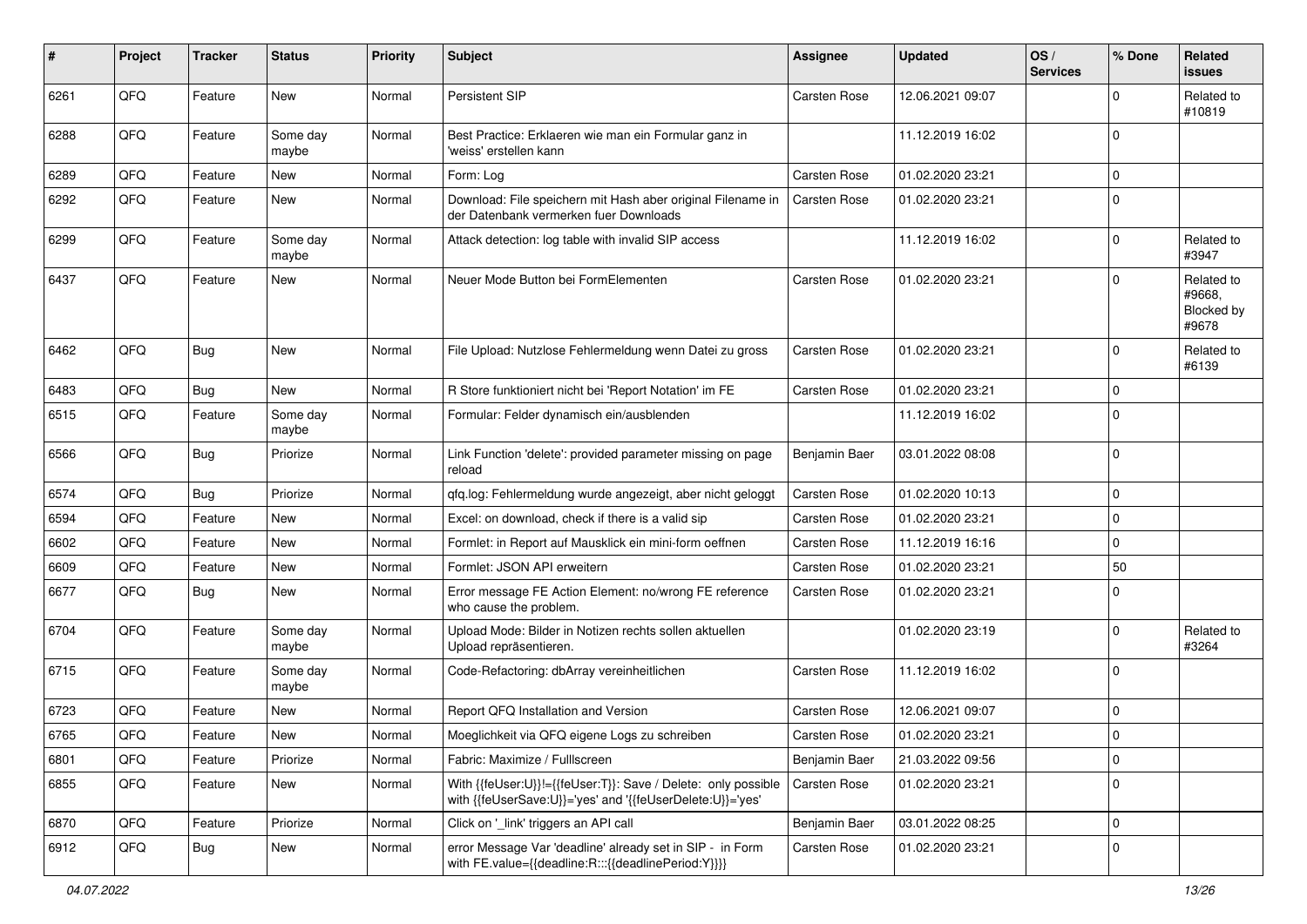| #    | Project | <b>Tracker</b> | <b>Status</b>     | <b>Priority</b> | <b>Subject</b>                                                                                 | <b>Assignee</b>     | <b>Updated</b>   | OS/<br><b>Services</b> | % Done      | Related<br><b>issues</b>  |
|------|---------|----------------|-------------------|-----------------|------------------------------------------------------------------------------------------------|---------------------|------------------|------------------------|-------------|---------------------------|
| 6970 | QFQ     | Feature        | Some day<br>maybe | Normal          | tablesorter: default fuer 'sortReset' aendern von 'Ctrl' zu 'Alt'                              | Benjamin Baer       | 01.02.2020 23:21 |                        | $\Omega$    |                           |
| 6972 | QFQ     | Feature        | Some day<br>maybe | Normal          | Fabric Clipboard / cross browser tab                                                           | Benjamin Baer       | 01.02.2020 23:21 |                        | $\mathbf 0$ |                           |
| 6992 | QFQ     | Feature        | Some day<br>maybe | Normal          | DB exception: Syntax Highlight                                                                 |                     | 11.12.2019 16:01 |                        | $\Omega$    | Related to<br>#5450       |
| 6998 | QFQ     | Feature        | Priorize          | Normal          | Form: with debug=on show column information as tooltip of<br>column label                      | <b>Carsten Rose</b> | 01.02.2020 10:13 |                        | $\Omega$    |                           |
| 7002 | QFQ     | <b>Bug</b>     | <b>New</b>        | Normal          | Dynamic Update: row does not disappear / appear                                                | <b>Carsten Rose</b> | 01.02.2020 23:22 |                        | $\Omega$    |                           |
| 7014 | QFQ     | <b>Bug</b>     | New               | Normal          | Sending invalid emails succeeds when<br>debug.redirectAllMailTo is set                         | Carsten Rose        | 01.02.2020 23:21 |                        | $\Omega$    |                           |
| 7099 | QFQ     | Feature        | <b>New</b>        | Normal          | Redesign FormEditor                                                                            | <b>Carsten Rose</b> | 01.02.2020 23:21 |                        | $\Omega$    |                           |
| 7100 | QFQ     | Feature        | Some day<br>maybe | Normal          | Download: log access, max downloads, time limit                                                |                     | 01.02.2020 23:19 |                        | $\Omega$    |                           |
| 7101 | QFQ     | <b>Bug</b>     | Some day<br>maybe | Normal          | 'form' in SIP and 'report' - breaks                                                            |                     | 01.02.2020 23:20 |                        | $\Omega$    |                           |
| 7102 | QFQ     | Feature        | New               | Normal          | Comment sign in report: '#' and '--'                                                           | <b>Carsten Rose</b> | 01.02.2020 23:21 |                        | $\mathbf 0$ |                           |
| 7104 | QFQ     | Feature        | Some day<br>maybe | Normal          | Manual: hint about escaping if '\r' appears in mail body                                       |                     | 11.12.2019 16:01 |                        | $\Omega$    |                           |
| 7105 | QFQ     | Feature        | Some day<br>maybe | Normal          | Beispiel wie man in einer zweiten Tabelle speichert.                                           |                     | 11.12.2019 16:01 |                        | $\Omega$    |                           |
| 7106 | QFQ     | Feature        | Some day<br>maybe | Normal          | Beispiel Nummerierung von Rows in Report                                                       |                     | 11.12.2019 16:01 |                        | $\Omega$    |                           |
| 7107 | QFQ     | Feature        | Some day<br>maybe | Normal          | Showcase Registration Tool: Anmeldung / Administration :<br>Liste Anmeldungen / Emaileinaldung | Carsten Rose        | 11.12.2019 16:01 |                        | $\Omega$    |                           |
| 7108 | QFQ     | Feature        | Some day<br>maybe | Normal          | <b>QFQ Wrap Elements</b>                                                                       |                     | 11.12.2019 16:01 |                        | $\Omega$    |                           |
| 7109 | QFQ     | Feature        | <b>New</b>        | Normal          | Dynamic Updates: row/element hide                                                              | Carsten Rose        | 01.02.2020 23:22 |                        | $\Omega$    | Has<br>duplicate<br>#4081 |
| 7119 | QFQ     | Feature        | <b>New</b>        | Normal          | Upload: scaleDownWidth, scaleDownHeight                                                        | <b>Carsten Rose</b> | 01.02.2020 23:21 |                        | $\mathbf 0$ |                           |
| 7175 | QFQ     | Feature        | <b>New</b>        | Normal          | Upload: md5 hash as filename                                                                   | Carsten Rose        | 01.02.2020 23:21 |                        | $\Omega$    |                           |
| 7217 | QFQ     | Feature        | Priorize          | Normal          | Download: notice User if `_sip=?` is missing                                                   | <b>Carsten Rose</b> | 01.02.2020 10:13 |                        | $\Omega$    |                           |
| 7219 | QFQ     | Bug            | New               | Normal          | typeSheadSql / typeAheadSqlPrefetch: change to curly<br>braces                                 | Carsten Rose        | 01.02.2020 23:21 |                        | $\Omega$    |                           |
| 7229 | QFQ     | Feature        | Some day<br>maybe | Normal          | New FormElement.type: Button                                                                   |                     | 01.02.2021 12:32 |                        | $\Omega$    |                           |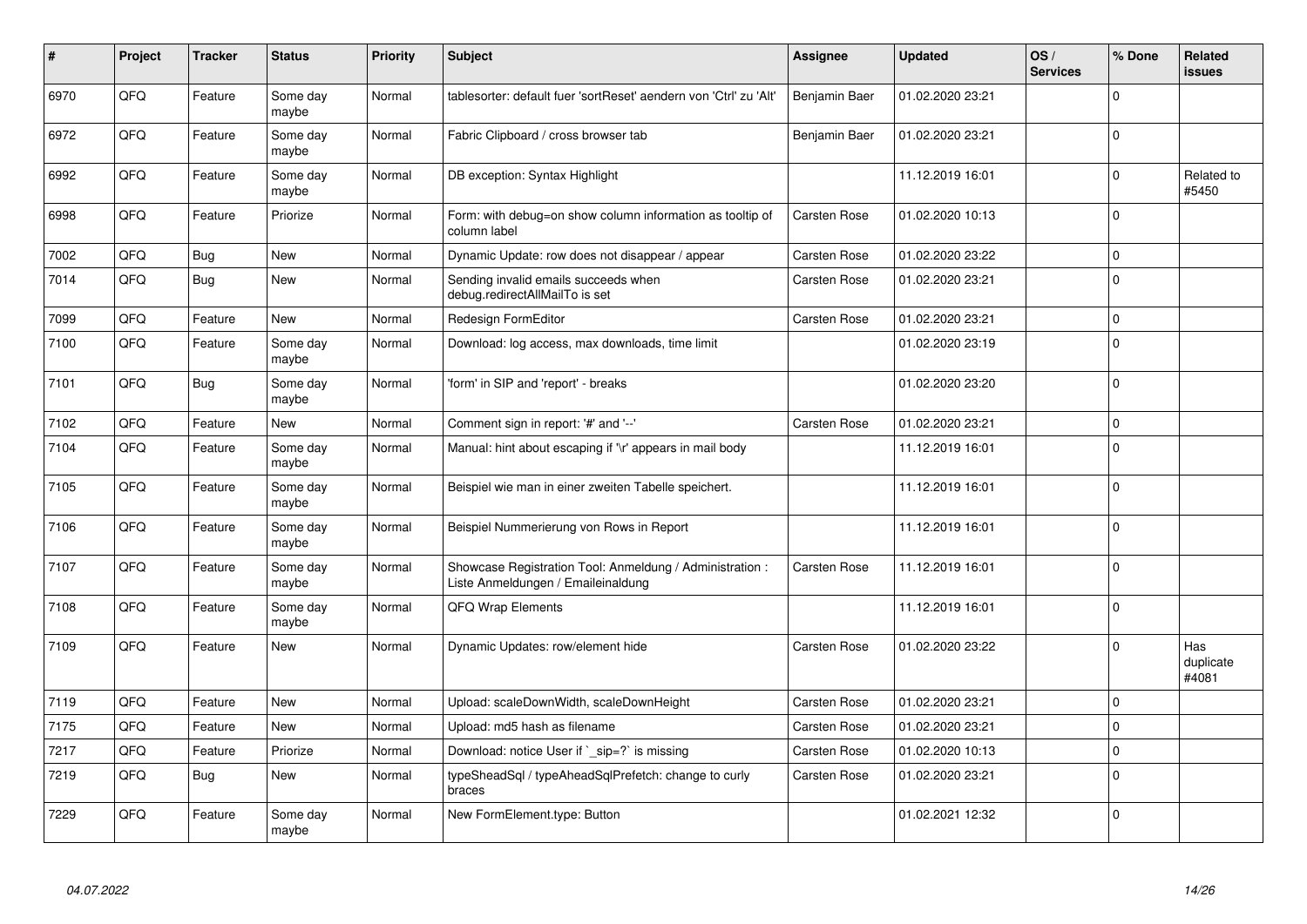| #    | Project | <b>Tracker</b> | <b>Status</b>     | <b>Priority</b> | <b>Subject</b>                                                                       | <b>Assignee</b>     | <b>Updated</b>   | OS/<br><b>Services</b> | % Done      | Related<br><b>issues</b> |
|------|---------|----------------|-------------------|-----------------|--------------------------------------------------------------------------------------|---------------------|------------------|------------------------|-------------|--------------------------|
| 7239 | QFQ     | Feature        | New               | Normal          | TinyMCE: html tag whitelist                                                          | Carsten Rose        | 01.02.2020 23:21 |                        | $\Omega$    | Related to<br>#14320     |
| 7261 | QFQ     | <b>Bug</b>     | New               | Normal          | Report pathFilename for user without path, only the filename                         | <b>Carsten Rose</b> | 01.02.2020 23:21 |                        | $\Omega$    |                          |
| 7278 | QFQ     | Feature        | Some day<br>maybe | Normal          | Form: Wert vordefinieren der immer gesetzt wird                                      |                     | 02.05.2021 09:27 |                        | $\Omega$    |                          |
| 7280 | QFQ     | Feature        | <b>New</b>        | Normal          | recently used table                                                                  | Carsten Rose        | 01.02.2020 23:21 |                        | $\mathbf 0$ |                          |
| 7281 | QFQ     | <b>Bug</b>     | Some day<br>maybe | Normal          | Subrecords: on large screen separator line too short                                 |                     | 01.02.2020 23:19 |                        | $\mathbf 0$ |                          |
| 7290 | QFQ     | Feature        | Priorize          | Normal          | FormEditor: title as textarea if LEN(title)>60                                       | <b>Carsten Rose</b> | 01.02.2020 10:13 |                        | $\Omega$    | Blocked by<br>#7682      |
| 7336 | QFQ     | Feature        | Some day<br>maybe | Normal          | PDF Upload: disallow PDFs with specific Meta information                             | <b>Carsten Rose</b> | 11.12.2019 16:01 |                        | $\Omega$    |                          |
| 7342 | QFQ     | Feature        | New               | Normal          | add content = hide this                                                              | <b>Carsten Rose</b> | 01.02.2020 23:21 |                        | $\mathbf 0$ |                          |
| 7402 | QFQ     | <b>Bug</b>     | Some day<br>maybe | Normal          | thumbnail cache: outdated picture when permission denied<br>and permission resolved. |                     | 01.02.2020 23:20 |                        | $\Omega$    |                          |
| 7452 | QFQ     | Feature        | Some day<br>maybe | Normal          | automate deployment new QFQ version                                                  | Carsten Rose        | 16.09.2021 15:10 |                        | $\Omega$    |                          |
| 7453 | QFQ     | Feature        | Some day<br>maybe | Normal          | import / export forms QFQ                                                            | <b>Carsten Rose</b> | 16.09.2021 15:10 |                        | $\mathbf 0$ |                          |
| 7480 | QFQ     | Feature        | New               | Normal          | Record History (Undo / Redo)                                                         | <b>Carsten Rose</b> | 11.12.2019 16:16 |                        | $\mathbf 0$ | Related to<br>#2361      |
| 7481 | QFQ     | Feature        | <b>New</b>        | Normal          | Detect 'BaseUrl' automatically                                                       | <b>Carsten Rose</b> | 01.02.2020 23:21 |                        | $\Omega$    |                          |
| 7512 | QFQ     | <b>Bug</b>     | <b>New</b>        | Normal          | FE: inputType=number >> 'pattern' is not respected                                   | Carsten Rose        | 01.02.2020 23:22 |                        | $\mathbf 0$ |                          |
| 7513 | QFQ     | Bug            | New               | Normal          | Radios not correct aligned                                                           | <b>Carsten Rose</b> | 01.02.2020 23:22 |                        | $\Omega$    |                          |
| 7519 | QFQ     | Feature        | New               | Normal          | Select: Multi                                                                        | Carsten Rose        | 01.02.2020 23:22 |                        | $\Omega$    |                          |
| 7520 | QFQ     | Feature        | <b>New</b>        | Normal          | QR Code:  AS _qr ( AS _link)                                                         | Carsten Rose        | 01.02.2020 23:22 |                        | $\Omega$    |                          |
| 7521 | QFQ     | Feature        | New               | Normal          | TemplateGroup: fe.type=upload                                                        | Carsten Rose        | 01.02.2020 23:21 |                        | $\Omega$    | Related to<br>#9706      |
| 7522 | QFQ     | Feature        | Priorize          | Normal          | Inserting default index.html to folder (Avoid Apache Indexing)                       | Carsten Rose        | 01.02.2020 10:13 |                        | $\Omega$    |                          |
| 7524 | QFQ     | <b>Bug</b>     | New               | Normal          | QFQ throws a 'General Error' if 'fileadmin/protected/log/' is<br>not writeable       | Carsten Rose        | 01.02.2020 23:22 |                        | $\mathbf 0$ |                          |
| 7547 | QFG     | <b>Bug</b>     | New               | Normal          | Error Message in afterSave: wrong parameter column<br>reported                       | Carsten Rose        | 01.02.2020 23:22 |                        | $\pmb{0}$   |                          |
| 7574 | QFG     | <b>Bug</b>     | New               | Normal          | Substitute error: form element not reported / dont parse<br>Form.note                | Carsten Rose        | 01.02.2020 23:21 |                        | $\mathbf 0$ |                          |
| 7616 | QFQ     | <b>Bug</b>     | Priorize          | Normal          | Selectlist with Enum & Dynamic Update                                                | Carsten Rose        | 01.02.2020 10:13 |                        | 0           |                          |
| 7630 | QFQ     | Feature        | Priorize          | Normal          | detailed error message for simple upload                                             | Carsten Rose        | 01.02.2020 10:13 |                        | $\mathbf 0$ |                          |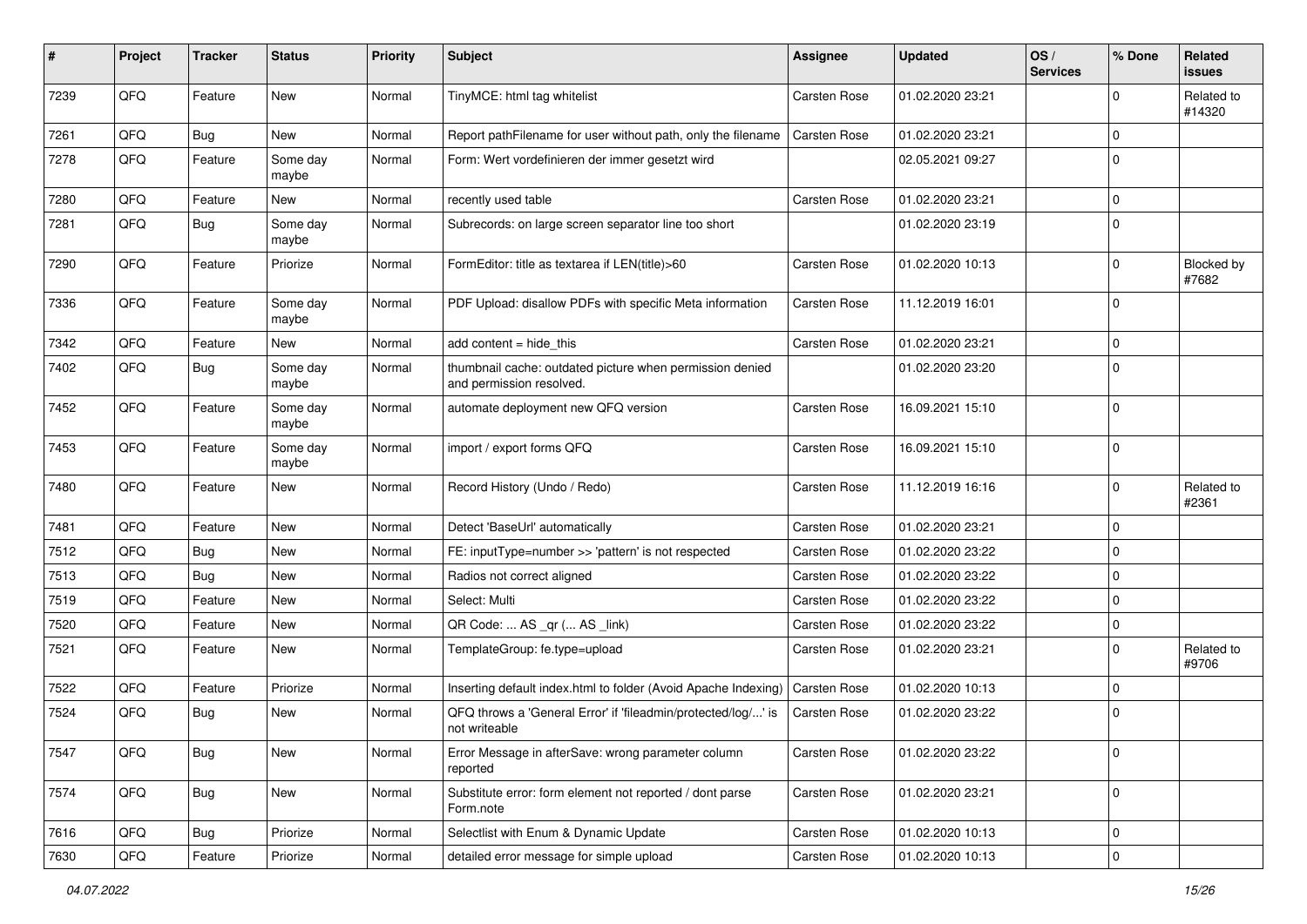| ∦    | Project | <b>Tracker</b> | <b>Status</b>     | <b>Priority</b> | <b>Subject</b>                                                                                        | <b>Assignee</b>     | <b>Updated</b>   | OS/<br><b>Services</b> | % Done      | Related<br><b>issues</b>                                               |
|------|---------|----------------|-------------------|-----------------|-------------------------------------------------------------------------------------------------------|---------------------|------------------|------------------------|-------------|------------------------------------------------------------------------|
| 7656 | QFQ     | Bug            | Priorize          | Normal          | FE with required, 'pattern' and 'extraButtonLock': always<br>complain about missing value             | <b>Carsten Rose</b> | 01.02.2020 10:13 |                        | $\Omega$    |                                                                        |
| 7660 | QFQ     | Feature        | New               | Normal          | IMAP: import mails to DB, move / delete mails                                                         | <b>Carsten Rose</b> | 01.02.2020 09:52 |                        | $\mathbf 0$ |                                                                        |
| 7681 | QFQ     | Feature        | New               | Normal          | Optional switch off 'check for modified record'                                                       | <b>Carsten Rose</b> | 01.02.2020 23:21 |                        | $\mathbf 0$ |                                                                        |
| 7683 | QFQ     | Feature        | New               | Normal          | Special column names in '{{ SELECT  AS _link }}' should<br>be detected                                | <b>Carsten Rose</b> | 01.02.2020 23:21 |                        | $\Omega$    |                                                                        |
| 7685 | QFQ     | <b>Bug</b>     | New               | Normal          | Open FormElement from QFQ error message and save<br>modified record: error about missing {{formId:F}} | Carsten Rose        | 01.02.2020 23:22 |                        | $\Omega$    |                                                                        |
| 7730 | QFQ     | Feature        | Priorize          | Normal          | SELECT Box: title in between                                                                          | Benjamin Baer       | 01.02.2020 23:22 |                        | $\Omega$    |                                                                        |
| 7732 | QFQ     | Feature        | Some day<br>maybe | Normal          | Javascript: Lazy Loading der add on libs                                                              | Benjamin Baer       | 08.06.2022 10:38 |                        | $\Omega$    | Related to<br>#12611,<br>Related to<br>#12490,<br>Related to<br>#10013 |
| 7795 | QFQ     | <b>Bug</b>     | New               | Normal          | Readonly Form: Typeahead-Felder                                                                       | Carsten Rose        | 01.02.2020 23:22 |                        | $\Omega$    | Related to<br>#10640                                                   |
| 7812 | QFQ     | Feature        | New               | Normal          | FE 'Subrecord' - new option 'subrecordShowFilter',<br>'subrecordPaging'                               | Carsten Rose        | 01.02.2020 23:22 |                        | $\Omega$    |                                                                        |
| 7890 | QFQ     | Bug            | New               | Normal          | FormElement 'required': extraButtonInfo not aligned                                                   | <b>Carsten Rose</b> | 11.06.2021 21:17 |                        | $\Omega$    | Related to<br>#11517                                                   |
| 7920 | QFQ     | Feature        | New               | Normal          | FE: Syntax Highlight, Zeinlenumbruch                                                                  | Carsten Rose        | 01.02.2020 10:03 |                        | $\mathbf 0$ |                                                                        |
| 7921 | QFQ     | Feature        | Some day<br>maybe | Normal          | Rest API Export: URL kuerzer machen                                                                   |                     | 01.02.2020 23:19 |                        | $\Omega$    |                                                                        |
| 7924 | QFQ     | Feature        | <b>New</b>        | Normal          | Radio/Checkbox with Tooltip                                                                           | <b>Carsten Rose</b> | 01.02.2020 23:22 |                        | $\Omega$    |                                                                        |
| 7965 | QFQ     | Feature        | Priorize          | Normal          | Input type 'text' with visual format - currency                                                       | Benjamin Baer       | 03.01.2022 07:45 |                        | $\Omega$    |                                                                        |
| 8034 | QFQ     | Feature        | Priorize          | Normal          | FormElement 'data': 22.22.2222 should not be accepted                                                 | Carsten Rose        | 01.02.2020 10:13 |                        | $\Omega$    |                                                                        |
| 8037 | QFQ     | <b>Bug</b>     | Priorize          | Normal          | FE.type=upload (advanced mode): {{slaveId:V}} missing<br>during dynamic update                        | Carsten Rose        | 01.02.2020 10:13 |                        | $\Omega$    |                                                                        |
| 8044 | QFQ     | Feature        | Priorize          | Normal          | Transaction: a) Form, b) Report                                                                       | Carsten Rose        | 05.05.2021 22:14 |                        | $\Omega$    | Related to<br>#8043                                                    |
| 8049 | QFQ     | Bug            | New               | Normal          | FE.type=note, column 'value': text moves some pixel to top<br>after save                              | <b>Carsten Rose</b> | 01.02.2020 23:22 |                        | $\Omega$    |                                                                        |
| 8056 | QFQ     | Feature        | Some day<br>maybe | Normal          | Termin Organisation (Reservation)                                                                     |                     | 01.02.2020 23:19 |                        | 0           | Related to<br>#8658                                                    |
| 8089 | QFQ     | Feature        | New               | Normal          | Copy/Paste for FormElements                                                                           | Carsten Rose        | 01.02.2020 23:22 |                        | $\Omega$    |                                                                        |
| 8101 | QFQ     | Feature        | Some day<br>maybe | Normal          | Password hash: support further hashing methods                                                        | Carsten Rose        | 16.09.2021 15:10 |                        | $\Omega$    |                                                                        |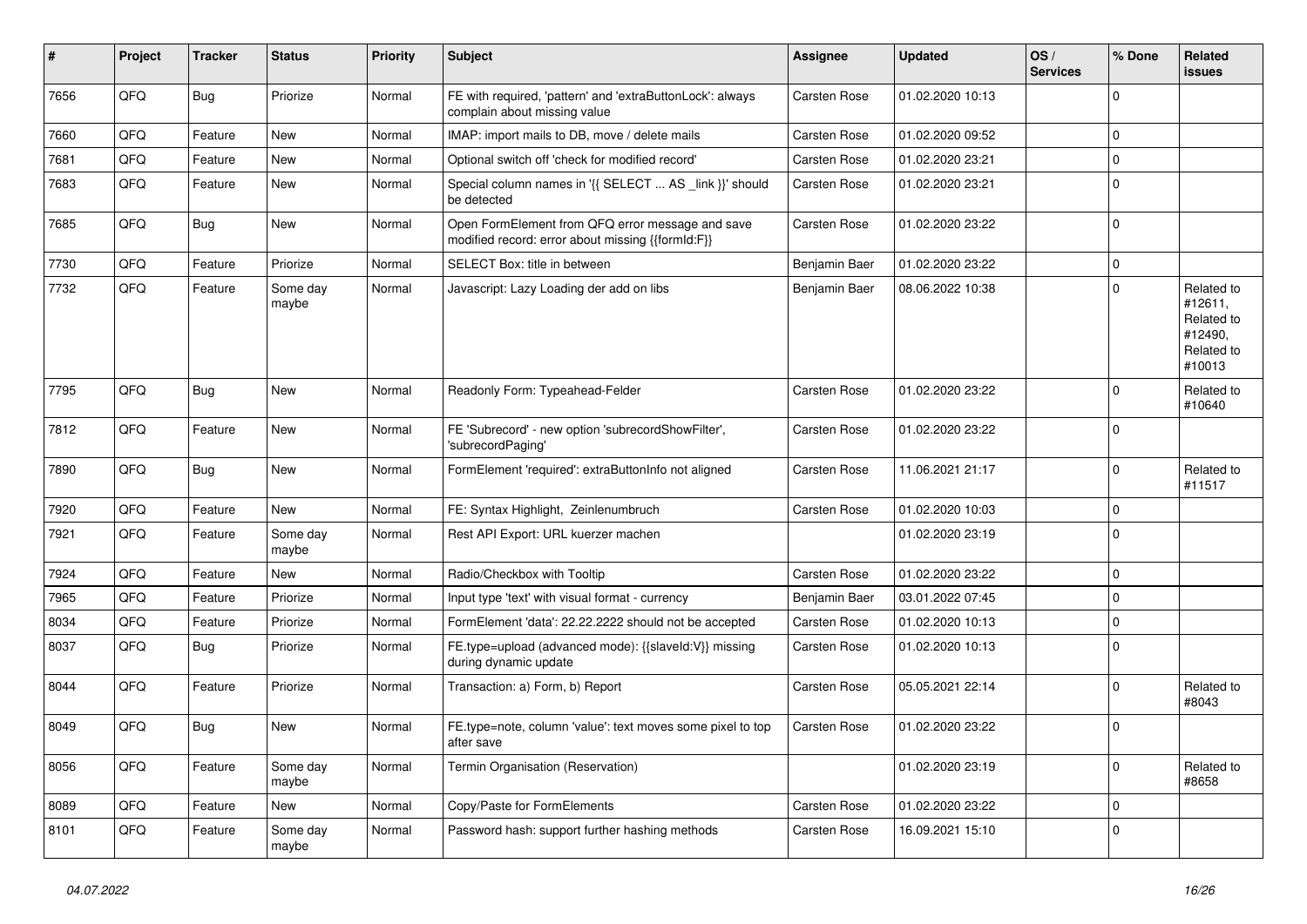| $\vert$ # | Project | <b>Tracker</b> | <b>Status</b>     | <b>Priority</b> | <b>Subject</b>                                                                                         | <b>Assignee</b>     | <b>Updated</b>   | OS/<br><b>Services</b> | % Done      | Related<br><b>issues</b> |
|-----------|---------|----------------|-------------------|-----------------|--------------------------------------------------------------------------------------------------------|---------------------|------------------|------------------------|-------------|--------------------------|
| 8106      | QFQ     | <b>Bug</b>     | Some day<br>maybe | Normal          | Dynamic Update: Feld kann nicht auf empty zurückgesetzt<br>werden                                      | Carsten Rose        | 11.12.2019 16:01 |                        | $\Omega$    |                          |
| 8187      | QFQ     | Feature        | New               | Normal          | Subrecord: enable/hide new button - make new/edit/delete<br>customizeable.                             | <b>Carsten Rose</b> | 06.03.2021 18:44 |                        | $\mathbf 0$ | Related to<br>#11326     |
| 8217      | QFQ     | Feature        | New               | Normal          | if-elseif-else construct                                                                               | Carsten Rose        | 16.03.2021 18:41 |                        | $\Omega$    | Related to<br>#10716     |
| 8277      | QFQ     | Feature        | Priorize          | Normal          | fe.parameter.default=                                                                                  | Carsten Rose        | 01.02.2020 23:17 |                        | $\Omega$    | Related to<br>#8113      |
| 8316      | QFQ     | <b>Bug</b>     | Feedback          | Normal          | Documentation/Behaviour for Nested Queries and<br>Record-Store confusing                               | Nicola Chiapolini   | 20.11.2019 09:14 |                        | $\mathbf 0$ |                          |
| 8336      | QFQ     | Feature        | New               | Normal          | Form > modified > Close New: a) Optional disable popup, b)<br>custom text, c) mode on save: close stay | Carsten Rose        | 01.02.2020 23:22 |                        | $\Omega$    | Related to<br>#8335      |
| 8520      | QFQ     | Feature        | Some day<br>maybe | Normal          | Bring QFQ to Composer                                                                                  | <b>Carsten Rose</b> | 16.09.2021 15:10 |                        | $\mathbf 0$ |                          |
| 8522      | QFQ     | Feature        | Some day<br>maybe | Normal          | build QFQ - npm warnings                                                                               | Benjamin Baer       | 01.02.2020 23:19 |                        | 50          |                          |
| 8584      | QFQ     | Feature        | Priorize          | Normal          | FE 'Action' - never assign to Container (except Template<br>Group)                                     | <b>Carsten Rose</b> | 01.02.2020 10:13 |                        | $\Omega$    |                          |
| 8585      | QFQ     | Feature        | Priorize          | Normal          | Enhance Error message for 'unknown form'                                                               | <b>Carsten Rose</b> | 01.02.2020 10:13 |                        | $\mathbf 0$ |                          |
| 8586      | QFQ     | Feature        | Some day<br>maybe | Normal          | QFQ: Enhance Error message for 'record not found'                                                      | <b>Carsten Rose</b> | 16.09.2021 15:10 |                        | $\Omega$    |                          |
| 8702      | QFQ     | Feature        | New               | Normal          | Load Record which is locked: missing user info                                                         | <b>Carsten Rose</b> | 11.12.2019 16:16 |                        | $\mathbf 0$ | Related to<br>#9789      |
| 8719      | QFQ     | Feature        | New               | Normal          | extraButtonLock: add support for 0/1                                                                   | Carsten Rose        | 01.02.2020 23:22 |                        | $\mathbf 0$ |                          |
| 8806      | QFQ     | Feature        | New               | Normal          | SQL Function nl2br                                                                                     | Carsten Rose        | 01.02.2020 23:22 |                        | $\Omega$    |                          |
| 8892      | QFQ     | Feature        | Some day<br>maybe | Normal          | Display and Edit SQL Comments in Form Editor                                                           | Carsten Rose        | 11.12.2019 16:01 |                        | $\Omega$    |                          |
| 8894      | QFQ     | Feature        | Some day<br>maybe | Normal          | Documentation Tags Usable in QFQ Application                                                           | Carsten Rose        | 11.12.2019 16:01 |                        | $\mathbf 0$ |                          |
| 8963      | QFQ     | Feature        | Priorize          | Normal          | Setting values in a store: flexible way                                                                | <b>Carsten Rose</b> | 05.05.2021 22:10 |                        | $\mathbf 0$ | Related to<br>#8975      |
| 8975      | QFQ     | Feature        | <b>New</b>        | Normal          | Report Notation: 2.0                                                                                   | Carsten Rose        | 01.02.2020 23:22 |                        | $\mathbf 0$ | Related to<br>#8963      |
| 9013      | QFQ     | <b>Bug</b>     | New               | Normal          | Error in Twig template not handled                                                                     | Carsten Rose        | 20.10.2021 13:43 |                        | $\mathbf 0$ |                          |
| 9020      | QFQ     | <b>Bug</b>     | Some day<br>maybe | Normal          | radio mit buttonClass und dynamicUpdate lassen sich nicht<br>kombinieren                               |                     | 11.12.2019 16:01 |                        | $\mathbf 0$ |                          |
| 9024      | QFQ     | Bug            | Some day<br>maybe | Normal          | QFQ Einarbeitung                                                                                       |                     | 01.02.2020 15:56 |                        | $\mathbf 0$ |                          |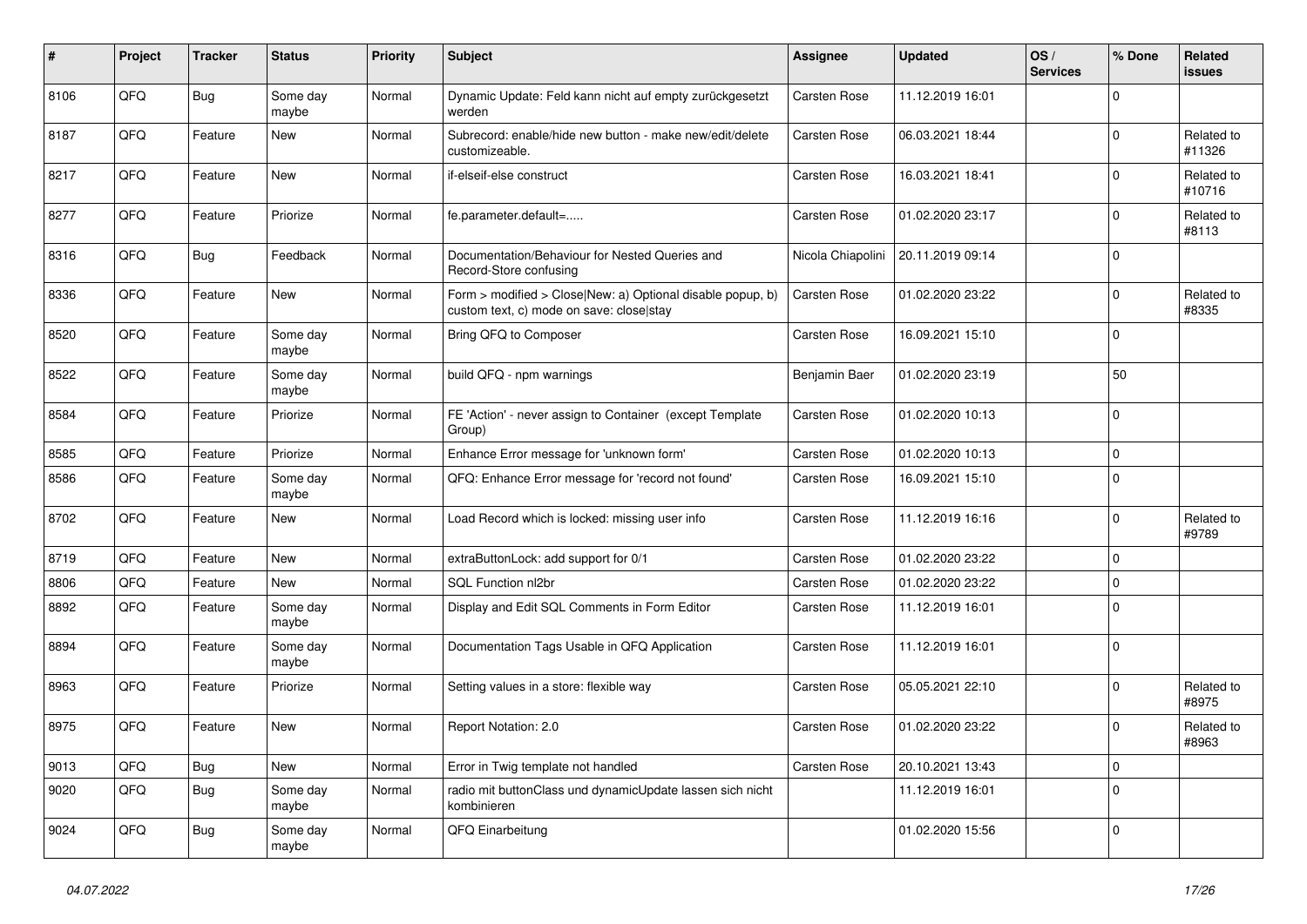| #    | Project | <b>Tracker</b> | <b>Status</b>     | <b>Priority</b> | Subject                                                                            | Assignee            | <b>Updated</b>   | OS/<br><b>Services</b> | % Done      | Related<br><b>issues</b> |
|------|---------|----------------|-------------------|-----------------|------------------------------------------------------------------------------------|---------------------|------------------|------------------------|-------------|--------------------------|
| 9077 | QFQ     | <b>Bug</b>     | <b>New</b>        | Normal          | typeAheadSql: report broken SQL                                                    | Carsten Rose        | 29.06.2022 22:35 |                        | $\Omega$    | Related to<br>#4018      |
| 9126 | QFQ     | <b>Bug</b>     | Some day<br>maybe | Normal          | hidden Form elements are present in page source                                    |                     | 02.01.2021 18:41 |                        | $\mathbf 0$ |                          |
| 9127 | QFQ     | <b>Bug</b>     | New               | Normal          | Error Message: change 'roll over' color - text not readable                        | <b>Carsten Rose</b> | 01.02.2020 23:22 |                        | 0           |                          |
| 9128 | QFQ     | Feature        | New               | Normal          | Error Message: not replaced variables- a) replace back to '{',<br>b) underline     | <b>Carsten Rose</b> | 01.02.2020 23:22 |                        | $\mathbf 0$ | Related to<br>#9129      |
| 9129 | QFQ     | Feature        | New               | Normal          | sqlValidate: Message as notification, not as error                                 | Carsten Rose        | 01.02.2020 23:22 |                        | $\Omega$    | Related to<br>#9128      |
| 9130 | QFQ     | Feature        | Some day<br>maybe | Normal          | tablesorter: Automatic Row numbering / Zeilenummer                                 | Benjamin Baer       | 01.02.2020 23:22 |                        | $\mathbf 0$ |                          |
| 9135 | QFQ     | Feature        | Priorize          | Normal          | Progress Bar generic / replace old hourglass download<br>popup                     | Benjamin Baer       | 03.01.2022 07:43 |                        | $\mathbf 0$ |                          |
| 9136 | QFQ     | Feature        | New               | Normal          | Create ZIP files with dynamic PDFs                                                 | Carsten Rose        | 01.02.2020 23:22 |                        | $\mathbf 0$ |                          |
| 9177 | QFQ     | <b>Bug</b>     | <b>New</b>        | Normal          | Bug? QFQ tries to save an action FE, which has real<br>existing column name        | <b>Carsten Rose</b> | 01.02.2020 23:22 |                        | $\Omega$    |                          |
| 9208 | QFQ     | Feature        | New               | Normal          | Manage 'recent' records                                                            | Carsten Rose        | 01.02.2020 23:22 |                        | $\mathbf 0$ |                          |
| 9221 | QFQ     | Feature        | New               | Normal          | typeAhead: Zeichenlimite ausschalten                                               | Carsten Rose        | 29.06.2022 22:36 |                        | $\mathbf 0$ |                          |
| 9275 | QFQ     | <b>Bug</b>     | New               | Normal          | autcron: t3 page, which takes to long to respond, is not<br>reported properly      | Carsten Rose        | 01.02.2020 23:22 |                        | 100         |                          |
| 9281 | QFQ     | <b>Bug</b>     | Some day<br>maybe | Normal          | Allow STRICT_TRANS_TABLES                                                          | Carsten Rose        | 02.01.2021 18:43 |                        | $\mathbf 0$ |                          |
| 9317 | QFQ     | <b>Bug</b>     | <b>New</b>        | Normal          | FE.type=note: with dynamic show/hidden an empty label<br>causes trouble            | Carsten Rose        | 01.02.2020 23:22 |                        | $\mathbf 0$ |                          |
| 9346 | QFQ     | Feature        | Priorize          | Normal          | beforeSave: check if an upload is given                                            | Carsten Rose        | 11.06.2021 21:18 |                        | $\mathbf 0$ |                          |
| 9348 | QFQ     | Feature        | New               | Normal          | defaultThumbnailSize: pre render thumbnails                                        | Carsten Rose        | 12.06.2021 09:05 |                        | $\mathbf 0$ |                          |
| 9352 | QFQ     | Feature        | New               | Normal          | FE 'Native' fire slaveld, sqlAfter, sqlIns                                         | Carsten Rose        | 01.02.2020 23:22 |                        | $\mathbf 0$ |                          |
| 9394 | QFQ     | Feature        | Priorize          | Normal          | REST: allow for non numerical ids in get requests                                  | Carsten Rose        | 05.05.2021 22:10 |                        | $\mathbf 0$ |                          |
| 9533 | QFQ     | <b>Bug</b>     | New               | Normal          | FE.type=upload: Check in 'beforeSave' if upload is given                           | Carsten Rose        | 01.02.2020 23:22 |                        | 0           | Related to<br>#11523     |
| 9535 | QFQ     | <b>Bug</b>     | Feedback          | Normal          | Report:  AS '_vertical' - column to wide - vertical >> rot45,<br>rot <sub>90</sub> | Benjamin Baer       | 01.02.2020 15:56 |                        | $\mathbf 0$ |                          |
| 9537 | QFQ     | Feature        | New               | Normal          | FormEditor: Edit fieldset in FrontEnd                                              | Carsten Rose        | 01.02.2020 23:22 |                        | $\mathbf 0$ |                          |
| 9579 | QFQ     | Feature        | Some day<br>maybe | Normal          | Multiform with Process Row                                                         | <b>Carsten Rose</b> | 11.12.2019 16:01 |                        | $\mathbf 0$ |                          |
| 9602 | QFQ     | Feature        | New               | Normal          | Form definition as JSON                                                            | Carsten Rose        | 01.02.2020 23:21 |                        | $\mathbf 0$ | Related to<br>#9600      |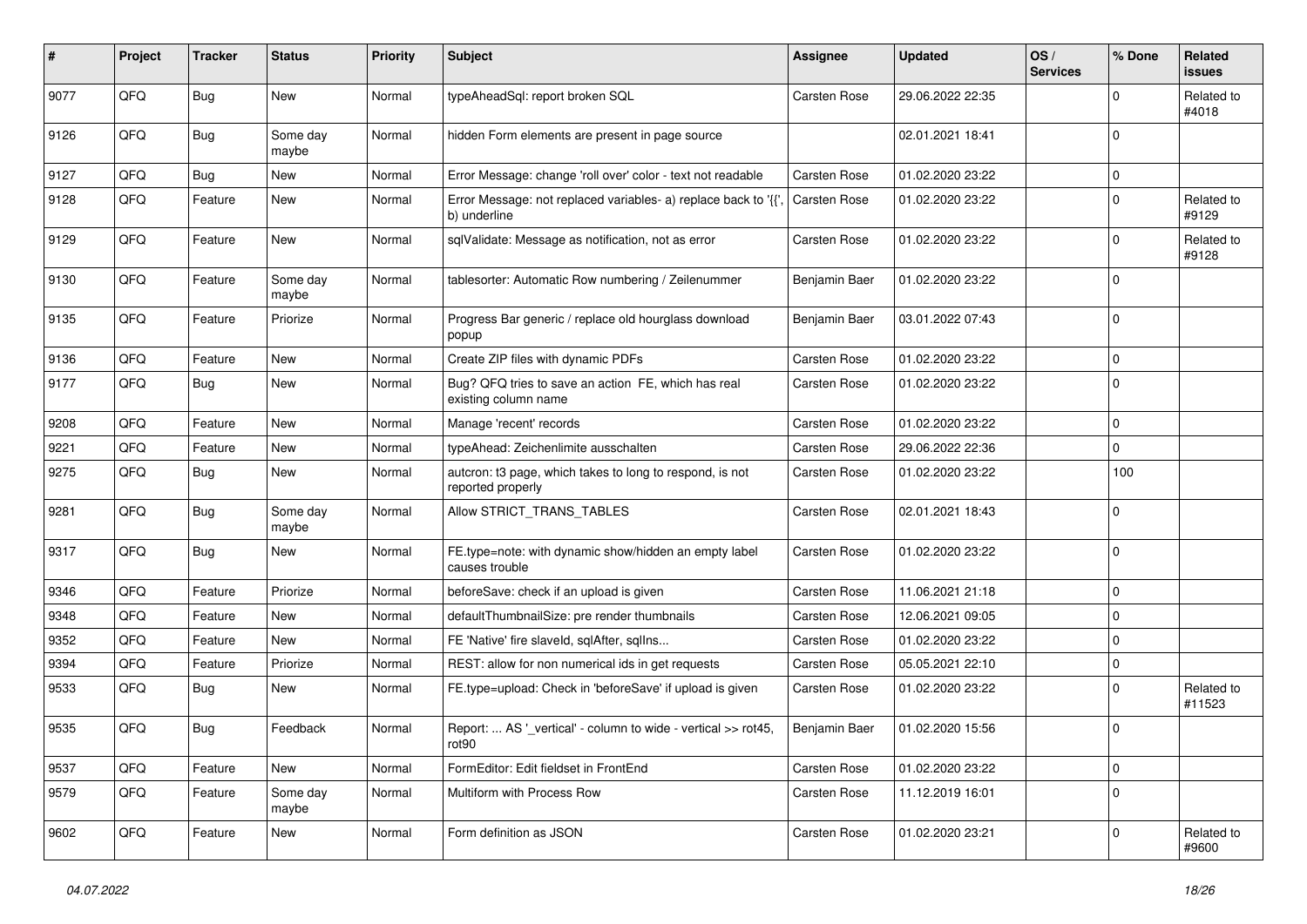| #    | Project | <b>Tracker</b> | <b>Status</b>     | <b>Priority</b> | <b>Subject</b>                                                                                                                        | Assignee            | <b>Updated</b>   | OS/<br><b>Services</b> | % Done      | Related<br>issues                                                       |
|------|---------|----------------|-------------------|-----------------|---------------------------------------------------------------------------------------------------------------------------------------|---------------------|------------------|------------------------|-------------|-------------------------------------------------------------------------|
| 9668 | QFQ     | Feature        | Priorize          | Normal          | Form.mode: rename 'hidden' to 'hide'                                                                                                  | Carsten Rose        | 05.05.2021 22:14 |                        | $\Omega$    | Related to<br>#6437                                                     |
| 9669 | QFQ     | <b>Bug</b>     | Some day<br>maybe | Normal          | Checkbox / Template Group: radio/checkbox visible broken<br>after 'add'                                                               | Carsten Rose        | 16.06.2021 13:47 |                        | $\Omega$    | Related to<br>#8091                                                     |
| 9691 | QFQ     | Bug            | In Progress       | Normal          | Checkbox: dynamic update > readonly                                                                                                   | Carsten Rose        | 01.02.2020 23:22 |                        | 50          | Related to<br>#9834                                                     |
| 9704 | QFQ     | Feature        | Some day<br>maybe | Normal          | Thumbnails Generieren beim Splitten von PDF Files                                                                                     | Carsten Rose        | 11.12.2019 16:01 |                        | 0           |                                                                         |
| 9706 | QFQ     | Feature        | New               | Normal          | Multi File Upload (hidden template group)                                                                                             | <b>Carsten Rose</b> | 01.02.2020 23:22 |                        | $\mathbf 0$ | Related to<br>#7521,<br>Related to<br>#5562,<br>Related to<br>#13330    |
| 9707 | QFQ     | Feature        | New               | Normal          | SIP security: encode pageId and check pageId on decode                                                                                | <b>Carsten Rose</b> | 01.02.2020 23:22 |                        | $\mathbf 0$ |                                                                         |
| 9773 | QFQ     | <b>Bug</b>     | New               | Normal          | form.parameter.formModeGlobal=requiredOff                                                                                             | <b>Carsten Rose</b> | 01.02.2020 15:56 |                        | $\Omega$    |                                                                         |
| 9777 | QFQ     | Feature        | New               | Normal          | Logging QFQ Variables                                                                                                                 | <b>Carsten Rose</b> | 16.12.2019 17:17 |                        | $\mathbf 0$ |                                                                         |
| 9781 | QFQ     | Feature        | New               | Normal          | Button: CSS class to make buttons smaller                                                                                             | <b>Carsten Rose</b> | 01.02.2020 23:22 |                        | 0           |                                                                         |
| 9783 | QFQ     | Bug            | <b>New</b>        | Normal          | Email with special characters                                                                                                         | <b>Carsten Rose</b> | 01.02.2020 23:22 |                        | $\mathbf 0$ |                                                                         |
| 9811 | QFQ     | Feature        | <b>New</b>        | Normal          | Report: tag every n'th row                                                                                                            | <b>Carsten Rose</b> | 01.02.2020 23:22 |                        | $\mathbf 0$ |                                                                         |
| 9834 | QFQ     | Bug            | Priorize          | Normal          | Input elements with tag 'disabled' are missing on<br>form-submit: server option 'processReadOnly' broken                              | <b>Carsten Rose</b> | 07.12.2021 16:43 |                        | $\Omega$    | Related to<br>#9691,<br>Related to<br>#5305, Has<br>duplicate<br>#12331 |
| 9853 | QFQ     | Feature        | <b>New</b>        | Normal          | Check das SQL / QFQ / Mail Logfile geschrieben wird                                                                                   |                     | 09.01.2020 11:15 |                        | 0           |                                                                         |
| 9855 | QFQ     | <b>Bug</b>     | New               | Normal          | <b>Required Check</b>                                                                                                                 |                     | 01.02.2020 15:56 |                        | $\mathbf 0$ |                                                                         |
| 9862 | QFQ     | <b>Bug</b>     | Priorize          | Normal          | Failed writing to sql mail qfq.log should throw an exception                                                                          | Carsten Rose        | 01.02.2020 10:13 |                        | 0           |                                                                         |
| 9898 | QFQ     | Bug            | Feedback          | Normal          | Formular trotz Timeout gespeichert                                                                                                    | Benjamin Baer       | 01.02.2020 15:56 |                        | 0           |                                                                         |
| 9900 | QFQ     | Feature        | Priorize          | Normal          | Generic API Call: tt-content record >> JSON                                                                                           | Carsten Rose        | 01.02.2020 10:13 |                        | 0           |                                                                         |
| 9927 | QFQ     | Feature        | New               | Normal          | QFQ Update: a) Update nur machen wenn BE User<br>eingeloggt ist., b) Bei Fehler genaue Meldung welcher<br>Updateschritt Probleme hat. | Carsten Rose        | 22.01.2020 12:59 |                        | $\mathbf 0$ |                                                                         |
| 9928 | QFQ     | Feature        | Priorize          | Normal          | SpecialColumnName: a) Deprecated: ' AS "_+tag " ', b)<br>New: ' AS "_ <tag1><tag2>"</tag2></tag1>                                     | Carsten Rose        | 01.02.2020 23:17 |                        | $\mathbf 0$ | Related to<br>#9929                                                     |
| 9947 | QFQ     | <b>Bug</b>     | Priorize          | Normal          | Unwanted error message if missing 'typeAheadSqlPrefetch'                                                                              | Carsten Rose        | 01.02.2020 10:13 |                        | 0           |                                                                         |
| 9958 | QFQ     | <b>Bug</b>     | Priorize          | Normal          | Broken subrecord query: no error message                                                                                              | Carsten Rose        | 05.02.2021 15:15 |                        | $\mathbf 0$ |                                                                         |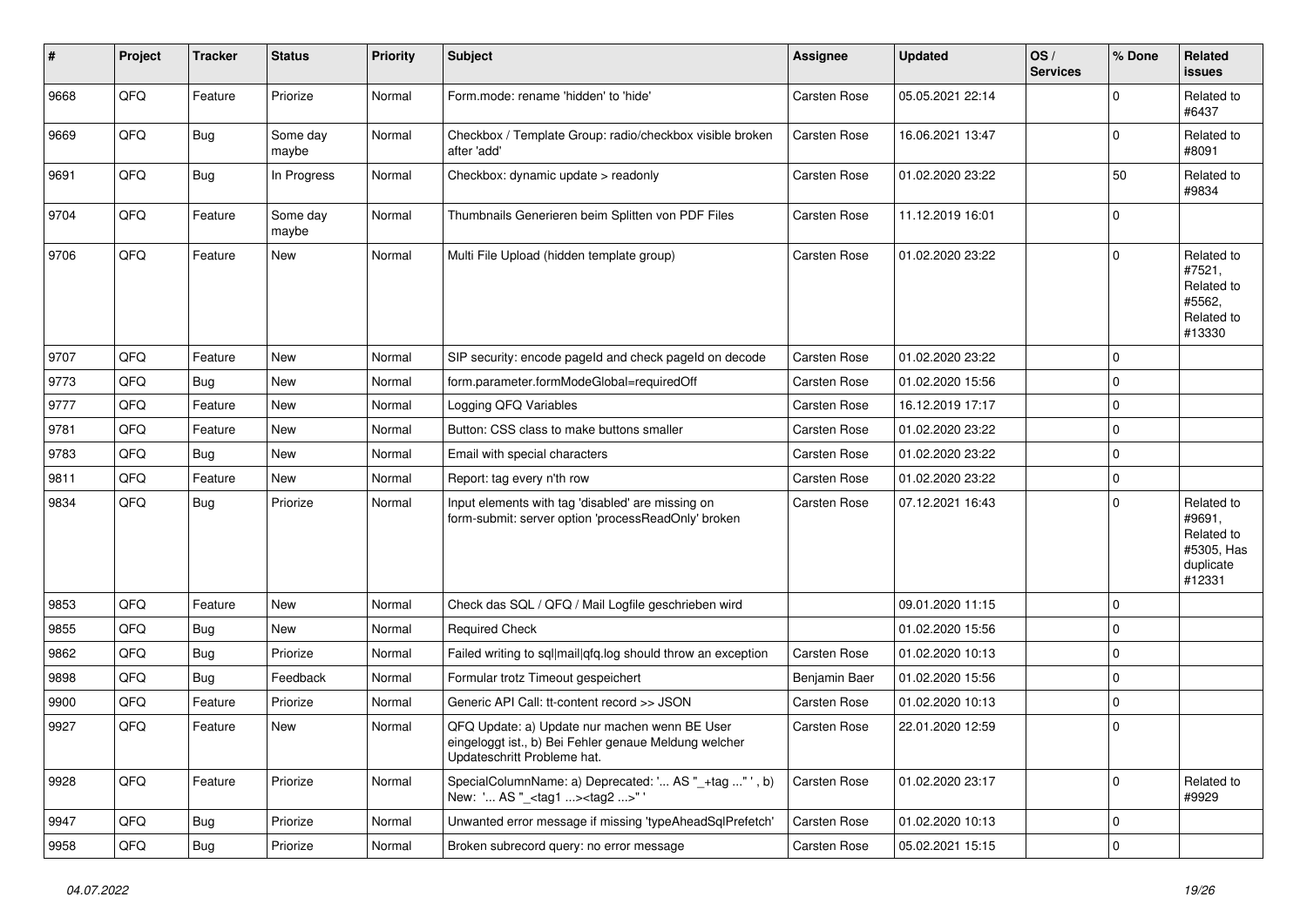| #     | Project | <b>Tracker</b> | <b>Status</b>     | <b>Priority</b> | <b>Subject</b>                                                                           | Assignee       | <b>Updated</b>   | OS/<br><b>Services</b> | % Done      | Related<br>issues                                                      |
|-------|---------|----------------|-------------------|-----------------|------------------------------------------------------------------------------------------|----------------|------------------|------------------------|-------------|------------------------------------------------------------------------|
| 9968  | QFQ     | Feature        | Priorize          | Normal          | Tooltip in Links for Developer                                                           | Carsten Rose   | 01.02.2020 23:17 |                        | $\Omega$    |                                                                        |
| 9975  | QFQ     | Bug            | Priorize          | Normal          | Dropdown Menu: 'r:3' broken                                                              | Carsten Rose   | 01.02.2020 10:13 |                        | $\Omega$    |                                                                        |
| 9983  | QFQ     | Feature        | New               | Normal          | Report Notation: new keyword 'range'                                                     | Carsten Rose   | 01.02.2020 15:55 |                        | $\Omega$    |                                                                        |
| 10003 | QFQ     | Feature        | Priorize          | Normal          | fieldset: stronger visualize group                                                       | Benjamin Baer  | 12.02.2020 08:13 |                        | $\Omega$    |                                                                        |
| 10005 | QFQ     | Feature        | Priorize          | Normal          | Report / special column name:  AS _calendar                                              | Carsten Rose   | 03.06.2020 17:28 |                        | $\mathbf 0$ |                                                                        |
| 10011 | QFQ     | Feature        | Priorize          | Normal          | Offer new STORE_TYPO3 Variable 'beUser', 'beEmail'                                       | Carsten Rose   | 08.05.2021 09:51 |                        | $\Omega$    | Related to<br>#10012,<br>Related to<br>#12511                          |
| 10012 | QFQ     | Feature        | Priorize          | Normal          | redirectAllMailTo: {{beEmail:T}}                                                         | Carsten Rose   | 08.05.2021 09:54 |                        | $\Omega$    | Related to<br>#12412,<br>Related to<br>#12413,<br>Related to<br>#10011 |
| 10013 | QFQ     | Feature        | Some day<br>maybe | Normal          | FE.typ=editor: CodeMirror                                                                | Carsten Rose   | 08.06.2022 10:37 |                        | $\Omega$    | Related to<br>#12611,<br>Related to<br>#12490,<br>Related to<br>#7732  |
| 10014 | QFQ     | Feature        | <b>New</b>        | Normal          | Manual.rst: describe behaviour and process order of<br>fillStoreVar, slaveId, sqlBefore, | Carsten Rose   | 01.02.2020 22:31 |                        | $\Omega$    |                                                                        |
| 10015 | QFQ     | Feature        | Priorize          | Normal          | Monospace in Textarea                                                                    | Carsten Rose   | 03.02.2020 13:40 |                        | $\mathbf 0$ |                                                                        |
| 10080 | QFQ     | Feature        | New               | Normal          | Popup on 'save' / 'close': configure dialog (answer<br>yes/no/cancle/)                   | Carsten Rose   | 28.03.2021 20:52 |                        | $\Omega$    | Is duplicate<br>of #12262                                              |
| 10082 | QFQ     | <b>Bug</b>     | <b>New</b>        | Normal          | FE.type=SELECT - 'sanatize' Class                                                        | Carsten Rose   | 07.05.2020 09:36 |                        | $\Omega$    | Related to<br>#10081                                                   |
| 10095 | QFQ     | Feature        | Some day<br>maybe | Normal          | Generic Gitlab Integration into QFQ                                                      | Carsten Rose   | 16.09.2021 15:10 |                        | $\Omega$    |                                                                        |
| 10115 | QFQ     | Feature        | New               | Normal          | TypeAhead: static list                                                                   | Carsten Rose   | 26.02.2020 16:42 |                        | 100         |                                                                        |
| 10116 | QFQ     | Feature        | Some day<br>maybe | Normal          | TypeAhead: Tag - show inside 'input' element                                             | Carsten Rose   | 16.09.2021 15:09 |                        | $\Omega$    |                                                                        |
| 10119 | QFG     | Feature        | New               | Normal          | Dropdown (selectlist) & TypeAhead: format and catagorize<br>list                         | Carsten Rose   | 07.05.2020 09:36 |                        | $\pmb{0}$   |                                                                        |
| 10124 | QFQ     | Feature        | Feedback          | Normal          | qfq AAI-Login                                                                            | Karin Niffeler | 07.05.2020 09:36 |                        | $\mathbf 0$ |                                                                        |
| 10322 | QFO     | <b>Bug</b>     | New               | Normal          | FormElement / Radio: missing column 'enum' >> FE not<br>reported                         | Carsten Rose   | 07.05.2020 09:37 |                        | $\Omega$    |                                                                        |
| 10324 | QFG     | <b>Bug</b>     | New               | Normal          | Excel Export mit Template funktioniert nur, wenn Template<br>vor uid kommt               |                | 30.03.2020 11:20 |                        | $\mathbf 0$ | Related to<br>#10257                                                   |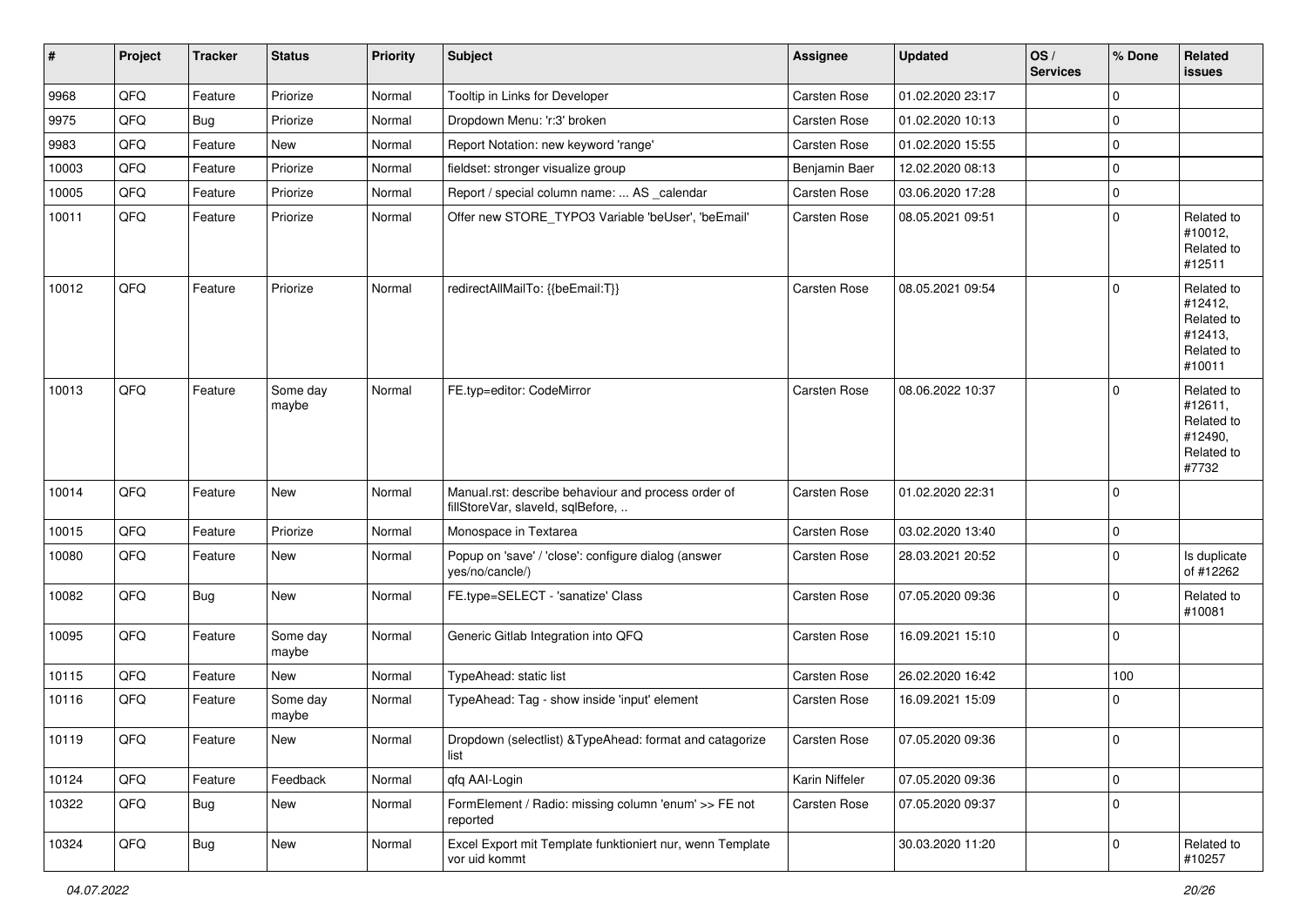| $\pmb{\#}$ | Project | <b>Tracker</b> | <b>Status</b>     | <b>Priority</b> | Subject                                                                              | <b>Assignee</b>     | <b>Updated</b>   | OS/<br><b>Services</b> | % Done      | Related<br><b>issues</b>                                             |
|------------|---------|----------------|-------------------|-----------------|--------------------------------------------------------------------------------------|---------------------|------------------|------------------------|-------------|----------------------------------------------------------------------|
| 10345      | QFQ     | Feature        | <b>New</b>        | Normal          | Templates - Patterns QFQ Style                                                       |                     | 03.05.2021 21:01 |                        | $\Omega$    | Related to<br>#10713                                                 |
| 10384      | QFQ     | Feature        | New               | Normal          | Parameter Exchange QFQ Instances                                                     |                     | 07.05.2020 09:38 |                        | $\mathbf 0$ |                                                                      |
| 10443      | QFQ     | Feature        | In Progress       | Normal          | Konzept_api / _live                                                                  | <b>Carsten Rose</b> | 07.05.2020 09:39 |                        | $\mathbf 0$ |                                                                      |
| 10463      | QFQ     | Feature        | New               | Normal          | Report _link: expliztes setzen von HTML Tags (Bedarf fuer<br>'data-selenium' & 'id') | Enis Nuredini       | 23.03.2022 09:23 |                        | $\mathbf 0$ | Related to<br>#7648                                                  |
| 10569      | QFQ     | Feature        | Priorize          | Normal          | link blank more safe                                                                 | Enis Nuredini       | 25.03.2022 12:44 |                        | $\mathbf 0$ |                                                                      |
| 10588      | QFQ     | Bug            | <b>New</b>        | Normal          | typeahed Tag: Doku anpassen                                                          | Carsten Rose        | 12.11.2020 23:45 |                        | $\mathbf 0$ |                                                                      |
| 10593      | QFQ     | Feature        | New               | Normal          | label2: text behind input element                                                    | <b>Carsten Rose</b> | 16.05.2020 10:57 |                        | $\mathbf 0$ |                                                                      |
| 10658      | QFQ     | <b>Bug</b>     | New               | Normal          | processReadOnly broken                                                               | <b>Carsten Rose</b> | 27.05.2020 17:55 |                        | $\mathbf 0$ |                                                                      |
| 10661      | QFQ     | Bug            | In Progress       | Normal          | Typo3 Warnungen                                                                      | Carsten Rose        | 07.09.2021 13:23 |                        | $\mathbf 0$ | Related to<br>#12440                                                 |
| 10704      | QFQ     | <b>Bug</b>     | <b>New</b>        | Normal          | wkhtml problem rendering fullCalendar.js / fabric.js >><br>successor: puppeteer      | <b>Carsten Rose</b> | 12.11.2020 23:45 |                        | $\Omega$    | Related to<br>#5024,<br>Related to<br>#4650,<br>Related to<br>#10715 |
| 10714      | QFQ     | Feature        | <b>New</b>        | Normal          | multi Table Form                                                                     | <b>Carsten Rose</b> | 16.03.2021 18:44 |                        | $\mathbf 0$ |                                                                      |
| 10716      | QFQ     | Feature        | Some day<br>maybe | Normal          | Business Logic mit Externen Skripten                                                 | <b>Carsten Rose</b> | 16.09.2021 15:10 |                        | $\Omega$    | Related to<br>#10713,<br>Related to<br>#8217                         |
| 10738      | QFQ     | Feature        | Some day<br>maybe | Normal          | CORS headers for external API requests                                               |                     | 10.06.2020 14:00 |                        | 0           |                                                                      |
| 10745      | QFQ     | Feature        | Some day<br>maybe | Normal          | <b>Tablesorter Excel Export</b>                                                      | <b>Carsten Rose</b> | 16.09.2021 15:09 |                        | 0           |                                                                      |
| 10759      | QFQ     | <b>Bug</b>     | <b>New</b>        | Normal          | emptyMeansNull - Feld falsch aktualisiert                                            |                     | 12.11.2020 23:45 |                        | $\mathbf 0$ |                                                                      |
| 10763      | QFQ     | Feature        | <b>New</b>        | Normal          | form accessed and submitted despite logout?                                          |                     | 16.06.2020 11:43 |                        | $\mathbf 0$ |                                                                      |
| 10782      | QFQ     | Feature        | Feedback          | Normal          | Tiny MCE: Image Upload                                                               | Enis Nuredini       | 16.05.2022 23:16 |                        | $\mathbf 0$ | Related to<br>#12452                                                 |
| 10793      | QFQ     | Feature        | In Progress       | Normal          | <b>Update NPM Packages</b>                                                           | <b>Carsten Rose</b> | 07.09.2021 13:25 |                        | 30          |                                                                      |
| 10819      | QFQ     | Feature        | New               | Normal          | Persistent SIP - second try                                                          | Carsten Rose        | 29.06.2020 23:02 |                        | 0           | Related to<br>#6261                                                  |
| 10874      | QFQ     | Feature        | New               | Normal          | Erstellen eines Foreign Keys in der Tabelle "FormElement"                            |                     | 13.07.2020 10:11 |                        | 0           |                                                                      |
| 10890      | QFQ     | <b>Bug</b>     | New               | Normal          | AutoCron hangs                                                                       |                     | 20.07.2020 13:56 |                        | $\mathbf 0$ |                                                                      |
| 10937      | QFQ     | <b>Bug</b>     | New               | Normal          | Fehler mit abhängigen Select- Feldern beim Positionieren                             | Carsten Rose        | 12.11.2020 23:45 |                        | 0           |                                                                      |
| 10976      | QFQ     | Feature        | New               | Normal          | Excel Export Verbesserungen                                                          | Carsten Rose        | 06.08.2020 10:56 |                        | $\pmb{0}$   |                                                                      |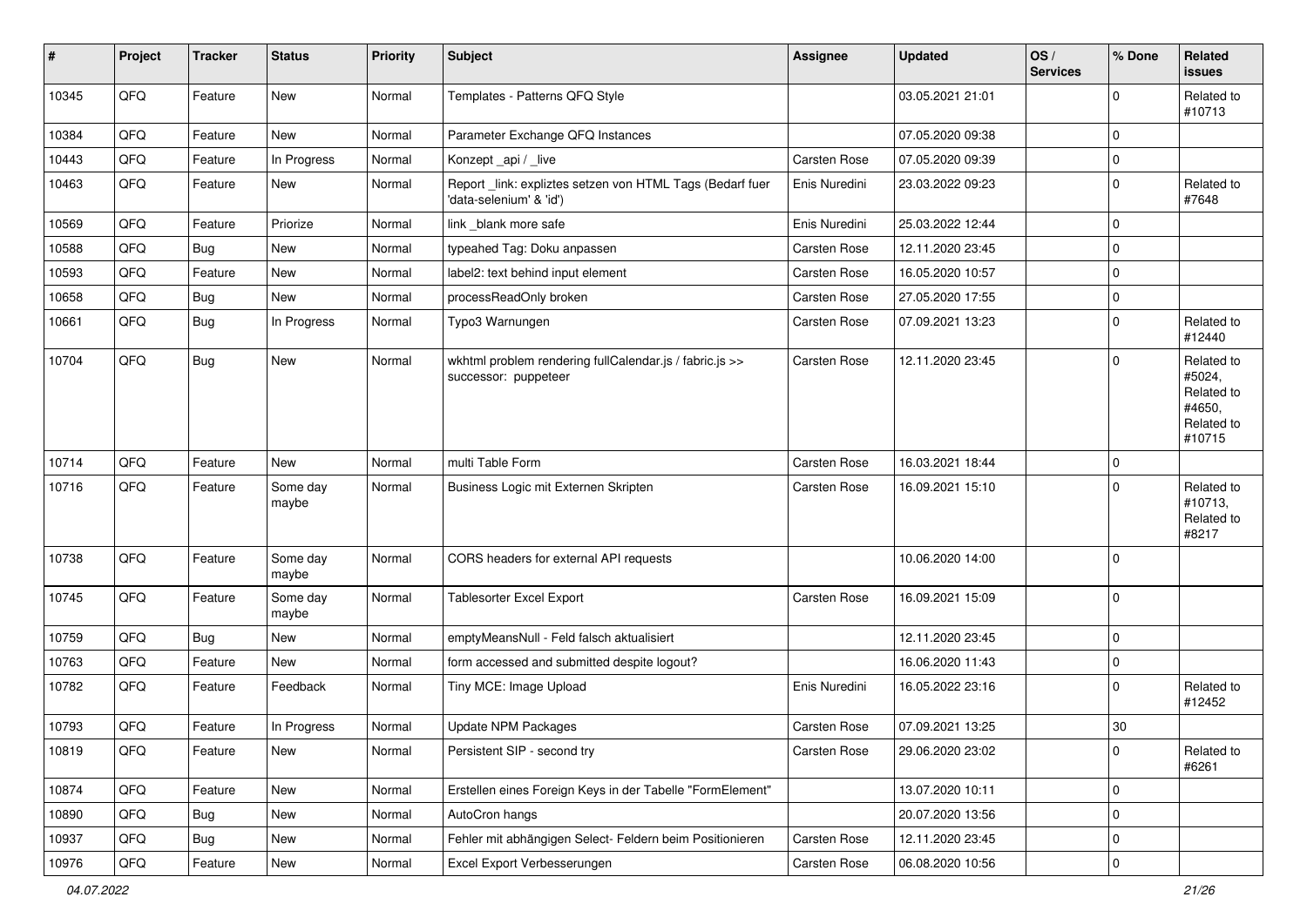| #     | Project | <b>Tracker</b> | <b>Status</b>     | <b>Priority</b> | <b>Subject</b>                                                                      | Assignee            | <b>Updated</b>   | OS/<br><b>Services</b> | % Done      | Related<br>issues                                                                                                              |
|-------|---------|----------------|-------------------|-----------------|-------------------------------------------------------------------------------------|---------------------|------------------|------------------------|-------------|--------------------------------------------------------------------------------------------------------------------------------|
| 10979 | QFQ     | Feature        | New               | Normal          | Ajax Calls an API - dataReport                                                      | Carsten Rose        | 11.05.2022 12:15 |                        | $\Omega$    |                                                                                                                                |
| 10996 | QFQ     | Feature        | New               | Normal          | Download video via sip: no seek                                                     | <b>Carsten Rose</b> | 12.08.2020 14:18 |                        | 0           |                                                                                                                                |
| 11036 | QFQ     | Feature        | Some day<br>maybe | Normal          | inline report editor permissions                                                    | Carsten Rose        | 16.09.2021 15:09 |                        | $\Omega$    | Related to<br>#11323                                                                                                           |
| 11076 | QFQ     | Feature        | In Progress       | Normal          | SELECT  AS _websocket                                                               | <b>Carsten Rose</b> | 30.08.2020 17:49 |                        | $\Omega$    |                                                                                                                                |
| 11080 | QFQ     | Feature        | New               | Normal          | Send MQTT messages                                                                  | Carsten Rose        | 29.08.2020 19:49 |                        | $\Omega$    |                                                                                                                                |
| 11217 | QFQ     | Feature        | Some day<br>maybe | Normal          | <b>Extend Script Functionality</b>                                                  | <b>Carsten Rose</b> | 16.09.2021 15:10 |                        | $\Omega$    |                                                                                                                                |
| 11239 | QFQ     | <b>Bug</b>     | New               | Normal          | Radiobutton (plain): horizontales Rendern abhängig vom<br>Datentyp in der Datenbank | <b>Carsten Rose</b> | 30.09.2020 18:37 |                        | $\mathbf 0$ |                                                                                                                                |
| 11320 | QFQ     | Feature        | Priorize          | Normal          | Typo3 Version 10 support                                                            | <b>Carsten Rose</b> | 05.05.2021 22:09 |                        | $\mathbf 0$ |                                                                                                                                |
| 11322 | QFQ     | Feature        | Some day<br>maybe | Normal          | Form Element JSON - (multiline parameter field)                                     | <b>Carsten Rose</b> | 16.09.2021 15:10 |                        | $\mathbf 0$ |                                                                                                                                |
| 11323 | QFQ     | Feature        | Some day<br>maybe | Normal          | Report Frontend Editor Modal + Codemirror                                           | <b>Carsten Rose</b> | 16.09.2021 15:10 |                        | 0           | Related to<br>#11036                                                                                                           |
| 11347 | QFQ     | Bug            | Feedback          | Normal          | If Bedingungen funktionieren nicht korrekt                                          | Christoph Fuchs     | 21.03.2021 20:37 |                        | 0           |                                                                                                                                |
| 11460 | QFQ     | Feature        | New               | Normal          | Easier creation of changelog: gitchangelog                                          | Carsten Rose        | 12.06.2021 10:20 |                        | $\Omega$    | Related to<br>#13467                                                                                                           |
| 11504 | QFQ     | Feature        | New               | Normal          | Dynamic Update: Button text update for 'Save',' Close' &<br>'Delete'                | <b>Carsten Rose</b> | 12.11.2020 23:44 |                        | $\Omega$    |                                                                                                                                |
| 11516 | QFQ     | Feature        | New               | Normal          | Multi Page Form (Previous/Next Buttons)                                             | <b>Carsten Rose</b> | 16.03.2021 17:52 |                        | $\mathbf 0$ |                                                                                                                                |
| 11517 | QFQ     | <b>Bug</b>     | In Progress       | Normal          | extraButtonInfo Broken for multiple FormElements                                    | <b>Carsten Rose</b> | 12.05.2022 13:12 |                        | $\Omega$    | Related to<br>#7890,<br>Related to<br>#3811, Has<br>duplicate<br>#10905, Has<br>duplicate<br>#10553, Has<br>duplicate<br>#6779 |
| 11522 | QFQ     | <b>Bug</b>     | New               | Normal          | Aus/Einblenden von Reitern                                                          |                     | 13.11.2020 14:58 |                        | 0           |                                                                                                                                |
| 11523 | QFQ     | Feature        | New               | Normal          | Mit dynamic Update erkennen, ob Upload gemacht wurde                                | <b>Carsten Rose</b> | 13.11.2020 15:07 |                        | $\Omega$    | Related to<br>#9533                                                                                                            |
| 11534 | QFQ     | Feature        | New               | Normal          | Report: Action on selected rows - Table batchprocessing<br>feature                  |                     | 18.11.2020 08:15 |                        | $\mathbf 0$ |                                                                                                                                |
| 11535 | QFQ     | Feature        | New               | Normal          | Ability to create SQL columns in frontend QFQ forms                                 |                     | 17.11.2020 12:11 |                        | $\mathbf 0$ |                                                                                                                                |
| 11667 | QFQ     | <b>Bug</b>     | New               | Normal          | MySQL mariadb-server-10.3: Incorrect datetime value                                 | Carsten Rose        | 03.05.2021 20:48 |                        | 0           |                                                                                                                                |
| 11668 | QFG     | Bug            | New               | Normal          | Play function.sql - problem with mysql                                              | Carsten Rose        | 03.05.2021 20:48 |                        | $\mathbf 0$ |                                                                                                                                |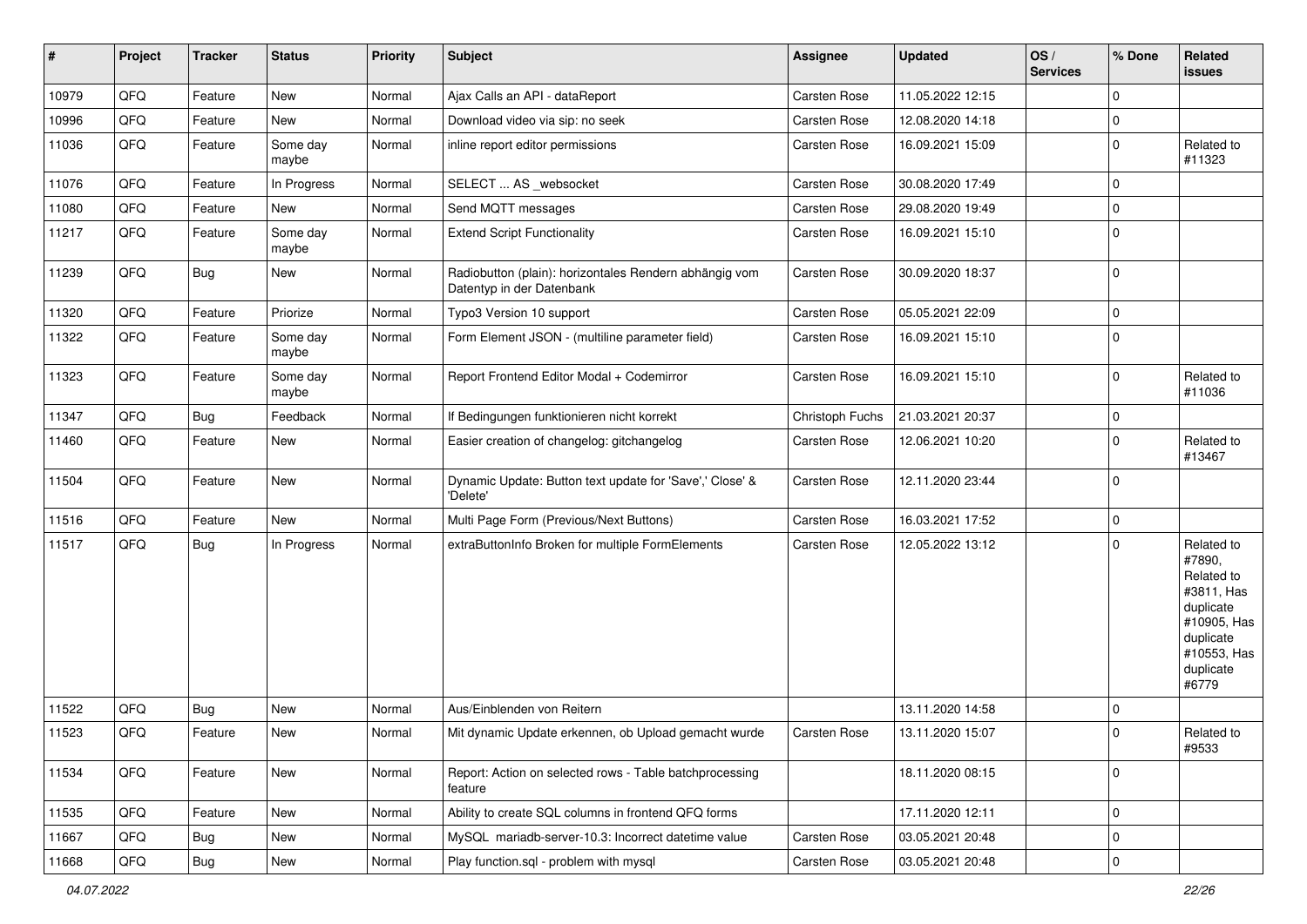| #     | Project | <b>Tracker</b> | <b>Status</b> | <b>Priority</b> | <b>Subject</b>                                                                                                      | Assignee                                               | <b>Updated</b>      | OS/<br><b>Services</b> | % Done      | <b>Related</b><br><b>issues</b>              |                      |
|-------|---------|----------------|---------------|-----------------|---------------------------------------------------------------------------------------------------------------------|--------------------------------------------------------|---------------------|------------------------|-------------|----------------------------------------------|----------------------|
| 11695 | QFQ     | <b>Bug</b>     | <b>New</b>    | Normal          | MultiForm required FE Error                                                                                         | Carsten Rose                                           | 04.12.2020 13:34    |                        | $\Omega$    |                                              |                      |
| 11702 | QFQ     | Feature        | <b>New</b>    | Normal          | HTML Special Char makes no sense for 'allbut' if '&' is<br>forbidden                                                | <b>Carsten Rose</b>                                    | 07.12.2021 16:35    |                        | $\Omega$    | Related to<br>#5112,<br>Related to<br>#14320 |                      |
| 11715 | QFQ     | Bug            | New           | Normal          | acceptZeroAsRequired and requiredOffButMark do not<br>coincide                                                      |                                                        | 08.12.2020 12:13    |                        | $\Omega$    |                                              |                      |
| 11716 | QFQ     | Feature        | <b>New</b>    | Normal          | Form an beliebiger Stelle im Report anzeigen                                                                        |                                                        | 09.12.2020 09:47    |                        | 0           |                                              |                      |
| 11747 | QFQ     | Feature        | <b>New</b>    | Normal          | Maintenance Page with Redirect                                                                                      | Carsten Rose                                           | 03.05.2021 20:47    |                        | $\mathbf 0$ | Related to<br>#11741                         |                      |
| 11752 | QFQ     | <b>Bug</b>     | <b>New</b>    | Normal          | checkbox renders multiple input elements with same name                                                             | <b>Carsten Rose</b>                                    | 17.12.2020 14:58    |                        | $\mathbf 0$ | Related to<br>#11750                         |                      |
| 11775 | QFQ     | Feature        | <b>New</b>    | Normal          | Subrecord Tooltip pro Feld                                                                                          | Carsten Rose                                           | 18.12.2020 15:22    |                        | $\mathbf 0$ | Related to<br>#11955                         |                      |
| 11892 | QFQ     | Feature        | <b>New</b>    | Normal          | tablesorter: columns with links are hard to order - new<br>qualifier 'Y: <ord>'</ord>                               | Enis Nuredini                                          | 23.03.2022 09:22    |                        | $\mathbf 0$ |                                              |                      |
| 11955 | QFQ     | Feature        | New           | Normal          | subrecord: new title option to set <th> attributes - e.g. to<br/>customize tablesorter options.</th>                | attributes - e.g. to<br>customize tablesorter options. | <b>Carsten Rose</b> | 03.05.2021 20:47       |             | $\mathbf 0$                                  | Related to<br>#11775 |
| 11980 | QFQ     | Feature        | In Progress   | Normal          | protected verzeichnis MUSS geschützt werden                                                                         | Carsten Rose                                           | 07.09.2021 13:30    |                        | $\mathbf 0$ |                                              |                      |
| 12023 | QFQ     | Feature        | <b>New</b>    | Normal          | MySQL Stored Precdure: QDECODESPECIALCHAR()                                                                         | <b>Carsten Rose</b>                                    | 16.02.2021 11:16    |                        | $\mathbf 0$ | Related to<br>#12022                         |                      |
| 12024 | QFQ     | Feature        | New           | Normal          | Excel Export: text columns by default decode<br>htmlspeciachar()                                                    | Carsten Rose                                           | 17.02.2021 23:55    |                        | $\mathbf 0$ | Related to<br>#12022                         |                      |
| 12038 | QFQ     | Feature        | <b>New</b>    | Normal          | a) STORE_VAR: filenameOnlyStripUniq, b) SP:<br>QSTRIPUNIQ()                                                         |                                                        | 17.02.2021 23:55    |                        | $\Omega$    |                                              |                      |
| 12039 | QFQ     | Feature        | <b>New</b>    | Normal          | Missing htmlSpecialChar() in pre processing on form submit                                                          |                                                        | 18.02.2021 00:09    |                        | 0           | Related to<br>#14320                         |                      |
| 12040 | QFQ     | Bug            | <b>New</b>    | Normal          | FE Mode 'hidden' für zwei FEs auf einer Zeile                                                                       | Carsten Rose                                           | 18.02.2021 10:13    |                        | $\mathbf 0$ |                                              |                      |
| 12045 | QFQ     | Bug            | <b>New</b>    | Normal          | templateGroup afterSave FE: Aufruf ohne<br>sqlHonorFormElements funktioniert nicht                                  | Carsten Rose                                           | 18.02.2021 16:33    |                        | $\Omega$    |                                              |                      |
| 12109 | QFQ     | Feature        | <b>New</b>    | Normal          | Donwload Link: Plain, SIP, Persistent Link, Peristent SIP -<br>new notation                                         | <b>Carsten Rose</b>                                    | 03.05.2021 20:45    |                        | $\mathbf 0$ | Related to<br>#12085                         |                      |
| 12119 | QFQ     | Feature        | New           | Normal          | AS paged: error message missing if there ist no 'r' argument. Carsten Rose                                          |                                                        | 03.05.2021 20:51    |                        | $\pmb{0}$   |                                              |                      |
| 12133 | QFQ     | <b>Bug</b>     | <b>New</b>    | Normal          | NPM, phpSpreadSheet aktualisieren                                                                                   | Carsten Rose                                           | 15.03.2021 09:04    |                        | $\mathbf 0$ |                                              |                      |
| 12135 | QFQ     | Feature        | New           | Normal          | Subrecord: Notiz                                                                                                    |                                                        | 24.04.2021 16:58    |                        | $\mathbf 0$ |                                              |                      |
| 12146 | QFQ     | Feature        | New           | Normal          | Autocron Job: Anzeigen wann der naechste Job ausgefuehrt   Carsten Rose<br>wird, resp das er nicht ausgefuehrt wird |                                                        | 15.03.2021 15:23    |                        | $\mathbf 0$ |                                              |                      |
| 12156 | QFQ     | Feature        | New           | Normal          | Form: Optional disable 'leave page'                                                                                 |                                                        | 03.05.2021 20:45    |                        | $\mathbf 0$ |                                              |                      |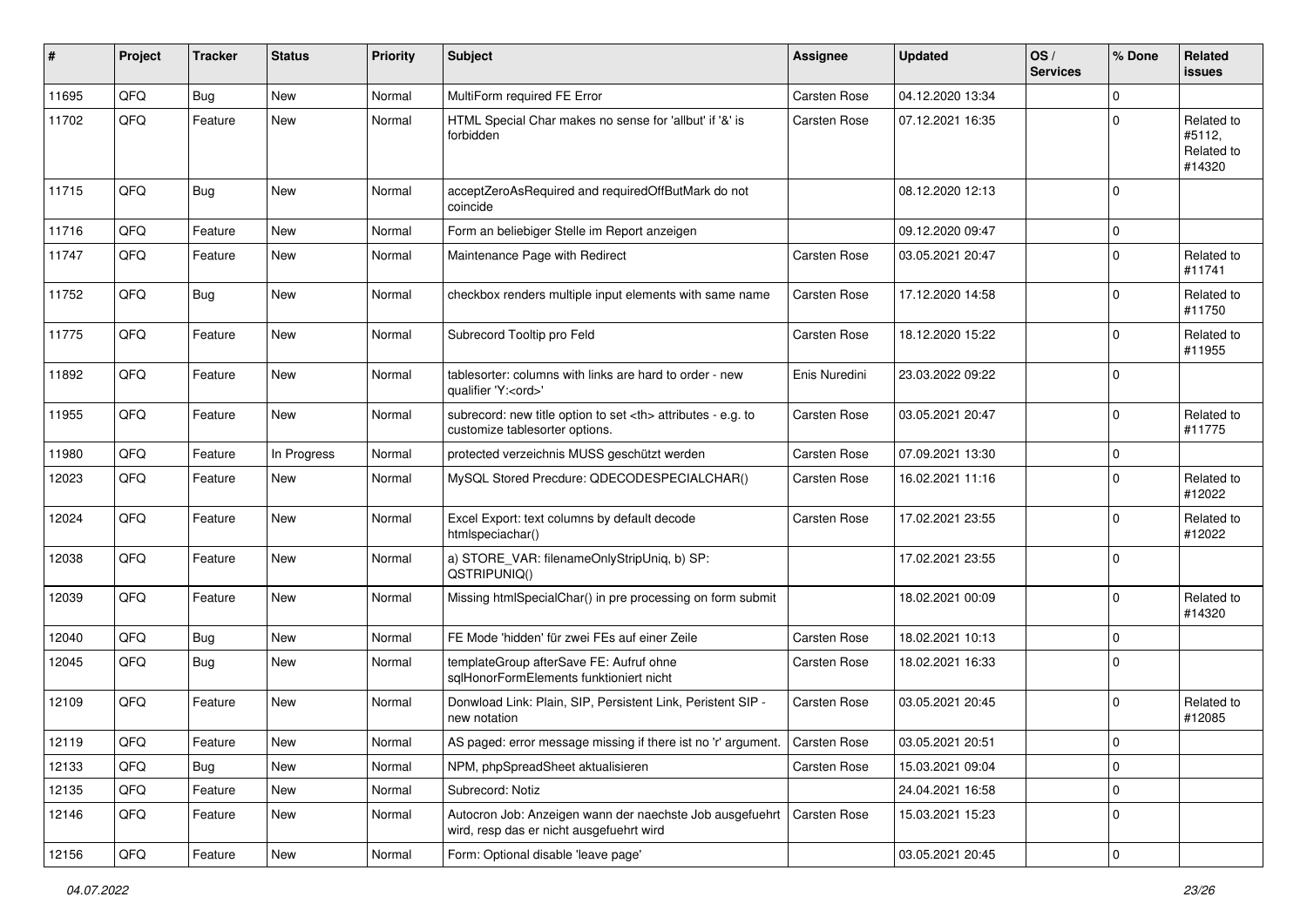| #     | Project | <b>Tracker</b> | <b>Status</b>     | <b>Priority</b> | <b>Subject</b>                                                                                                 | <b>Assignee</b>     | <b>Updated</b>   | OS/<br><b>Services</b> | % Done      | Related<br><b>issues</b>                                                    |
|-------|---------|----------------|-------------------|-----------------|----------------------------------------------------------------------------------------------------------------|---------------------|------------------|------------------------|-------------|-----------------------------------------------------------------------------|
| 12162 | QFQ     | Feature        | <b>New</b>        | Normal          | FE.type=sendmail: personalized mailing (several mails) via<br>template                                         | <b>Carsten Rose</b> | 03.05.2021 20:45 |                        | $\mathbf 0$ |                                                                             |
| 12163 | QFQ     | Feature        | New               | Normal          | Checkbox: table wrap                                                                                           | Carsten Rose        | 03.05.2021 20:51 |                        | $\mathbf 0$ |                                                                             |
| 12187 | QFQ     | <b>Bug</b>     | New               | Normal          | Trigger FormAsFile() via Report: probably problem with multi<br>DB setup                                       | <b>Carsten Rose</b> | 20.03.2021 21:20 |                        | $\mathbf 0$ |                                                                             |
| 12262 | QFQ     | Feature        | ToDo              | Normal          | Form buttons on top: more customable                                                                           | Enis Nuredini       | 17.06.2022 10:44 |                        | $\mathbf 0$ | Related to<br>#13945, Has<br>duplicate<br>#4046, Has<br>duplicate<br>#10080 |
| 12269 | QFQ     | Feature        | <b>New</b>        | Normal          | 2FA - Login                                                                                                    | <b>Carsten Rose</b> | 03.05.2021 20:45 |                        | $\mathbf 0$ |                                                                             |
| 12315 | QFQ     | Feature        | Some day<br>maybe | Normal          | Form History (Diffs) / Backups                                                                                 | <b>Carsten Rose</b> | 16.09.2021 15:10 |                        | $\mathbf 0$ |                                                                             |
| 12325 | QFQ     | <b>Bug</b>     | Priorize          | Normal          | MultiDB form.dblndex not working for report syntax                                                             | Carsten Rose        | 07.09.2021 13:37 |                        | $\Omega$    | Related to<br>#12145,<br>Related to<br>#12314                               |
| 12327 | QFQ     | <b>Bug</b>     | <b>New</b>        | Normal          | Copy to clipboard: Glyphicon can not be changed                                                                | <b>Carsten Rose</b> | 27.12.2021 17:59 |                        | $\mathbf 0$ |                                                                             |
| 12330 | QFQ     | Feature        | <b>New</b>        | Normal          | Copy to input field / text area / TinyMCE                                                                      | Carsten Rose        | 07.04.2021 09:01 |                        | 0           |                                                                             |
| 12337 | QFQ     | Feature        | Some day<br>maybe | Normal          | Database.php: better caching                                                                                   | Carsten Rose        | 16.09.2021 15:10 |                        | $\mathbf 0$ |                                                                             |
| 12400 | QFQ     | Feature        | <b>New</b>        | Normal          | Tutorial ist in QFQ Doku, Wird in der Suche gefunden, es<br>gibt aber kein Menupunkt - Inhalt ueberpruefen     | Carsten Rose        | 03.05.2021 20:45 |                        | $\mathbf 0$ |                                                                             |
| 12412 | QFQ     | Feature        | <b>New</b>        | Normal          | Action/Escape qualifier 'e' (empty), '0': if given, an empty<br>string (or '0') will be treated as 'not found' | <b>Carsten Rose</b> | 08.05.2021 09:40 |                        | $\Omega$    | Related to<br>#12413,<br>Related to<br>#10012                               |
| 12413 | QFQ     | Feature        | <b>New</b>        | Normal          | STORE_TYPO3: enhance for {{be_users.email:T}},<br>{{fe users.email:T}}                                         | <b>Carsten Rose</b> | 03.05.2021 20:45 |                        | $\Omega$    | Related to<br>#12412,<br>Related to<br>#10012                               |
| 12439 | QFQ     | Feature        | In Progress       | Normal          | TinyMCE Paste from Word & Character Count/Limit                                                                | Carsten Rose        | 05.05.2021 22:15 |                        | $\Omega$    |                                                                             |
| 12440 | QFQ     | Feature        | In Progress       | Normal          | Typo3 V10 upgrade (durchfuehren und testen)                                                                    | Carsten Rose        | 21.03.2022 09:53 |                        | 50          | Related to<br>#12357,<br>Related to<br>#12067,<br>Related to<br>#10661      |
| 12452 | QFQ     | Feature        | Priorize          | Normal          | BaseURL: alsways with '/' at the end                                                                           | <b>Carsten Rose</b> | 19.06.2022 13:45 |                        | $\Omega$    | Related to<br>#10782                                                        |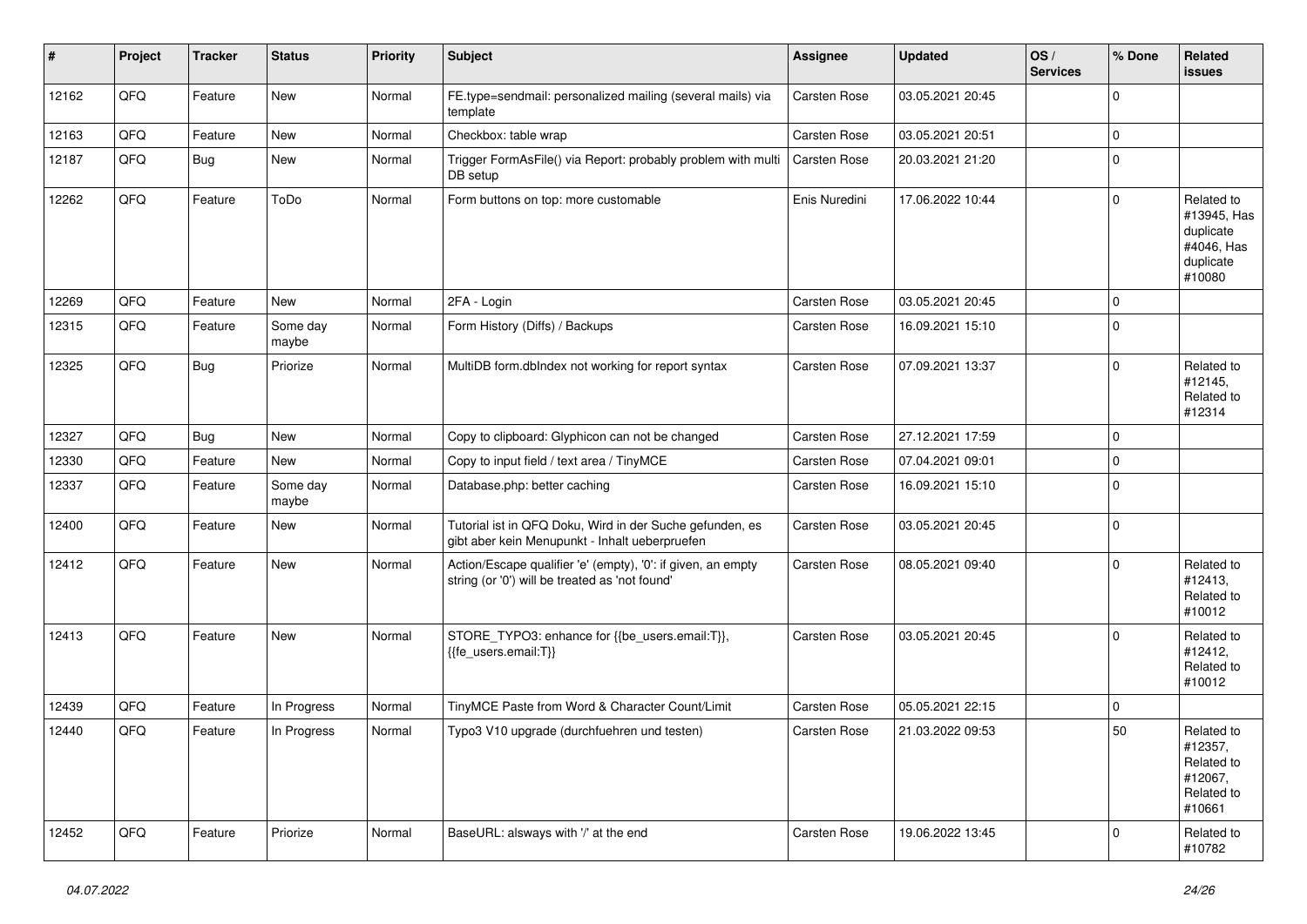| #     | Project        | <b>Tracker</b> | <b>Status</b>     | <b>Priority</b> | <b>Subject</b>                                                                                                                                      | Assignee            | <b>Updated</b>   | OS/<br><b>Services</b> | % Done      | Related<br><b>issues</b>                                               |
|-------|----------------|----------------|-------------------|-----------------|-----------------------------------------------------------------------------------------------------------------------------------------------------|---------------------|------------------|------------------------|-------------|------------------------------------------------------------------------|
| 12465 | QFQ            | Feature        | <b>New</b>        | Normal          | QFQ Function: use in FE to fill StoreRecord                                                                                                         | Carsten Rose        | 05.05.2021 21:58 |                        | $\Omega$    |                                                                        |
| 12474 | QFQ            | Feature        | New               | Normal          | Check BaseConfigURL if it is given and the the last char is '/'                                                                                     | Carsten Rose        | 03.05.2021 20:45 |                        | 0           |                                                                        |
| 12476 | QFQ            | Feature        | New               | Normal          | clearMe: a) should trigger 'dirty', b) sticky on textarea resize                                                                                    | Benjamin Baer       | 04.01.2022 08:40 |                        | $\Omega$    | Related to<br>#9528                                                    |
| 12477 | QFQ            | Feature        | New               | Normal          | Support for refactoring: Form, FormElement, diverse<br>Tabellen/Spalten, tt-content Records                                                         | Carsten Rose        | 03.05.2021 20:45 |                        | $\Omega$    |                                                                        |
| 12480 | QFQ            | Feature        | New               | Normal          | If QFQ upgrade is running, block further request                                                                                                    | Carsten Rose        | 03.05.2021 20:45 |                        | $\Omega$    |                                                                        |
| 12490 | QFQ            | Feature        | New               | Normal          | Loading Plugins in QFQ - see what tinymce does. (lazy<br>loading)                                                                                   | Benjamin Baer       | 08.06.2022 10:37 |                        | $\Omega$    | Related to<br>#12611,<br>Related to<br>#10013,<br>Related to<br>#7732  |
| 12503 | QFQ            | Feature        | Priorize          | Normal          | Detect dangerous UPDATE statement with missing WHERE                                                                                                | Carsten Rose        | 05.05.2021 22:09 |                        | $\Omega$    |                                                                        |
| 12504 | QFQ            | Feature        | Priorize          | Normal          | sql.log: report fe.id                                                                                                                               | Carsten Rose        | 05.05.2021 22:09 |                        | $\Omega$    |                                                                        |
| 12512 | QFQ            | <b>Bug</b>     | New               | Normal          | Some MySQL Installation can't use 'stored procedures'                                                                                               | Carsten Rose        | 19.03.2022 17:48 |                        | $\Omega$    |                                                                        |
| 12520 | QFQ            | <b>Bug</b>     | New               | Normal          | Switch FE User: still active even FE User session expired                                                                                           | Carsten Rose        | 19.03.2022 17:48 |                        | $\Omega$    |                                                                        |
| 12546 | QFQ            | <b>Bug</b>     | Feedback          | Normal          | Branch 'Development' - Unit Tests mit dirty workaround<br>angepasst                                                                                 | Carsten Rose        | 19.03.2022 17:48 |                        | $\Omega$    |                                                                        |
| 12556 | QFQ            | Feature        | New               | Normal          | Pills Title: colored = static or dynamic on allrequiredgiven                                                                                        | Benjamin Baer       | 19.03.2022 17:49 |                        | $\mathbf 0$ |                                                                        |
| 12581 | QFQ            | Bug            | New               | Normal          | Form.forward=close: Record 'new' in new browser tab > save<br>(& close) >> Form is not reloaded with new created record id<br>and stays in mode=new | <b>Carsten Rose</b> | 19.03.2022 17:48 |                        | $\Omega$    |                                                                        |
| 12584 | QFQ            | Feature        | Feedback          | Normal          | T3 v10 migration script: replace alias-patterns (v11)                                                                                               | Carsten Rose        | 28.05.2022 11:12 |                        | 100         |                                                                        |
| 12603 | QFQ            | Feature        | New               | Normal          | Dropdown (Select), Radio, checkbox:<br>itemListAlways={{!SELECT key, value}}                                                                        | Carsten Rose        | 19.03.2022 17:47 |                        | $\Omega$    |                                                                        |
| 12611 | QFQ            | Feature        | Some day<br>maybe | Normal          | Refactoring: Bootstrap with Lazy Loading                                                                                                            | Carsten Rose        | 08.06.2022 10:37 |                        | $\Omega$    | Related to<br>#12490,<br>Related to<br>#10013,<br>Related to<br>#7732  |
| 12630 | $\mathsf{QFQ}$ | Feature        | In Progress       | Normal          | Input: date[time]: min / max values                                                                                                                 | Enis Nuredini       | 20.06.2022 18:31 |                        | $\Omega$    | Related to<br>#10096,<br>Related to<br>#14302,<br>Related to<br>#14303 |
| 12632 | QFQ            | Feature        | New               | Normal          | TinyMCE: Prepare CSS classes for images                                                                                                             | Carsten Rose        | 04.06.2021 14:35 |                        | 100         | Blocked by<br>#12186                                                   |